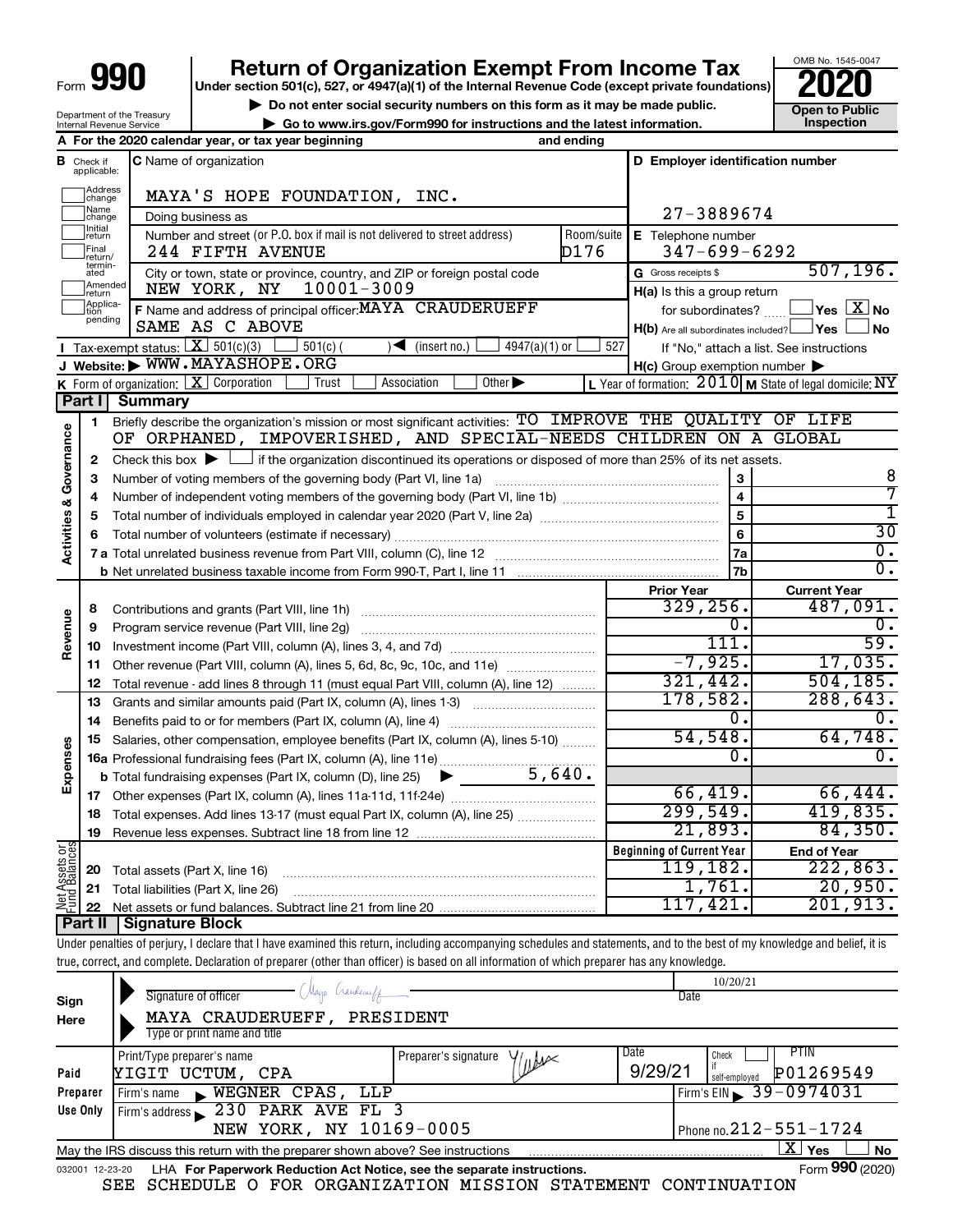| <b>Part III   Statement of Program Service Accomplishments</b><br>Briefly describe the organization's mission:<br>$\mathbf{1}$<br>TO IMPROVE THE QUALITY OF LIFE OF ORPHANED, IMPOVERISHED, AND<br>SPECIAL-NEEDS CHILDREN ON A GLOBAL SCALE.<br>WHETHER PROVIDING FUNDING<br>FOR LOVING CAREGIVERS, VITAMIN-RICH FORMULA, OR ACCESS TO QUALITY<br>MEDICAL CARE, MAYA'S HOPE IMPROVES LIVES, ONE CHILD AT A TIME!<br>Did the organization undertake any significant program services during the year which were not listed on the<br>$\mathbf{2}$<br>$\Box$ Yes $[\overline{\mathrm{X}}]$ No<br>prior Form 990 or 990-EZ?<br>If "Yes," describe these new services on Schedule O.<br>$\Box$ Yes $[\,\mathbf{X}\,]$ No<br>Did the organization cease conducting, or make significant changes in how it conducts, any program services?<br>3<br>If "Yes," describe these changes on Schedule O.<br>Describe the organization's program service accomplishments for each of its three largest program services, as measured by expenses.<br>4<br>Section 501(c)(3) and 501(c)(4) organizations are required to report the amount of grants and allocations to others, the total expenses, and<br>revenue, if any, for each program service reported.<br>288, 643. ) (Revenue \$<br>349, 470. including grants of \$<br>) (Expenses \$<br>4a<br>(Code:<br>MAYA'S HOPE HELPS PROVIDE BASIC NEEDS OF CLOTHING, MEDICAL, SCHOOL<br>ESSENTIALS, AND NUTRITION FOR CHILDREN LIVING IN EXTREME NEED.<br>MAYA'S<br>HOPE AIDS ABOUT 300 CHILDREN IN THE PHILIPPINES AND ABOUT 200 CHILDREN<br>IN UKRAINE.<br>including grants of \$<br>(Revenue \$<br>4b<br>$\left(\text{Code:} \right)$ $\left(\text{Expenses $}\right)$<br>4с<br>(Code: ) (Expenses \$<br>) (Revenue \$<br>including grants of \$<br>Other program services (Describe on Schedule O.)<br>4d<br>(Expenses \$<br>(Revenue \$<br>including grants of \$<br>349,470.<br>Total program service expenses<br>4е<br>Form 990 (2020)<br>032002 12-23-20 | MAYA'S HOPE FOUNDATION, INC.<br>Form 990 (2020) | 27-3889674<br>Page 2 |
|-----------------------------------------------------------------------------------------------------------------------------------------------------------------------------------------------------------------------------------------------------------------------------------------------------------------------------------------------------------------------------------------------------------------------------------------------------------------------------------------------------------------------------------------------------------------------------------------------------------------------------------------------------------------------------------------------------------------------------------------------------------------------------------------------------------------------------------------------------------------------------------------------------------------------------------------------------------------------------------------------------------------------------------------------------------------------------------------------------------------------------------------------------------------------------------------------------------------------------------------------------------------------------------------------------------------------------------------------------------------------------------------------------------------------------------------------------------------------------------------------------------------------------------------------------------------------------------------------------------------------------------------------------------------------------------------------------------------------------------------------------------------------------------------------------------------------------------------------------------------------------------------------------------------------------------------------------------------------------------------------------|-------------------------------------------------|----------------------|
|                                                                                                                                                                                                                                                                                                                                                                                                                                                                                                                                                                                                                                                                                                                                                                                                                                                                                                                                                                                                                                                                                                                                                                                                                                                                                                                                                                                                                                                                                                                                                                                                                                                                                                                                                                                                                                                                                                                                                                                                     |                                                 |                      |
|                                                                                                                                                                                                                                                                                                                                                                                                                                                                                                                                                                                                                                                                                                                                                                                                                                                                                                                                                                                                                                                                                                                                                                                                                                                                                                                                                                                                                                                                                                                                                                                                                                                                                                                                                                                                                                                                                                                                                                                                     |                                                 |                      |
|                                                                                                                                                                                                                                                                                                                                                                                                                                                                                                                                                                                                                                                                                                                                                                                                                                                                                                                                                                                                                                                                                                                                                                                                                                                                                                                                                                                                                                                                                                                                                                                                                                                                                                                                                                                                                                                                                                                                                                                                     |                                                 |                      |
|                                                                                                                                                                                                                                                                                                                                                                                                                                                                                                                                                                                                                                                                                                                                                                                                                                                                                                                                                                                                                                                                                                                                                                                                                                                                                                                                                                                                                                                                                                                                                                                                                                                                                                                                                                                                                                                                                                                                                                                                     |                                                 |                      |
|                                                                                                                                                                                                                                                                                                                                                                                                                                                                                                                                                                                                                                                                                                                                                                                                                                                                                                                                                                                                                                                                                                                                                                                                                                                                                                                                                                                                                                                                                                                                                                                                                                                                                                                                                                                                                                                                                                                                                                                                     |                                                 |                      |
|                                                                                                                                                                                                                                                                                                                                                                                                                                                                                                                                                                                                                                                                                                                                                                                                                                                                                                                                                                                                                                                                                                                                                                                                                                                                                                                                                                                                                                                                                                                                                                                                                                                                                                                                                                                                                                                                                                                                                                                                     |                                                 |                      |
|                                                                                                                                                                                                                                                                                                                                                                                                                                                                                                                                                                                                                                                                                                                                                                                                                                                                                                                                                                                                                                                                                                                                                                                                                                                                                                                                                                                                                                                                                                                                                                                                                                                                                                                                                                                                                                                                                                                                                                                                     |                                                 |                      |
|                                                                                                                                                                                                                                                                                                                                                                                                                                                                                                                                                                                                                                                                                                                                                                                                                                                                                                                                                                                                                                                                                                                                                                                                                                                                                                                                                                                                                                                                                                                                                                                                                                                                                                                                                                                                                                                                                                                                                                                                     |                                                 |                      |
|                                                                                                                                                                                                                                                                                                                                                                                                                                                                                                                                                                                                                                                                                                                                                                                                                                                                                                                                                                                                                                                                                                                                                                                                                                                                                                                                                                                                                                                                                                                                                                                                                                                                                                                                                                                                                                                                                                                                                                                                     |                                                 |                      |
|                                                                                                                                                                                                                                                                                                                                                                                                                                                                                                                                                                                                                                                                                                                                                                                                                                                                                                                                                                                                                                                                                                                                                                                                                                                                                                                                                                                                                                                                                                                                                                                                                                                                                                                                                                                                                                                                                                                                                                                                     |                                                 |                      |
|                                                                                                                                                                                                                                                                                                                                                                                                                                                                                                                                                                                                                                                                                                                                                                                                                                                                                                                                                                                                                                                                                                                                                                                                                                                                                                                                                                                                                                                                                                                                                                                                                                                                                                                                                                                                                                                                                                                                                                                                     |                                                 |                      |
|                                                                                                                                                                                                                                                                                                                                                                                                                                                                                                                                                                                                                                                                                                                                                                                                                                                                                                                                                                                                                                                                                                                                                                                                                                                                                                                                                                                                                                                                                                                                                                                                                                                                                                                                                                                                                                                                                                                                                                                                     |                                                 |                      |
|                                                                                                                                                                                                                                                                                                                                                                                                                                                                                                                                                                                                                                                                                                                                                                                                                                                                                                                                                                                                                                                                                                                                                                                                                                                                                                                                                                                                                                                                                                                                                                                                                                                                                                                                                                                                                                                                                                                                                                                                     |                                                 |                      |
|                                                                                                                                                                                                                                                                                                                                                                                                                                                                                                                                                                                                                                                                                                                                                                                                                                                                                                                                                                                                                                                                                                                                                                                                                                                                                                                                                                                                                                                                                                                                                                                                                                                                                                                                                                                                                                                                                                                                                                                                     |                                                 |                      |
|                                                                                                                                                                                                                                                                                                                                                                                                                                                                                                                                                                                                                                                                                                                                                                                                                                                                                                                                                                                                                                                                                                                                                                                                                                                                                                                                                                                                                                                                                                                                                                                                                                                                                                                                                                                                                                                                                                                                                                                                     |                                                 |                      |
|                                                                                                                                                                                                                                                                                                                                                                                                                                                                                                                                                                                                                                                                                                                                                                                                                                                                                                                                                                                                                                                                                                                                                                                                                                                                                                                                                                                                                                                                                                                                                                                                                                                                                                                                                                                                                                                                                                                                                                                                     |                                                 |                      |
|                                                                                                                                                                                                                                                                                                                                                                                                                                                                                                                                                                                                                                                                                                                                                                                                                                                                                                                                                                                                                                                                                                                                                                                                                                                                                                                                                                                                                                                                                                                                                                                                                                                                                                                                                                                                                                                                                                                                                                                                     |                                                 |                      |
|                                                                                                                                                                                                                                                                                                                                                                                                                                                                                                                                                                                                                                                                                                                                                                                                                                                                                                                                                                                                                                                                                                                                                                                                                                                                                                                                                                                                                                                                                                                                                                                                                                                                                                                                                                                                                                                                                                                                                                                                     |                                                 |                      |
|                                                                                                                                                                                                                                                                                                                                                                                                                                                                                                                                                                                                                                                                                                                                                                                                                                                                                                                                                                                                                                                                                                                                                                                                                                                                                                                                                                                                                                                                                                                                                                                                                                                                                                                                                                                                                                                                                                                                                                                                     |                                                 |                      |
|                                                                                                                                                                                                                                                                                                                                                                                                                                                                                                                                                                                                                                                                                                                                                                                                                                                                                                                                                                                                                                                                                                                                                                                                                                                                                                                                                                                                                                                                                                                                                                                                                                                                                                                                                                                                                                                                                                                                                                                                     |                                                 |                      |
|                                                                                                                                                                                                                                                                                                                                                                                                                                                                                                                                                                                                                                                                                                                                                                                                                                                                                                                                                                                                                                                                                                                                                                                                                                                                                                                                                                                                                                                                                                                                                                                                                                                                                                                                                                                                                                                                                                                                                                                                     |                                                 |                      |
|                                                                                                                                                                                                                                                                                                                                                                                                                                                                                                                                                                                                                                                                                                                                                                                                                                                                                                                                                                                                                                                                                                                                                                                                                                                                                                                                                                                                                                                                                                                                                                                                                                                                                                                                                                                                                                                                                                                                                                                                     |                                                 |                      |
|                                                                                                                                                                                                                                                                                                                                                                                                                                                                                                                                                                                                                                                                                                                                                                                                                                                                                                                                                                                                                                                                                                                                                                                                                                                                                                                                                                                                                                                                                                                                                                                                                                                                                                                                                                                                                                                                                                                                                                                                     |                                                 |                      |
|                                                                                                                                                                                                                                                                                                                                                                                                                                                                                                                                                                                                                                                                                                                                                                                                                                                                                                                                                                                                                                                                                                                                                                                                                                                                                                                                                                                                                                                                                                                                                                                                                                                                                                                                                                                                                                                                                                                                                                                                     |                                                 |                      |
|                                                                                                                                                                                                                                                                                                                                                                                                                                                                                                                                                                                                                                                                                                                                                                                                                                                                                                                                                                                                                                                                                                                                                                                                                                                                                                                                                                                                                                                                                                                                                                                                                                                                                                                                                                                                                                                                                                                                                                                                     |                                                 |                      |
|                                                                                                                                                                                                                                                                                                                                                                                                                                                                                                                                                                                                                                                                                                                                                                                                                                                                                                                                                                                                                                                                                                                                                                                                                                                                                                                                                                                                                                                                                                                                                                                                                                                                                                                                                                                                                                                                                                                                                                                                     |                                                 |                      |
|                                                                                                                                                                                                                                                                                                                                                                                                                                                                                                                                                                                                                                                                                                                                                                                                                                                                                                                                                                                                                                                                                                                                                                                                                                                                                                                                                                                                                                                                                                                                                                                                                                                                                                                                                                                                                                                                                                                                                                                                     |                                                 |                      |
|                                                                                                                                                                                                                                                                                                                                                                                                                                                                                                                                                                                                                                                                                                                                                                                                                                                                                                                                                                                                                                                                                                                                                                                                                                                                                                                                                                                                                                                                                                                                                                                                                                                                                                                                                                                                                                                                                                                                                                                                     |                                                 |                      |
|                                                                                                                                                                                                                                                                                                                                                                                                                                                                                                                                                                                                                                                                                                                                                                                                                                                                                                                                                                                                                                                                                                                                                                                                                                                                                                                                                                                                                                                                                                                                                                                                                                                                                                                                                                                                                                                                                                                                                                                                     |                                                 |                      |
|                                                                                                                                                                                                                                                                                                                                                                                                                                                                                                                                                                                                                                                                                                                                                                                                                                                                                                                                                                                                                                                                                                                                                                                                                                                                                                                                                                                                                                                                                                                                                                                                                                                                                                                                                                                                                                                                                                                                                                                                     |                                                 |                      |
|                                                                                                                                                                                                                                                                                                                                                                                                                                                                                                                                                                                                                                                                                                                                                                                                                                                                                                                                                                                                                                                                                                                                                                                                                                                                                                                                                                                                                                                                                                                                                                                                                                                                                                                                                                                                                                                                                                                                                                                                     |                                                 |                      |
|                                                                                                                                                                                                                                                                                                                                                                                                                                                                                                                                                                                                                                                                                                                                                                                                                                                                                                                                                                                                                                                                                                                                                                                                                                                                                                                                                                                                                                                                                                                                                                                                                                                                                                                                                                                                                                                                                                                                                                                                     |                                                 |                      |
|                                                                                                                                                                                                                                                                                                                                                                                                                                                                                                                                                                                                                                                                                                                                                                                                                                                                                                                                                                                                                                                                                                                                                                                                                                                                                                                                                                                                                                                                                                                                                                                                                                                                                                                                                                                                                                                                                                                                                                                                     |                                                 |                      |
|                                                                                                                                                                                                                                                                                                                                                                                                                                                                                                                                                                                                                                                                                                                                                                                                                                                                                                                                                                                                                                                                                                                                                                                                                                                                                                                                                                                                                                                                                                                                                                                                                                                                                                                                                                                                                                                                                                                                                                                                     |                                                 |                      |
|                                                                                                                                                                                                                                                                                                                                                                                                                                                                                                                                                                                                                                                                                                                                                                                                                                                                                                                                                                                                                                                                                                                                                                                                                                                                                                                                                                                                                                                                                                                                                                                                                                                                                                                                                                                                                                                                                                                                                                                                     |                                                 |                      |
|                                                                                                                                                                                                                                                                                                                                                                                                                                                                                                                                                                                                                                                                                                                                                                                                                                                                                                                                                                                                                                                                                                                                                                                                                                                                                                                                                                                                                                                                                                                                                                                                                                                                                                                                                                                                                                                                                                                                                                                                     |                                                 |                      |
|                                                                                                                                                                                                                                                                                                                                                                                                                                                                                                                                                                                                                                                                                                                                                                                                                                                                                                                                                                                                                                                                                                                                                                                                                                                                                                                                                                                                                                                                                                                                                                                                                                                                                                                                                                                                                                                                                                                                                                                                     |                                                 |                      |
|                                                                                                                                                                                                                                                                                                                                                                                                                                                                                                                                                                                                                                                                                                                                                                                                                                                                                                                                                                                                                                                                                                                                                                                                                                                                                                                                                                                                                                                                                                                                                                                                                                                                                                                                                                                                                                                                                                                                                                                                     |                                                 |                      |
|                                                                                                                                                                                                                                                                                                                                                                                                                                                                                                                                                                                                                                                                                                                                                                                                                                                                                                                                                                                                                                                                                                                                                                                                                                                                                                                                                                                                                                                                                                                                                                                                                                                                                                                                                                                                                                                                                                                                                                                                     |                                                 |                      |
|                                                                                                                                                                                                                                                                                                                                                                                                                                                                                                                                                                                                                                                                                                                                                                                                                                                                                                                                                                                                                                                                                                                                                                                                                                                                                                                                                                                                                                                                                                                                                                                                                                                                                                                                                                                                                                                                                                                                                                                                     |                                                 |                      |
|                                                                                                                                                                                                                                                                                                                                                                                                                                                                                                                                                                                                                                                                                                                                                                                                                                                                                                                                                                                                                                                                                                                                                                                                                                                                                                                                                                                                                                                                                                                                                                                                                                                                                                                                                                                                                                                                                                                                                                                                     |                                                 |                      |
|                                                                                                                                                                                                                                                                                                                                                                                                                                                                                                                                                                                                                                                                                                                                                                                                                                                                                                                                                                                                                                                                                                                                                                                                                                                                                                                                                                                                                                                                                                                                                                                                                                                                                                                                                                                                                                                                                                                                                                                                     |                                                 |                      |
|                                                                                                                                                                                                                                                                                                                                                                                                                                                                                                                                                                                                                                                                                                                                                                                                                                                                                                                                                                                                                                                                                                                                                                                                                                                                                                                                                                                                                                                                                                                                                                                                                                                                                                                                                                                                                                                                                                                                                                                                     |                                                 |                      |
|                                                                                                                                                                                                                                                                                                                                                                                                                                                                                                                                                                                                                                                                                                                                                                                                                                                                                                                                                                                                                                                                                                                                                                                                                                                                                                                                                                                                                                                                                                                                                                                                                                                                                                                                                                                                                                                                                                                                                                                                     |                                                 |                      |
|                                                                                                                                                                                                                                                                                                                                                                                                                                                                                                                                                                                                                                                                                                                                                                                                                                                                                                                                                                                                                                                                                                                                                                                                                                                                                                                                                                                                                                                                                                                                                                                                                                                                                                                                                                                                                                                                                                                                                                                                     |                                                 |                      |
|                                                                                                                                                                                                                                                                                                                                                                                                                                                                                                                                                                                                                                                                                                                                                                                                                                                                                                                                                                                                                                                                                                                                                                                                                                                                                                                                                                                                                                                                                                                                                                                                                                                                                                                                                                                                                                                                                                                                                                                                     |                                                 |                      |
|                                                                                                                                                                                                                                                                                                                                                                                                                                                                                                                                                                                                                                                                                                                                                                                                                                                                                                                                                                                                                                                                                                                                                                                                                                                                                                                                                                                                                                                                                                                                                                                                                                                                                                                                                                                                                                                                                                                                                                                                     |                                                 |                      |
|                                                                                                                                                                                                                                                                                                                                                                                                                                                                                                                                                                                                                                                                                                                                                                                                                                                                                                                                                                                                                                                                                                                                                                                                                                                                                                                                                                                                                                                                                                                                                                                                                                                                                                                                                                                                                                                                                                                                                                                                     |                                                 |                      |
|                                                                                                                                                                                                                                                                                                                                                                                                                                                                                                                                                                                                                                                                                                                                                                                                                                                                                                                                                                                                                                                                                                                                                                                                                                                                                                                                                                                                                                                                                                                                                                                                                                                                                                                                                                                                                                                                                                                                                                                                     |                                                 |                      |
|                                                                                                                                                                                                                                                                                                                                                                                                                                                                                                                                                                                                                                                                                                                                                                                                                                                                                                                                                                                                                                                                                                                                                                                                                                                                                                                                                                                                                                                                                                                                                                                                                                                                                                                                                                                                                                                                                                                                                                                                     |                                                 |                      |
|                                                                                                                                                                                                                                                                                                                                                                                                                                                                                                                                                                                                                                                                                                                                                                                                                                                                                                                                                                                                                                                                                                                                                                                                                                                                                                                                                                                                                                                                                                                                                                                                                                                                                                                                                                                                                                                                                                                                                                                                     |                                                 |                      |
|                                                                                                                                                                                                                                                                                                                                                                                                                                                                                                                                                                                                                                                                                                                                                                                                                                                                                                                                                                                                                                                                                                                                                                                                                                                                                                                                                                                                                                                                                                                                                                                                                                                                                                                                                                                                                                                                                                                                                                                                     |                                                 |                      |
|                                                                                                                                                                                                                                                                                                                                                                                                                                                                                                                                                                                                                                                                                                                                                                                                                                                                                                                                                                                                                                                                                                                                                                                                                                                                                                                                                                                                                                                                                                                                                                                                                                                                                                                                                                                                                                                                                                                                                                                                     |                                                 |                      |
|                                                                                                                                                                                                                                                                                                                                                                                                                                                                                                                                                                                                                                                                                                                                                                                                                                                                                                                                                                                                                                                                                                                                                                                                                                                                                                                                                                                                                                                                                                                                                                                                                                                                                                                                                                                                                                                                                                                                                                                                     |                                                 |                      |
|                                                                                                                                                                                                                                                                                                                                                                                                                                                                                                                                                                                                                                                                                                                                                                                                                                                                                                                                                                                                                                                                                                                                                                                                                                                                                                                                                                                                                                                                                                                                                                                                                                                                                                                                                                                                                                                                                                                                                                                                     |                                                 |                      |
|                                                                                                                                                                                                                                                                                                                                                                                                                                                                                                                                                                                                                                                                                                                                                                                                                                                                                                                                                                                                                                                                                                                                                                                                                                                                                                                                                                                                                                                                                                                                                                                                                                                                                                                                                                                                                                                                                                                                                                                                     |                                                 |                      |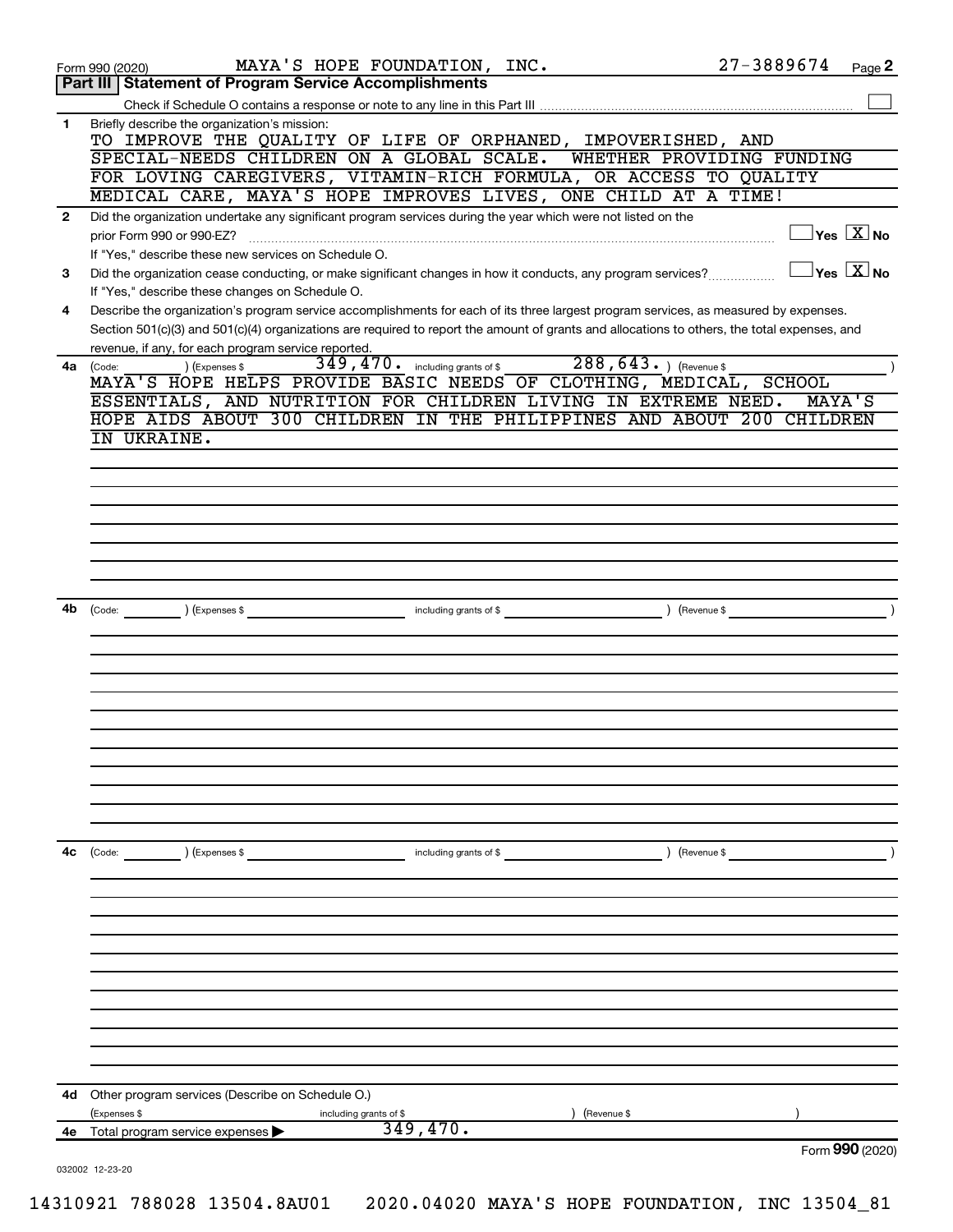|  | Form 990 (2020) |  |
|--|-----------------|--|

**Part IV Checklist of Required Schedules**

Form 990 (2020) **MAYA'S HOPE FOUNDATION, INC.**  $27-3889674$  Page

|          |                                                                                                                                                                                                                                                                                                                                                                      |                 | Yes | No.                     |
|----------|----------------------------------------------------------------------------------------------------------------------------------------------------------------------------------------------------------------------------------------------------------------------------------------------------------------------------------------------------------------------|-----------------|-----|-------------------------|
| 1        | Is the organization described in section $501(c)(3)$ or $4947(a)(1)$ (other than a private foundation)?                                                                                                                                                                                                                                                              |                 |     |                         |
|          | If "Yes," complete Schedule A                                                                                                                                                                                                                                                                                                                                        | 1               | х   |                         |
| 2        |                                                                                                                                                                                                                                                                                                                                                                      | $\mathbf{2}$    | х   |                         |
| 3        | Did the organization engage in direct or indirect political campaign activities on behalf of or in opposition to candidates for                                                                                                                                                                                                                                      |                 |     |                         |
|          | public office? If "Yes," complete Schedule C, Part I                                                                                                                                                                                                                                                                                                                 | З               |     | x                       |
| 4        | Section 501(c)(3) organizations. Did the organization engage in lobbying activities, or have a section 501(h) election in effect                                                                                                                                                                                                                                     |                 |     |                         |
|          |                                                                                                                                                                                                                                                                                                                                                                      | 4               |     | х                       |
| 5        | Is the organization a section 501(c)(4), 501(c)(5), or 501(c)(6) organization that receives membership dues, assessments, or                                                                                                                                                                                                                                         |                 |     |                         |
|          |                                                                                                                                                                                                                                                                                                                                                                      | 5               |     | х                       |
| 6        | Did the organization maintain any donor advised funds or any similar funds or accounts for which donors have the right to                                                                                                                                                                                                                                            |                 |     |                         |
|          | provide advice on the distribution or investment of amounts in such funds or accounts? If "Yes," complete Schedule D, Part I                                                                                                                                                                                                                                         | 6               |     | х                       |
| 7        | Did the organization receive or hold a conservation easement, including easements to preserve open space,                                                                                                                                                                                                                                                            |                 |     | х                       |
|          | Did the organization maintain collections of works of art, historical treasures, or other similar assets? If "Yes," complete                                                                                                                                                                                                                                         | $\overline{7}$  |     |                         |
| 8        |                                                                                                                                                                                                                                                                                                                                                                      | 8               |     | х                       |
| 9        | Schedule D, Part III <b>Marting Communities</b> Contract and Contract and Contract and Contract and Contract and Contract and Contract and Contract and Contract and Contract and Contract and Contract and Contract and Contract a<br>Did the organization report an amount in Part X, line 21, for escrow or custodial account liability, serve as a custodian for |                 |     |                         |
|          | amounts not listed in Part X; or provide credit counseling, debt management, credit repair, or debt negotiation services?                                                                                                                                                                                                                                            |                 |     |                         |
|          |                                                                                                                                                                                                                                                                                                                                                                      | 9               |     | х                       |
| 10       | Did the organization, directly or through a related organization, hold assets in donor-restricted endowments                                                                                                                                                                                                                                                         |                 |     |                         |
|          |                                                                                                                                                                                                                                                                                                                                                                      | 10              |     | x                       |
| 11       | If the organization's answer to any of the following questions is "Yes," then complete Schedule D, Parts VI, VII, VIII, IX, or X                                                                                                                                                                                                                                     |                 |     |                         |
|          | as applicable.                                                                                                                                                                                                                                                                                                                                                       |                 |     |                         |
|          | a Did the organization report an amount for land, buildings, and equipment in Part X, line 10? If "Yes," complete Schedule D,                                                                                                                                                                                                                                        |                 |     |                         |
|          |                                                                                                                                                                                                                                                                                                                                                                      | 11a             | х   |                         |
|          | <b>b</b> Did the organization report an amount for investments - other securities in Part X, line 12, that is 5% or more of its total                                                                                                                                                                                                                                |                 |     |                         |
|          |                                                                                                                                                                                                                                                                                                                                                                      | 11 <sub>b</sub> |     | x                       |
|          | c Did the organization report an amount for investments - program related in Part X, line 13, that is 5% or more of its total                                                                                                                                                                                                                                        |                 |     |                         |
|          |                                                                                                                                                                                                                                                                                                                                                                      | 11c             |     | x                       |
|          | d Did the organization report an amount for other assets in Part X, line 15, that is 5% or more of its total assets reported in                                                                                                                                                                                                                                      |                 |     |                         |
|          |                                                                                                                                                                                                                                                                                                                                                                      | 11d             |     | х                       |
|          |                                                                                                                                                                                                                                                                                                                                                                      | 11e             |     | $\overline{\textbf{X}}$ |
|          | f Did the organization's separate or consolidated financial statements for the tax year include a footnote that addresses                                                                                                                                                                                                                                            |                 |     |                         |
|          | the organization's liability for uncertain tax positions under FIN 48 (ASC 740)? If "Yes," complete Schedule D, Part X                                                                                                                                                                                                                                               | 11f             |     | х                       |
|          | 12a Did the organization obtain separate, independent audited financial statements for the tax year? If "Yes," complete                                                                                                                                                                                                                                              |                 |     |                         |
|          |                                                                                                                                                                                                                                                                                                                                                                      | 12a             | х   |                         |
|          | <b>b</b> Was the organization included in consolidated, independent audited financial statements for the tax year?                                                                                                                                                                                                                                                   |                 |     | х                       |
|          | If "Yes," and if the organization answered "No" to line 12a, then completing Schedule D, Parts XI and XII is optional                                                                                                                                                                                                                                                | 12 <sub>b</sub> |     | $\overline{\text{x}}$   |
| 13       |                                                                                                                                                                                                                                                                                                                                                                      | 13<br>14a       | х   |                         |
| 14a<br>b | Did the organization have aggregate revenues or expenses of more than \$10,000 from grantmaking, fundraising, business,                                                                                                                                                                                                                                              |                 |     |                         |
|          | investment, and program service activities outside the United States, or aggregate foreign investments valued at \$100,000                                                                                                                                                                                                                                           |                 |     |                         |
|          |                                                                                                                                                                                                                                                                                                                                                                      | 14b             | х   |                         |
| 15       | Did the organization report on Part IX, column (A), line 3, more than \$5,000 of grants or other assistance to or for any                                                                                                                                                                                                                                            |                 |     |                         |
|          |                                                                                                                                                                                                                                                                                                                                                                      | 15              | х   |                         |
| 16       | Did the organization report on Part IX, column (A), line 3, more than \$5,000 of aggregate grants or other assistance to                                                                                                                                                                                                                                             |                 |     |                         |
|          |                                                                                                                                                                                                                                                                                                                                                                      | 16              |     | х                       |
| 17       | Did the organization report a total of more than \$15,000 of expenses for professional fundraising services on Part IX,                                                                                                                                                                                                                                              |                 |     |                         |
|          |                                                                                                                                                                                                                                                                                                                                                                      | 17              |     | x                       |
| 18       | Did the organization report more than \$15,000 total of fundraising event gross income and contributions on Part VIII, lines                                                                                                                                                                                                                                         |                 |     |                         |
|          |                                                                                                                                                                                                                                                                                                                                                                      | 18              | х   |                         |
| 19       | Did the organization report more than \$15,000 of gross income from gaming activities on Part VIII, line 9a? If "Yes,"                                                                                                                                                                                                                                               |                 |     |                         |
|          |                                                                                                                                                                                                                                                                                                                                                                      | 19              |     | x                       |
|          |                                                                                                                                                                                                                                                                                                                                                                      | 20a             |     | $\overline{\text{X}}$   |
| b        |                                                                                                                                                                                                                                                                                                                                                                      | 20 <sub>b</sub> |     |                         |
| 21       | Did the organization report more than \$5,000 of grants or other assistance to any domestic organization or                                                                                                                                                                                                                                                          |                 |     |                         |
|          |                                                                                                                                                                                                                                                                                                                                                                      | 21              |     | x                       |
|          | 032003 12-23-20                                                                                                                                                                                                                                                                                                                                                      |                 |     | Form 990 (2020)         |

Form (2020) **990**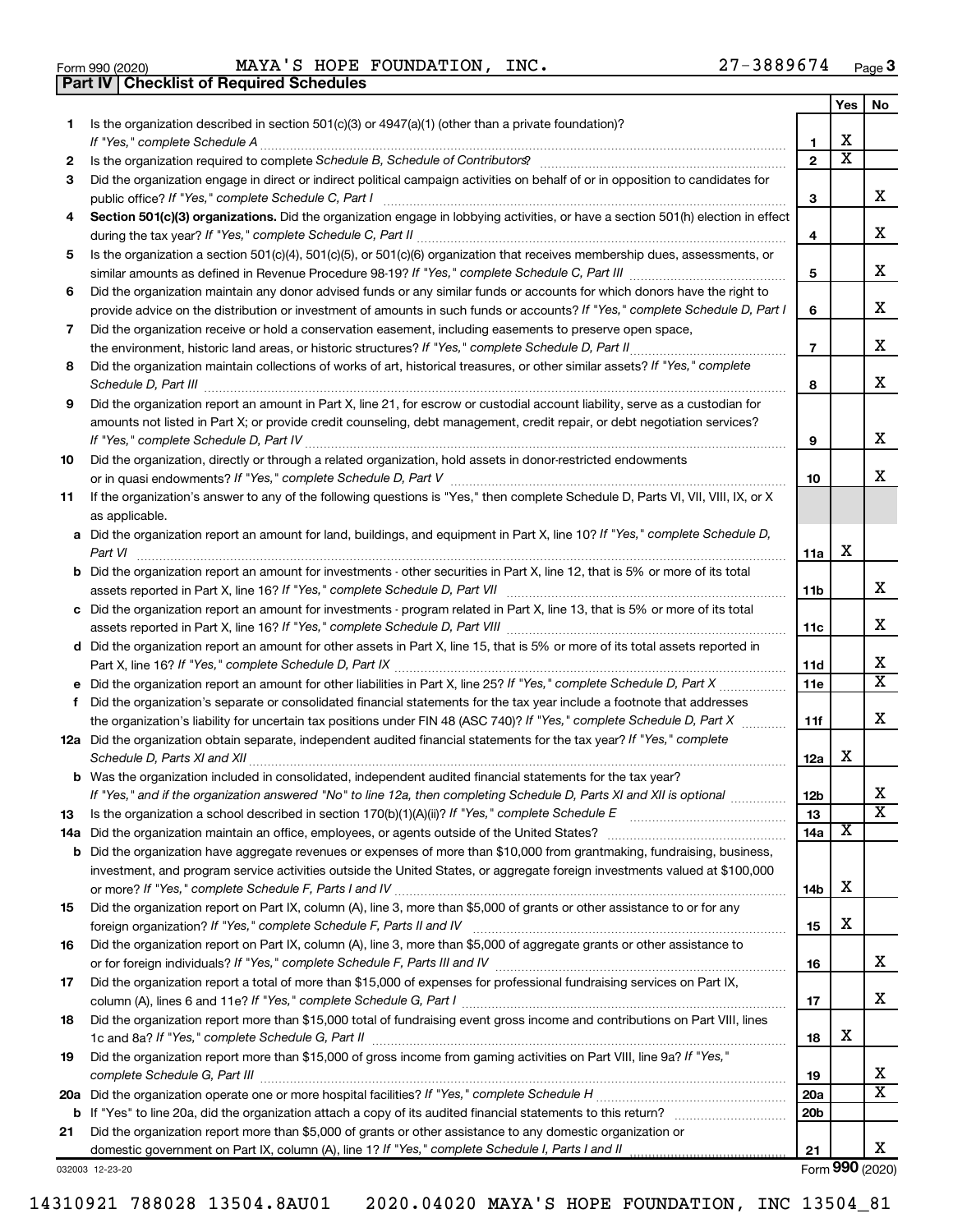|  | Form 990 (2020) |
|--|-----------------|
|  |                 |

Form 990 (2020) **MAYA'S HOPE FOUNDATION, INC.**  $27-3889674$  Page

*(continued)* **Part IV Checklist of Required Schedules**

|        |                                                                                                                                                                                                                                                                                                                                                                                                                                                                                                                         |                        | Yes | No                      |
|--------|-------------------------------------------------------------------------------------------------------------------------------------------------------------------------------------------------------------------------------------------------------------------------------------------------------------------------------------------------------------------------------------------------------------------------------------------------------------------------------------------------------------------------|------------------------|-----|-------------------------|
| 22     | Did the organization report more than \$5,000 of grants or other assistance to or for domestic individuals on                                                                                                                                                                                                                                                                                                                                                                                                           |                        |     |                         |
|        |                                                                                                                                                                                                                                                                                                                                                                                                                                                                                                                         | 22                     |     | x                       |
| 23     | Did the organization answer "Yes" to Part VII, Section A, line 3, 4, or 5 about compensation of the organization's current                                                                                                                                                                                                                                                                                                                                                                                              |                        |     |                         |
|        | and former officers, directors, trustees, key employees, and highest compensated employees? If "Yes," complete                                                                                                                                                                                                                                                                                                                                                                                                          | 23                     |     | x                       |
|        | $\textit{Schedule J} \textit{ \textbf{} \textbf{} \textbf{} \textbf{} \textbf{} \textbf{} \textbf{} \textbf{} \textbf{} \textbf{} \textbf{} \textbf{} \textbf{} \textbf{} \textbf{} \textbf{} \textbf{} \textbf{} \textbf{} \textbf{} \textbf{} \textbf{} \textbf{} \textbf{} \textbf{} \textbf{} \textbf{} \textbf{} \textbf{} \textbf{} \textbf{} \textbf{} \textbf{} \textbf{} \text$<br>24a Did the organization have a tax-exempt bond issue with an outstanding principal amount of more than \$100,000 as of the |                        |     |                         |
|        | last day of the year, that was issued after December 31, 2002? If "Yes," answer lines 24b through 24d and complete                                                                                                                                                                                                                                                                                                                                                                                                      |                        |     |                         |
|        | Schedule K. If "No," go to line 25a                                                                                                                                                                                                                                                                                                                                                                                                                                                                                     | 24a                    |     | x                       |
|        |                                                                                                                                                                                                                                                                                                                                                                                                                                                                                                                         | 24 <sub>b</sub>        |     |                         |
|        | c Did the organization maintain an escrow account other than a refunding escrow at any time during the year to defease                                                                                                                                                                                                                                                                                                                                                                                                  |                        |     |                         |
|        |                                                                                                                                                                                                                                                                                                                                                                                                                                                                                                                         | 24c                    |     |                         |
|        |                                                                                                                                                                                                                                                                                                                                                                                                                                                                                                                         | 24d                    |     |                         |
|        | 25a Section 501(c)(3), 501(c)(4), and 501(c)(29) organizations. Did the organization engage in an excess benefit                                                                                                                                                                                                                                                                                                                                                                                                        |                        |     |                         |
|        |                                                                                                                                                                                                                                                                                                                                                                                                                                                                                                                         | 25a                    |     | x                       |
|        | b Is the organization aware that it engaged in an excess benefit transaction with a disqualified person in a prior year, and                                                                                                                                                                                                                                                                                                                                                                                            |                        |     |                         |
|        | that the transaction has not been reported on any of the organization's prior Forms 990 or 990-EZ? If "Yes," complete<br>Schedule L, Part I                                                                                                                                                                                                                                                                                                                                                                             | 25b                    |     | х                       |
| 26     | Did the organization report any amount on Part X, line 5 or 22, for receivables from or payables to any current                                                                                                                                                                                                                                                                                                                                                                                                         |                        |     |                         |
|        | or former officer, director, trustee, key employee, creator or founder, substantial contributor, or 35%                                                                                                                                                                                                                                                                                                                                                                                                                 |                        |     |                         |
|        |                                                                                                                                                                                                                                                                                                                                                                                                                                                                                                                         | 26                     |     | х                       |
| 27     | Did the organization provide a grant or other assistance to any current or former officer, director, trustee, key employee,                                                                                                                                                                                                                                                                                                                                                                                             |                        |     |                         |
|        | creator or founder, substantial contributor or employee thereof, a grant selection committee member, or to a 35% controlled                                                                                                                                                                                                                                                                                                                                                                                             |                        |     |                         |
|        | entity (including an employee thereof) or family member of any of these persons? If "Yes," complete Schedule L, Part III                                                                                                                                                                                                                                                                                                                                                                                                | 27                     |     | х                       |
| 28     | Was the organization a party to a business transaction with one of the following parties (see Schedule L, Part IV                                                                                                                                                                                                                                                                                                                                                                                                       |                        |     |                         |
|        | instructions, for applicable filing thresholds, conditions, and exceptions):                                                                                                                                                                                                                                                                                                                                                                                                                                            |                        |     |                         |
|        | a A current or former officer, director, trustee, key employee, creator or founder, or substantial contributor? If                                                                                                                                                                                                                                                                                                                                                                                                      |                        |     | х                       |
|        |                                                                                                                                                                                                                                                                                                                                                                                                                                                                                                                         | 28a<br>28 <sub>b</sub> |     | $\overline{\textbf{X}}$ |
|        | c A 35% controlled entity of one or more individuals and/or organizations described in lines 28a or 28b?If                                                                                                                                                                                                                                                                                                                                                                                                              |                        |     |                         |
|        |                                                                                                                                                                                                                                                                                                                                                                                                                                                                                                                         | 28c                    |     | х                       |
| 29     |                                                                                                                                                                                                                                                                                                                                                                                                                                                                                                                         | 29                     |     | $\overline{\text{x}}$   |
| 30     | Did the organization receive contributions of art, historical treasures, or other similar assets, or qualified conservation                                                                                                                                                                                                                                                                                                                                                                                             |                        |     |                         |
|        |                                                                                                                                                                                                                                                                                                                                                                                                                                                                                                                         | 30                     |     | х                       |
| 31     | Did the organization liquidate, terminate, or dissolve and cease operations? If "Yes," complete Schedule N, Part I                                                                                                                                                                                                                                                                                                                                                                                                      | 31                     |     | $\overline{\textbf{X}}$ |
| 32     | Did the organization sell, exchange, dispose of, or transfer more than 25% of its net assets? If "Yes," complete                                                                                                                                                                                                                                                                                                                                                                                                        |                        |     |                         |
|        | Schedule N, Part II                                                                                                                                                                                                                                                                                                                                                                                                                                                                                                     | 32                     |     | х                       |
| 33     | Did the organization own 100% of an entity disregarded as separate from the organization under Regulations                                                                                                                                                                                                                                                                                                                                                                                                              |                        |     |                         |
|        |                                                                                                                                                                                                                                                                                                                                                                                                                                                                                                                         | 33                     |     | х                       |
| 34     | Was the organization related to any tax-exempt or taxable entity? If "Yes," complete Schedule R, Part II, III, or IV, and                                                                                                                                                                                                                                                                                                                                                                                               |                        |     | х                       |
|        | Part V, line 1                                                                                                                                                                                                                                                                                                                                                                                                                                                                                                          | 34<br>35a              |     | $\overline{\text{X}}$   |
|        | b If "Yes" to line 35a, did the organization receive any payment from or engage in any transaction with a controlled entity                                                                                                                                                                                                                                                                                                                                                                                             |                        |     |                         |
|        |                                                                                                                                                                                                                                                                                                                                                                                                                                                                                                                         | 35 <sub>b</sub>        |     |                         |
| 36     | Section 501(c)(3) organizations. Did the organization make any transfers to an exempt non-charitable related organization?                                                                                                                                                                                                                                                                                                                                                                                              |                        |     |                         |
|        |                                                                                                                                                                                                                                                                                                                                                                                                                                                                                                                         | 36                     |     | х                       |
| 37     | Did the organization conduct more than 5% of its activities through an entity that is not a related organization                                                                                                                                                                                                                                                                                                                                                                                                        |                        |     |                         |
|        | and that is treated as a partnership for federal income tax purposes? If "Yes," complete Schedule R, Part VI                                                                                                                                                                                                                                                                                                                                                                                                            | 37                     |     | x                       |
| 38     | Did the organization complete Schedule O and provide explanations in Schedule O for Part VI, lines 11b and 19?                                                                                                                                                                                                                                                                                                                                                                                                          |                        |     |                         |
| Part V |                                                                                                                                                                                                                                                                                                                                                                                                                                                                                                                         | 38                     | х   |                         |
|        | Statements Regarding Other IRS Filings and Tax Compliance                                                                                                                                                                                                                                                                                                                                                                                                                                                               |                        |     |                         |
|        |                                                                                                                                                                                                                                                                                                                                                                                                                                                                                                                         |                        | Yes | No                      |
|        | 1a                                                                                                                                                                                                                                                                                                                                                                                                                                                                                                                      |                        |     |                         |
|        | 1b                                                                                                                                                                                                                                                                                                                                                                                                                                                                                                                      |                        |     |                         |
|        | c Did the organization comply with backup withholding rules for reportable payments to vendors and reportable gaming                                                                                                                                                                                                                                                                                                                                                                                                    |                        |     |                         |
|        |                                                                                                                                                                                                                                                                                                                                                                                                                                                                                                                         | 1c                     |     |                         |
|        | 032004 12-23-20                                                                                                                                                                                                                                                                                                                                                                                                                                                                                                         |                        |     | Form 990 (2020)         |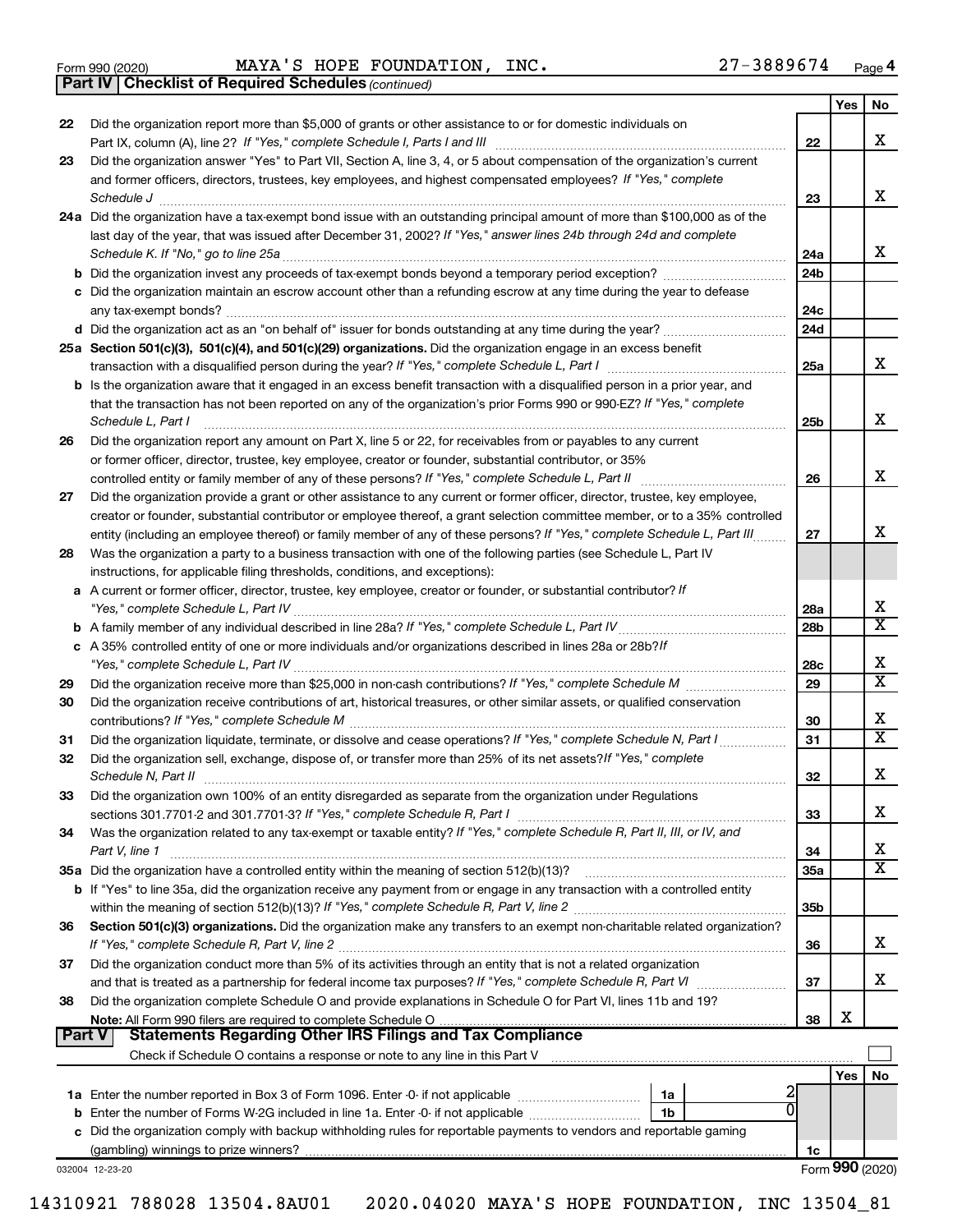|  | Form 990 (2020) |
|--|-----------------|
|  |                 |

**Part V** Statements Regarding Other IRS Filings and Tax Compliance (continued)

|    |                                                                                                                                                                                             |                 |   |                | Yes          | No                      |
|----|---------------------------------------------------------------------------------------------------------------------------------------------------------------------------------------------|-----------------|---|----------------|--------------|-------------------------|
|    | 2a Enter the number of employees reported on Form W-3, Transmittal of Wage and Tax Statements,                                                                                              |                 |   |                |              |                         |
|    | filed for the calendar year ending with or within the year covered by this return <i>[[[[[[[[[[[[[[[]]]]</i> ]]                                                                             | 2a              | 1 |                |              |                         |
| b  |                                                                                                                                                                                             |                 |   | 2 <sub>b</sub> | x            |                         |
|    |                                                                                                                                                                                             |                 |   |                |              |                         |
|    | 3a Did the organization have unrelated business gross income of \$1,000 or more during the year?                                                                                            |                 |   | 3a             |              | X                       |
| b  | If "Yes," has it filed a Form 990-T for this year? If "No" to line 3b, provide an explanation on Schedule O                                                                                 |                 |   | 3b             |              |                         |
|    | 4a At any time during the calendar year, did the organization have an interest in, or a signature or other authority over, a                                                                |                 |   |                |              |                         |
|    | financial account in a foreign country (such as a bank account, securities account, or other financial account)?                                                                            |                 |   | 4a             |              | х                       |
|    | <b>b</b> If "Yes," enter the name of the foreign country $\blacktriangleright$                                                                                                              |                 |   |                |              |                         |
|    | See instructions for filing requirements for FinCEN Form 114, Report of Foreign Bank and Financial Accounts (FBAR).                                                                         |                 |   |                |              |                         |
| 5а |                                                                                                                                                                                             |                 |   | 5a             |              | x                       |
| b  |                                                                                                                                                                                             |                 |   | 5 <sub>b</sub> |              | $\overline{\mathtt{x}}$ |
| с  |                                                                                                                                                                                             |                 |   | 5 <sub>c</sub> |              |                         |
|    | 6a Does the organization have annual gross receipts that are normally greater than \$100,000, and did the organization solicit                                                              |                 |   |                |              |                         |
|    | any contributions that were not tax deductible as charitable contributions?                                                                                                                 |                 |   | 6a             |              | X                       |
|    | <b>b</b> If "Yes," did the organization include with every solicitation an express statement that such contributions or gifts                                                               |                 |   |                |              |                         |
|    | were not tax deductible?                                                                                                                                                                    |                 |   | 6b             |              |                         |
| 7  | Organizations that may receive deductible contributions under section 170(c).                                                                                                               |                 |   |                | x            |                         |
| а  | Did the organization receive a payment in excess of \$75 made partly as a contribution and partly for goods and services provided to the payor?                                             |                 |   | 7a             | X            |                         |
| b  | Did the organization sell, exchange, or otherwise dispose of tangible personal property for which it was required                                                                           |                 |   | 7b             |              |                         |
| с  |                                                                                                                                                                                             |                 |   | 7c             |              | x                       |
| d  |                                                                                                                                                                                             | 7d              |   |                |              |                         |
| е  | Did the organization receive any funds, directly or indirectly, to pay premiums on a personal benefit contract?                                                                             |                 |   | 7е             |              | x                       |
| Ť. | Did the organization, during the year, pay premiums, directly or indirectly, on a personal benefit contract?                                                                                |                 |   | 7f             |              | X.                      |
| g  | If the organization received a contribution of qualified intellectual property, did the organization file Form 8899 as required?                                                            |                 |   | 7g             |              |                         |
| h  | If the organization received a contribution of cars, boats, airplanes, or other vehicles, did the organization file a Form 1098-C?                                                          |                 |   | 7h             |              |                         |
| 8  | Sponsoring organizations maintaining donor advised funds. Did a donor advised fund maintained by the                                                                                        |                 |   |                |              |                         |
|    | sponsoring organization have excess business holdings at any time during the year?                                                                                                          |                 |   | 8              |              |                         |
| 9  | Sponsoring organizations maintaining donor advised funds.                                                                                                                                   |                 |   |                |              |                         |
| а  | Did the sponsoring organization make any taxable distributions under section 4966?                                                                                                          |                 |   | 9а             |              |                         |
| b  |                                                                                                                                                                                             |                 |   | 9b             |              |                         |
| 10 | Section 501(c)(7) organizations. Enter:                                                                                                                                                     |                 |   |                |              |                         |
| а  | Initiation fees and capital contributions included on Part VIII, line 12 <i>maching incontraction</i> test                                                                                  | 10a             |   |                |              |                         |
|    | b Gross receipts, included on Form 990, Part VIII, line 12, for public use of club facilities                                                                                               | 10 <sub>b</sub> |   |                |              |                         |
| 11 | Section 501(c)(12) organizations. Enter:                                                                                                                                                    |                 |   |                |              |                         |
|    | <b>a</b> Gross income from members or shareholders                                                                                                                                          | 11a             |   |                |              |                         |
|    | <b>b</b> Gross income from other sources (Do not net amounts due or paid to other sources against                                                                                           |                 |   |                |              |                         |
|    |                                                                                                                                                                                             | 11b             |   |                |              |                         |
|    | 12a Section 4947(a)(1) non-exempt charitable trusts. Is the organization filing Form 990 in lieu of Form 1041?                                                                              |                 |   | 12a            |              |                         |
|    | <b>b</b> If "Yes," enter the amount of tax-exempt interest received or accrued during the year                                                                                              | 12b             |   |                |              |                         |
| 13 | Section 501(c)(29) qualified nonprofit health insurance issuers.                                                                                                                            |                 |   |                |              |                         |
|    | a Is the organization licensed to issue qualified health plans in more than one state?<br>Note: See the instructions for additional information the organization must report on Schedule O. |                 |   | 13a            |              |                         |
|    | Enter the amount of reserves the organization is required to maintain by the states in which the                                                                                            |                 |   |                |              |                         |
| b  |                                                                                                                                                                                             | 13 <sub>b</sub> |   |                |              |                         |
| c  |                                                                                                                                                                                             | 13с             |   |                |              |                         |
|    | 14a Did the organization receive any payments for indoor tanning services during the tax year?                                                                                              |                 |   | 14a            |              | x                       |
|    | <b>b</b> If "Yes," has it filed a Form 720 to report these payments? If "No," provide an explanation on Schedule O                                                                          |                 |   | 14b            |              |                         |
| 15 | Is the organization subject to the section 4960 tax on payment(s) of more than \$1,000,000 in remuneration or                                                                               |                 |   |                |              |                         |
|    | excess parachute payment(s) during the year?                                                                                                                                                |                 |   | 15             |              | x                       |
|    | If "Yes," see instructions and file Form 4720, Schedule N.                                                                                                                                  |                 |   |                |              |                         |
| 16 | Is the organization an educational institution subject to the section 4968 excise tax on net investment income?                                                                             |                 |   | 16             |              | x                       |
|    | If "Yes," complete Form 4720, Schedule O.                                                                                                                                                   |                 |   |                |              |                         |
|    |                                                                                                                                                                                             |                 |   |                | $\mathbf{a}$ |                         |

Form (2020) **990**

032005 12-23-20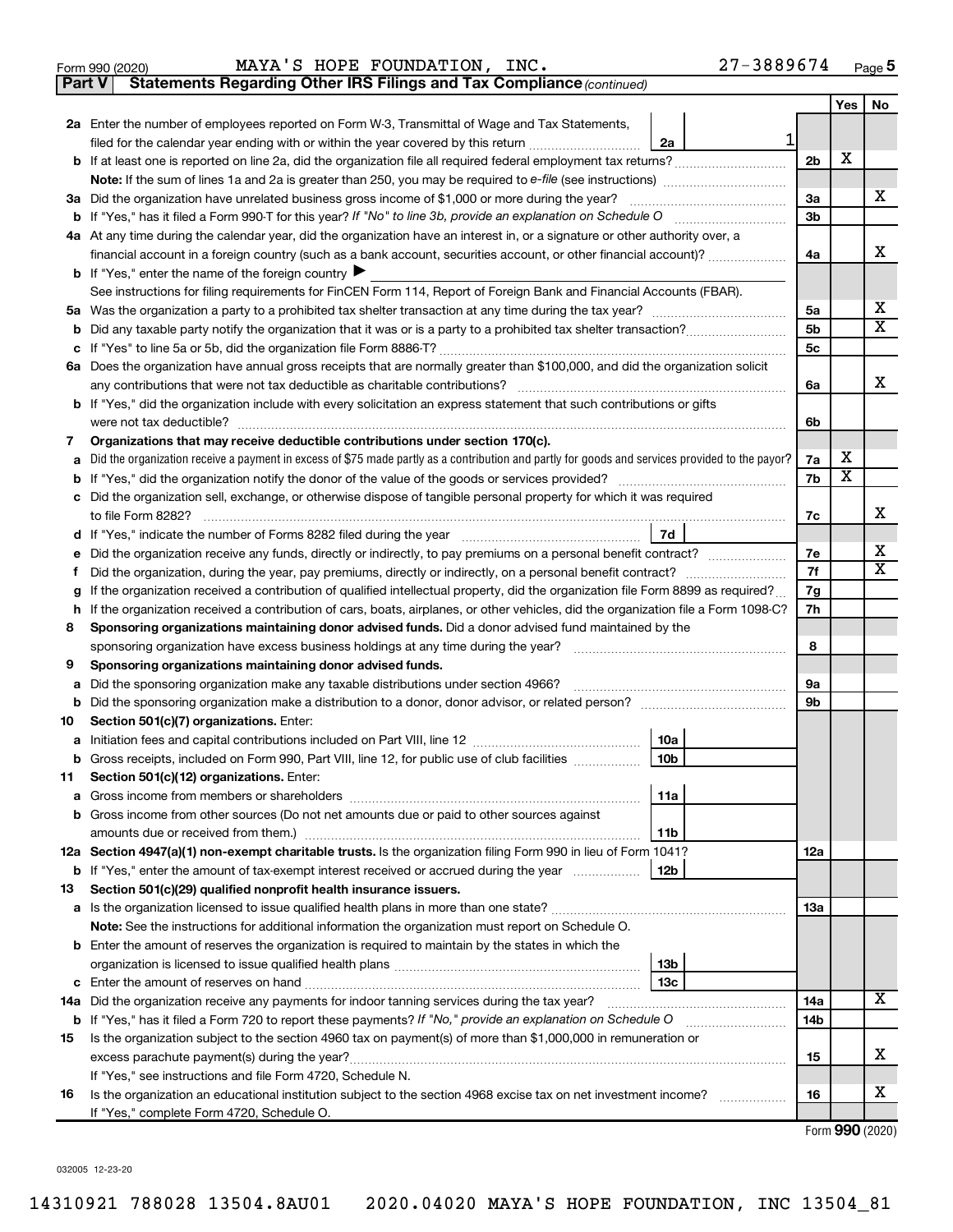| Form 990 (2020) |
|-----------------|
|-----------------|

Form 990 (2020) **MAYA'S HOPE FOUNDATION, INC.**  $27-3889674$  Page

**Part VI** Governance, Management, and Disclosure For each "Yes" response to lines 2 through 7b below, and for a "No" response *to line 8a, 8b, or 10b below, describe the circumstances, processes, or changes on Schedule O. See instructions.*

|          |                                                                                                                                                                                                                                |                               |   |                         |                              | $\overline{\text{X}}$   |
|----------|--------------------------------------------------------------------------------------------------------------------------------------------------------------------------------------------------------------------------------|-------------------------------|---|-------------------------|------------------------------|-------------------------|
|          | <b>Section A. Governing Body and Management</b>                                                                                                                                                                                |                               |   |                         |                              |                         |
|          |                                                                                                                                                                                                                                |                               |   |                         | Yes                          | No                      |
|          | 1a Enter the number of voting members of the governing body at the end of the tax year                                                                                                                                         | 1a                            | 8 |                         |                              |                         |
|          | If there are material differences in voting rights among members of the governing body, or if the governing                                                                                                                    |                               |   |                         |                              |                         |
|          | body delegated broad authority to an executive committee or similar committee, explain on Schedule O.                                                                                                                          |                               |   |                         |                              |                         |
| b        | Enter the number of voting members included on line 1a, above, who are independent                                                                                                                                             | 1b                            |   |                         |                              |                         |
| 2        | Did any officer, director, trustee, or key employee have a family relationship or a business relationship with any other                                                                                                       |                               |   |                         |                              |                         |
|          |                                                                                                                                                                                                                                |                               |   | $\mathbf{2}$            |                              | x                       |
| 3        | Did the organization delegate control over management duties customarily performed by or under the direct supervision                                                                                                          |                               |   |                         |                              |                         |
|          |                                                                                                                                                                                                                                |                               |   | 3                       |                              | x                       |
| 4        | Did the organization make any significant changes to its governing documents since the prior Form 990 was filed?                                                                                                               |                               |   | $\overline{\mathbf{4}}$ |                              | $\overline{\textbf{x}}$ |
| 5        |                                                                                                                                                                                                                                |                               |   | 5                       |                              | $\overline{\textbf{x}}$ |
| 6        |                                                                                                                                                                                                                                |                               |   | 6                       |                              | $\overline{\textbf{x}}$ |
|          | 7a Did the organization have members, stockholders, or other persons who had the power to elect or appoint one or                                                                                                              |                               |   |                         |                              |                         |
|          |                                                                                                                                                                                                                                |                               |   | 7a                      |                              | х                       |
|          | <b>b</b> Are any governance decisions of the organization reserved to (or subject to approval by) members, stockholders, or                                                                                                    |                               |   |                         |                              |                         |
|          | persons other than the governing body?                                                                                                                                                                                         |                               |   | 7b                      |                              | x.                      |
| 8        | Did the organization contemporaneously document the meetings held or written actions undertaken during the year by the following:                                                                                              |                               |   |                         |                              |                         |
| a        |                                                                                                                                                                                                                                |                               |   | 8а                      | х                            |                         |
| b        |                                                                                                                                                                                                                                |                               |   | 8b                      | $\overline{\textbf{x}}$      |                         |
| 9        | Is there any officer, director, trustee, or key employee listed in Part VII, Section A, who cannot be reached at the                                                                                                           |                               |   |                         |                              |                         |
|          |                                                                                                                                                                                                                                |                               |   | 9                       |                              | x                       |
|          | Section B. Policies (This Section B requests information about policies not required by the Internal Revenue Code.)                                                                                                            |                               |   |                         |                              |                         |
|          |                                                                                                                                                                                                                                |                               |   |                         | Yes                          | No.                     |
|          |                                                                                                                                                                                                                                |                               |   | 10a                     |                              | $\overline{\mathbf{X}}$ |
|          | b If "Yes," did the organization have written policies and procedures governing the activities of such chapters, affiliates,                                                                                                   |                               |   |                         |                              |                         |
|          | and branches to ensure their operations are consistent with the organization's exempt purposes? www.www.www.www.                                                                                                               |                               |   | 10 <sub>b</sub>         | $\overline{\mathbf{X}}$      |                         |
|          | 11a Has the organization provided a complete copy of this Form 990 to all members of its governing body before filing the form?                                                                                                |                               |   | 11a                     |                              |                         |
| b        | Describe in Schedule O the process, if any, used by the organization to review this Form 990.                                                                                                                                  |                               |   |                         |                              |                         |
| 12a      |                                                                                                                                                                                                                                |                               |   | 12a                     | х<br>$\overline{\textbf{x}}$ |                         |
| b        | Were officers, directors, or trustees, and key employees required to disclose annually interests that could give rise to conflicts?                                                                                            |                               |   | 12 <sub>b</sub>         |                              |                         |
| c        | Did the organization regularly and consistently monitor and enforce compliance with the policy? If "Yes," describe                                                                                                             |                               |   |                         | х                            |                         |
|          |                                                                                                                                                                                                                                |                               |   | 12c<br>13               | $\overline{\texttt{x}}$      |                         |
| 13<br>14 | Did the organization have a written document retention and destruction policy? [11] manufaction manufaction in                                                                                                                 |                               |   | 14                      | $\overline{\textbf{x}}$      |                         |
| 15       | Did the process for determining compensation of the following persons include a review and approval by independent                                                                                                             |                               |   |                         |                              |                         |
|          | persons, comparability data, and contemporaneous substantiation of the deliberation and decision?                                                                                                                              |                               |   |                         |                              |                         |
|          | The organization's CEO, Executive Director, or top management official manufactured content of the organization's CEO, Executive Director, or top management official manufactured content of the state of the state of the st |                               |   | 15a                     | х                            |                         |
|          |                                                                                                                                                                                                                                |                               |   | 15b                     |                              | $\overline{\text{X}}$   |
|          | If "Yes" to line 15a or 15b, describe the process in Schedule O (see instructions).                                                                                                                                            |                               |   |                         |                              |                         |
|          | 16a Did the organization invest in, contribute assets to, or participate in a joint venture or similar arrangement with a                                                                                                      |                               |   |                         |                              |                         |
|          | taxable entity during the year?                                                                                                                                                                                                |                               |   | 16a                     |                              | х                       |
|          | b If "Yes," did the organization follow a written policy or procedure requiring the organization to evaluate its participation                                                                                                 |                               |   |                         |                              |                         |
|          | in joint venture arrangements under applicable federal tax law, and take steps to safeguard the organization's                                                                                                                 |                               |   |                         |                              |                         |
|          | exempt status with respect to such arrangements?                                                                                                                                                                               |                               |   | 16b                     |                              |                         |
|          | <b>Section C. Disclosure</b>                                                                                                                                                                                                   |                               |   |                         |                              |                         |
| 17       | List the states with which a copy of this Form 990 is required to be filed <b>&gt;AL, AK, CA, FL, GA, HI, IL, KS, KY, MD, MA, MI</b>                                                                                           |                               |   |                         |                              |                         |
| 18       | Section 6104 requires an organization to make its Forms 1023 (1024 or 1024-A, if applicable), 990, and 990-T (Section 501(c)(3)s only) available                                                                               |                               |   |                         |                              |                         |
|          | for public inspection. Indicate how you made these available. Check all that apply.                                                                                                                                            |                               |   |                         |                              |                         |
|          | X   Own website<br>$ \underline{X} $ Upon request<br>Another's website                                                                                                                                                         | Other (explain on Schedule O) |   |                         |                              |                         |
| 19       | Describe on Schedule O whether (and if so, how) the organization made its governing documents, conflict of interest policy, and financial                                                                                      |                               |   |                         |                              |                         |
|          | statements available to the public during the tax year.                                                                                                                                                                        |                               |   |                         |                              |                         |
| 20       | State the name, address, and telephone number of the person who possesses the organization's books and records                                                                                                                 |                               |   |                         |                              |                         |
|          | MAYA CRAUDERUEFF $-347-699-6292$<br>244 FIFTH AVENUE, STE D176, NEW YORK, NY<br>10001                                                                                                                                          |                               |   |                         |                              |                         |
|          | SEE SCHEDULE O FOR FULL LIST OF STATES                                                                                                                                                                                         |                               |   |                         |                              |                         |
|          | 032006 12-23-20                                                                                                                                                                                                                |                               |   |                         |                              | Form 990 (2020)         |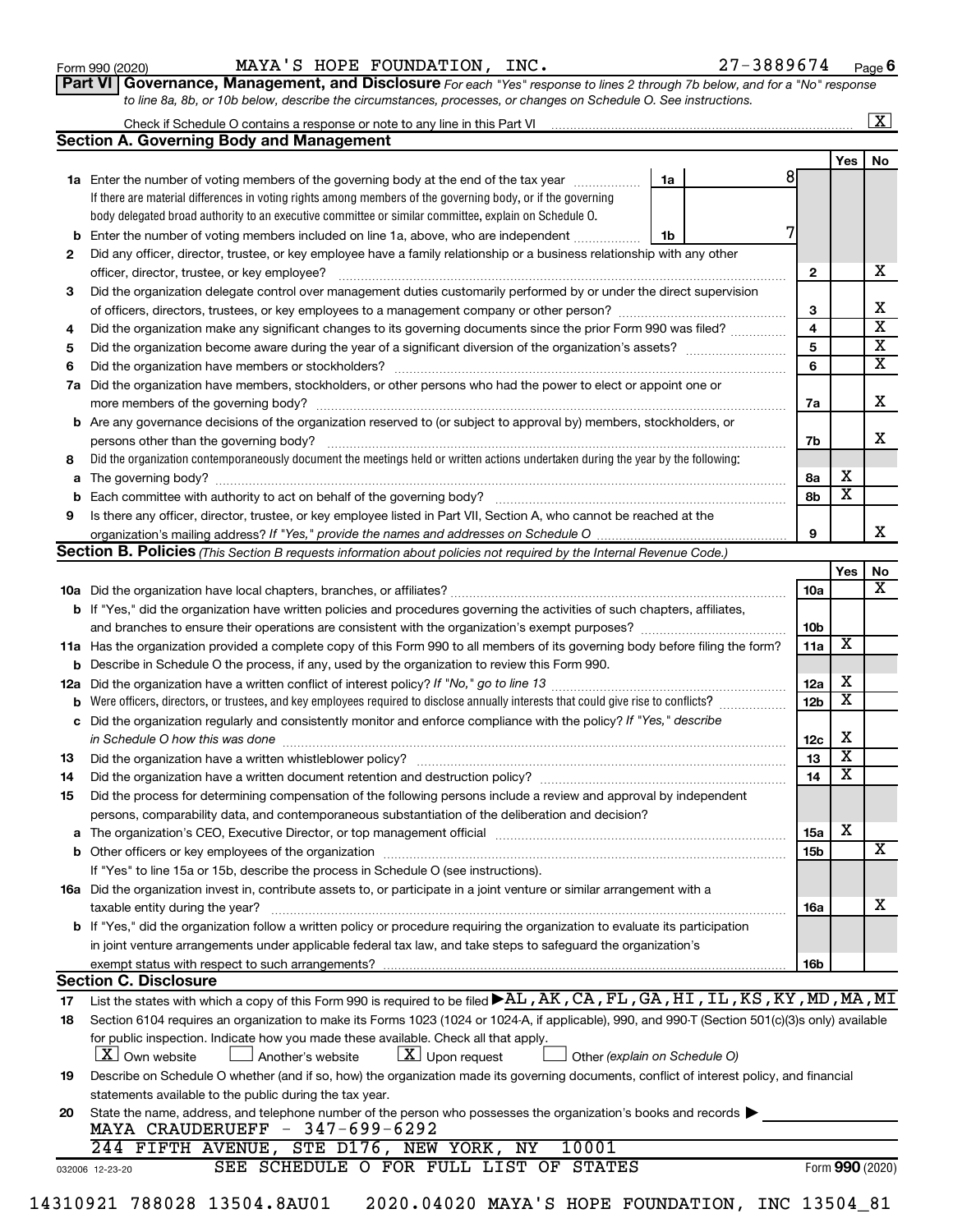$\Box$ 

| Part VII Compensation of Officers, Directors, Trustees, Key Employees, Highest Compensated |  |  |
|--------------------------------------------------------------------------------------------|--|--|
| <b>Employees, and Independent Contractors</b>                                              |  |  |

Check if Schedule O contains a response or note to any line in this Part VII

**Section A. Officers, Directors, Trustees, Key Employees, and Highest Compensated Employees**

**1a**  Complete this table for all persons required to be listed. Report compensation for the calendar year ending with or within the organization's tax year.  $\bullet$  List all of the organization's current officers, directors, trustees (whether individuals or organizations), regardless of amount of compensation.

Enter -0- in columns (D), (E), and (F) if no compensation was paid.

**•** List all of the organization's current key employees, if any. See instructions for definition of "key employee."

• List the organization's five *current* highest compensated employees (other than an officer, director, trustee, or key employee) who received reportable compensation (Box 5 of Form W-2 and/or Box 7 of Form 1099-MISC) of more than \$100,000 from the organization and any related organizations.

 $\bullet$  List all of the organization's former officers, key employees, and highest compensated employees who received more than \$100,000 of reportable compensation from the organization and any related organizations.

**•** List all of the organization's former directors or trustees that received, in the capacity as a former director or trustee of the organization, more than \$10,000 of reportable compensation from the organization and any related organizations.

See instructions for the order in which to list the persons above.

Check this box if neither the organization nor any related organization compensated any current officer, director, or trustee.  $\Box$ 

| (A)                                  | (B)            | (C)                            |                       |             |              |                                                                  |        | (D)             | (E)             | (F)           |
|--------------------------------------|----------------|--------------------------------|-----------------------|-------------|--------------|------------------------------------------------------------------|--------|-----------------|-----------------|---------------|
| Name and title                       | Average        |                                |                       | Position    |              | (do not check more than one                                      |        | Reportable      | Reportable      | Estimated     |
|                                      | hours per      |                                |                       |             |              | box, unless person is both an<br>officer and a director/trustee) |        | compensation    | compensation    | amount of     |
|                                      | week           |                                |                       |             |              |                                                                  |        | from            | from related    | other         |
|                                      | (list any      |                                |                       |             |              |                                                                  |        | the             | organizations   | compensation  |
|                                      | hours for      |                                |                       |             |              |                                                                  |        | organization    | (W-2/1099-MISC) | from the      |
|                                      | related        |                                |                       |             |              |                                                                  |        | (W-2/1099-MISC) |                 | organization  |
|                                      | organizations  |                                |                       |             |              |                                                                  |        |                 |                 | and related   |
|                                      | below<br>line) | Individual trustee or director | Institutional trustee | Officer     | Key employee | Highest compensated<br>employee                                  | Former |                 |                 | organizations |
| (1) MAYA CRAUDERUEFF                 | 40.00          |                                |                       |             |              |                                                                  |        |                 |                 |               |
| PRESIDENT                            |                | $\mathbf X$                    |                       | $\mathbf X$ |              |                                                                  |        | 60,000.         | 0.              | $\mathbf 0$ . |
| (2) MICHAEL MELTZER                  | 10.00          |                                |                       |             |              |                                                                  |        |                 |                 |               |
| CHAIRMAN                             |                | $\mathbf X$                    |                       | $\mathbf X$ |              |                                                                  |        | 0.              | 0.              | $\mathbf 0$ . |
| (3) DAVID COHEN                      | 5.00           |                                |                       |             |              |                                                                  |        |                 |                 |               |
| <b>TREASURER</b>                     |                | $\mathbf X$                    |                       | $\mathbf X$ |              |                                                                  |        | 0.              | 0.              | $\mathbf 0$ . |
| (4) JENNIFER FENIMORE (THROUGH JUNE) | 15.00          |                                |                       |             |              |                                                                  |        |                 |                 |               |
| INTERIM SECRETARY                    |                | $\mathbf X$                    |                       | $\mathbf X$ |              |                                                                  |        | 0.              | 0.              | $\mathbf 0$ . |
| (5) JULIA MAKSIMOVA                  | 1.00           |                                |                       |             |              |                                                                  |        |                 |                 |               |
| <b>DIRECTOR</b>                      |                | $\mathbf X$                    |                       |             |              |                                                                  |        | 0.              | 0.              | $\mathbf 0$ . |
| (6) KESHIA MELTON (THROUGH FEBRUARY) | 30.00          |                                |                       |             |              |                                                                  |        |                 |                 |               |
| <b>DIRECTOR</b>                      |                | X                              |                       |             |              |                                                                  |        | 0               | 0.              | $\mathbf 0$ . |
| (7) JACKY FLOOD                      | 1.00           |                                |                       |             |              |                                                                  |        |                 |                 |               |
| <b>DIRECTOR</b>                      |                | $\mathbf X$                    |                       |             |              |                                                                  |        | $\mathbf 0$ .   | 0.              | $\mathbf 0$ . |
| (8) AVA MEHTA                        | 1.00           |                                |                       |             |              |                                                                  |        |                 |                 |               |
| <b>DIRECTOR</b>                      |                | $\mathbf X$                    |                       |             |              |                                                                  |        | 0.              | 0.              | 0.            |
|                                      |                |                                |                       |             |              |                                                                  |        |                 |                 |               |
|                                      |                |                                |                       |             |              |                                                                  |        |                 |                 |               |
|                                      |                |                                |                       |             |              |                                                                  |        |                 |                 |               |
|                                      |                |                                |                       |             |              |                                                                  |        |                 |                 |               |
|                                      |                |                                |                       |             |              |                                                                  |        |                 |                 |               |
|                                      |                |                                |                       |             |              |                                                                  |        |                 |                 |               |
|                                      |                |                                |                       |             |              |                                                                  |        |                 |                 |               |
|                                      |                |                                |                       |             |              |                                                                  |        |                 |                 |               |
|                                      |                |                                |                       |             |              |                                                                  |        |                 |                 |               |
|                                      |                |                                |                       |             |              |                                                                  |        |                 |                 |               |
|                                      |                |                                |                       |             |              |                                                                  |        |                 |                 |               |
|                                      |                |                                |                       |             |              |                                                                  |        |                 |                 |               |
|                                      |                |                                |                       |             |              |                                                                  |        |                 |                 |               |
|                                      |                |                                |                       |             |              |                                                                  |        |                 |                 |               |
|                                      |                |                                |                       |             |              |                                                                  |        |                 |                 |               |
|                                      |                |                                |                       |             |              |                                                                  |        |                 |                 |               |
|                                      |                |                                |                       |             |              |                                                                  |        |                 |                 |               |

032007 12-23-20

Form (2020) **990**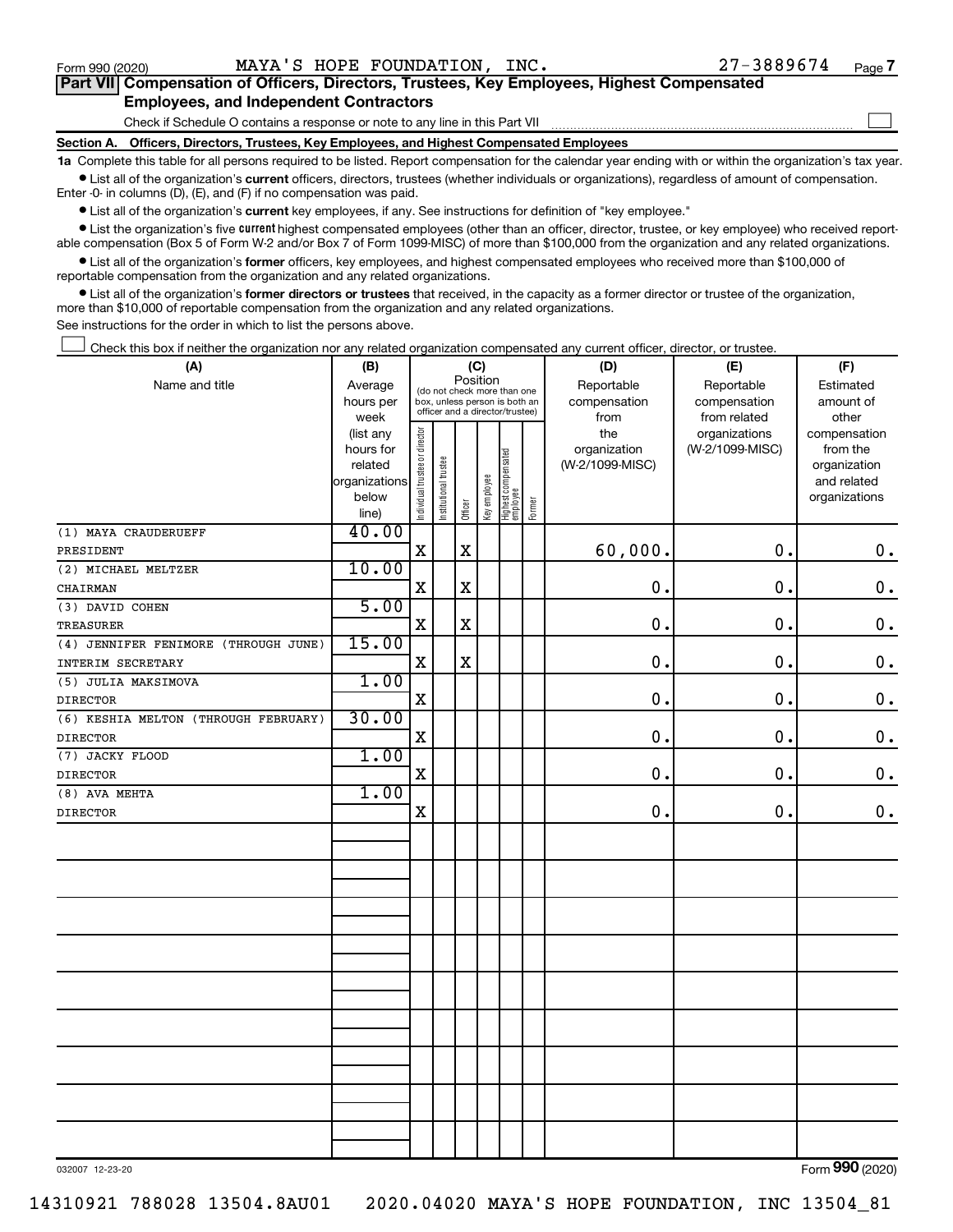|    | MAYA'S HOPE FOUNDATION, INC.<br>Form 990 (2020)                                                                                      |               |                                |                       |          |              |                                                              |        |                                | 27-3889674      |                  |                     |              | Page 8                    |
|----|--------------------------------------------------------------------------------------------------------------------------------------|---------------|--------------------------------|-----------------------|----------|--------------|--------------------------------------------------------------|--------|--------------------------------|-----------------|------------------|---------------------|--------------|---------------------------|
|    | <b>Part VII</b><br>Section A. Officers, Directors, Trustees, Key Employees, and Highest Compensated Employees (continued)            |               |                                |                       |          |              |                                                              |        |                                |                 |                  |                     |              |                           |
|    | (A)                                                                                                                                  | (B)           |                                |                       | (C)      |              |                                                              |        | (D)                            | (E)             |                  |                     | (F)          |                           |
|    | Name and title                                                                                                                       | Average       |                                |                       | Position |              |                                                              |        | Reportable                     | Reportable      |                  |                     | Estimated    |                           |
|    |                                                                                                                                      | hours per     |                                |                       |          |              | (do not check more than one<br>box, unless person is both an |        | compensation                   | compensation    |                  |                     | amount of    |                           |
|    |                                                                                                                                      | week          |                                |                       |          |              | officer and a director/trustee)                              |        | from                           | from related    |                  |                     | other        |                           |
|    |                                                                                                                                      | (list any     |                                |                       |          |              |                                                              |        | the                            | organizations   |                  | compensation        |              |                           |
|    |                                                                                                                                      | hours for     |                                |                       |          |              |                                                              |        | organization                   | (W-2/1099-MISC) |                  |                     | from the     |                           |
|    |                                                                                                                                      | related       | Individual trustee or director | Institutional trustee |          |              |                                                              |        | (W-2/1099-MISC)                |                 |                  |                     | organization |                           |
|    |                                                                                                                                      | organizations |                                |                       |          | Key employee |                                                              |        |                                |                 |                  |                     | and related  |                           |
|    |                                                                                                                                      | below         |                                |                       |          |              |                                                              | Former |                                |                 |                  | organizations       |              |                           |
|    |                                                                                                                                      | line)         |                                |                       | Officer  |              | Highest compensated<br>  employee                            |        |                                |                 |                  |                     |              |                           |
|    |                                                                                                                                      |               |                                |                       |          |              |                                                              |        |                                |                 |                  |                     |              |                           |
|    |                                                                                                                                      |               |                                |                       |          |              |                                                              |        |                                |                 |                  |                     |              |                           |
|    |                                                                                                                                      |               |                                |                       |          |              |                                                              |        |                                |                 |                  |                     |              |                           |
|    |                                                                                                                                      |               |                                |                       |          |              |                                                              |        |                                |                 |                  |                     |              |                           |
|    |                                                                                                                                      |               |                                |                       |          |              |                                                              |        |                                |                 |                  |                     |              |                           |
|    |                                                                                                                                      |               |                                |                       |          |              |                                                              |        |                                |                 |                  |                     |              |                           |
|    |                                                                                                                                      |               |                                |                       |          |              |                                                              |        |                                |                 |                  |                     |              |                           |
|    |                                                                                                                                      |               |                                |                       |          |              |                                                              |        |                                |                 |                  |                     |              |                           |
|    |                                                                                                                                      |               |                                |                       |          |              |                                                              |        |                                |                 |                  |                     |              |                           |
|    |                                                                                                                                      |               |                                |                       |          |              |                                                              |        |                                |                 |                  |                     |              |                           |
|    |                                                                                                                                      |               |                                |                       |          |              |                                                              |        |                                |                 |                  |                     |              |                           |
|    |                                                                                                                                      |               |                                |                       |          |              |                                                              |        |                                |                 |                  |                     |              |                           |
|    |                                                                                                                                      |               |                                |                       |          |              |                                                              |        |                                |                 |                  |                     |              |                           |
|    |                                                                                                                                      |               |                                |                       |          |              |                                                              |        |                                |                 |                  |                     |              |                           |
|    |                                                                                                                                      |               |                                |                       |          |              |                                                              |        |                                |                 |                  |                     |              |                           |
|    |                                                                                                                                      |               |                                |                       |          |              |                                                              |        |                                |                 |                  |                     |              |                           |
|    |                                                                                                                                      |               |                                |                       |          |              |                                                              |        |                                |                 |                  |                     |              |                           |
|    |                                                                                                                                      |               |                                |                       |          |              |                                                              |        |                                |                 |                  |                     |              |                           |
|    |                                                                                                                                      |               |                                |                       |          |              |                                                              |        |                                |                 |                  |                     |              |                           |
|    | 1b Subtotal                                                                                                                          |               |                                |                       |          |              |                                                              |        | 60,000.                        |                 | $\overline{0}$ . |                     |              | $\overline{0}$ .          |
|    | c Total from continuation sheets to Part VII, Section A manufactured by                                                              |               |                                |                       |          |              |                                                              |        | $\overline{0}$ .               |                 | $\overline{0}$ . |                     |              | $\overline{0}$ .          |
|    |                                                                                                                                      |               |                                |                       |          |              |                                                              |        | 60,000.                        |                 | $\overline{0}$ . |                     |              | $\overline{\mathbf{0}}$ . |
| 2  | Total number of individuals (including but not limited to those listed above) who received more than \$100,000 of reportable         |               |                                |                       |          |              |                                                              |        |                                |                 |                  |                     |              |                           |
|    | compensation from the organization $\blacktriangleright$                                                                             |               |                                |                       |          |              |                                                              |        |                                |                 |                  |                     |              | 0                         |
|    |                                                                                                                                      |               |                                |                       |          |              |                                                              |        |                                |                 |                  |                     | Yes          | No                        |
| 3  | Did the organization list any former officer, director, trustee, key employee, or highest compensated employee on                    |               |                                |                       |          |              |                                                              |        |                                |                 |                  |                     |              |                           |
|    | line 1a? If "Yes," complete Schedule J for such individual manufacture content to the settlement of the schedu                       |               |                                |                       |          |              |                                                              |        |                                |                 |                  | 3                   |              | х                         |
|    | For any individual listed on line 1a, is the sum of reportable compensation and other compensation from the organization             |               |                                |                       |          |              |                                                              |        |                                |                 |                  |                     |              |                           |
|    | and related organizations greater than \$150,000? If "Yes," complete Schedule J for such individual                                  |               |                                |                       |          |              |                                                              |        |                                |                 |                  | 4                   |              | х                         |
| 5  | Did any person listed on line 1a receive or accrue compensation from any unrelated organization or individual for services           |               |                                |                       |          |              |                                                              |        |                                |                 |                  |                     |              |                           |
|    |                                                                                                                                      |               |                                |                       |          |              |                                                              |        |                                |                 |                  | 5                   |              | x                         |
|    | <b>Section B. Independent Contractors</b>                                                                                            |               |                                |                       |          |              |                                                              |        |                                |                 |                  |                     |              |                           |
|    | Complete this table for your five highest compensated independent contractors that received more than \$100,000 of compensation from |               |                                |                       |          |              |                                                              |        |                                |                 |                  |                     |              |                           |
| 1. | the organization. Report compensation for the calendar year ending with or within the organization's tax year.                       |               |                                |                       |          |              |                                                              |        |                                |                 |                  |                     |              |                           |
|    |                                                                                                                                      |               |                                |                       |          |              |                                                              |        |                                |                 |                  |                     |              |                           |
|    | (A)<br>Name and business address                                                                                                     |               |                                | <b>NONE</b>           |          |              |                                                              |        | (B)<br>Description of services |                 |                  | (C)<br>Compensation |              |                           |
|    |                                                                                                                                      |               |                                |                       |          |              |                                                              |        |                                |                 |                  |                     |              |                           |
|    |                                                                                                                                      |               |                                |                       |          |              |                                                              |        |                                |                 |                  |                     |              |                           |
|    |                                                                                                                                      |               |                                |                       |          |              |                                                              |        |                                |                 |                  |                     |              |                           |
|    |                                                                                                                                      |               |                                |                       |          |              |                                                              |        |                                |                 |                  |                     |              |                           |
|    |                                                                                                                                      |               |                                |                       |          |              |                                                              |        |                                |                 |                  |                     |              |                           |
|    |                                                                                                                                      |               |                                |                       |          |              |                                                              |        |                                |                 |                  |                     |              |                           |
|    |                                                                                                                                      |               |                                |                       |          |              |                                                              |        |                                |                 |                  |                     |              |                           |
|    |                                                                                                                                      |               |                                |                       |          |              |                                                              |        |                                |                 |                  |                     |              |                           |
|    |                                                                                                                                      |               |                                |                       |          |              |                                                              |        |                                |                 |                  |                     |              |                           |
|    |                                                                                                                                      |               |                                |                       |          |              |                                                              |        |                                |                 |                  |                     |              |                           |
|    |                                                                                                                                      |               |                                |                       |          |              |                                                              |        |                                |                 |                  |                     |              |                           |
| 2  | Total number of independent contractors (including but not limited to those listed above) who received more than                     |               |                                |                       |          |              |                                                              |        |                                |                 |                  |                     |              |                           |
|    | \$100,000 of compensation from the organization                                                                                      |               |                                |                       |          |              | 0                                                            |        |                                |                 |                  |                     |              |                           |
|    |                                                                                                                                      |               |                                |                       |          |              |                                                              |        |                                |                 |                  | Form 990 (2020)     |              |                           |

032008 12-23-20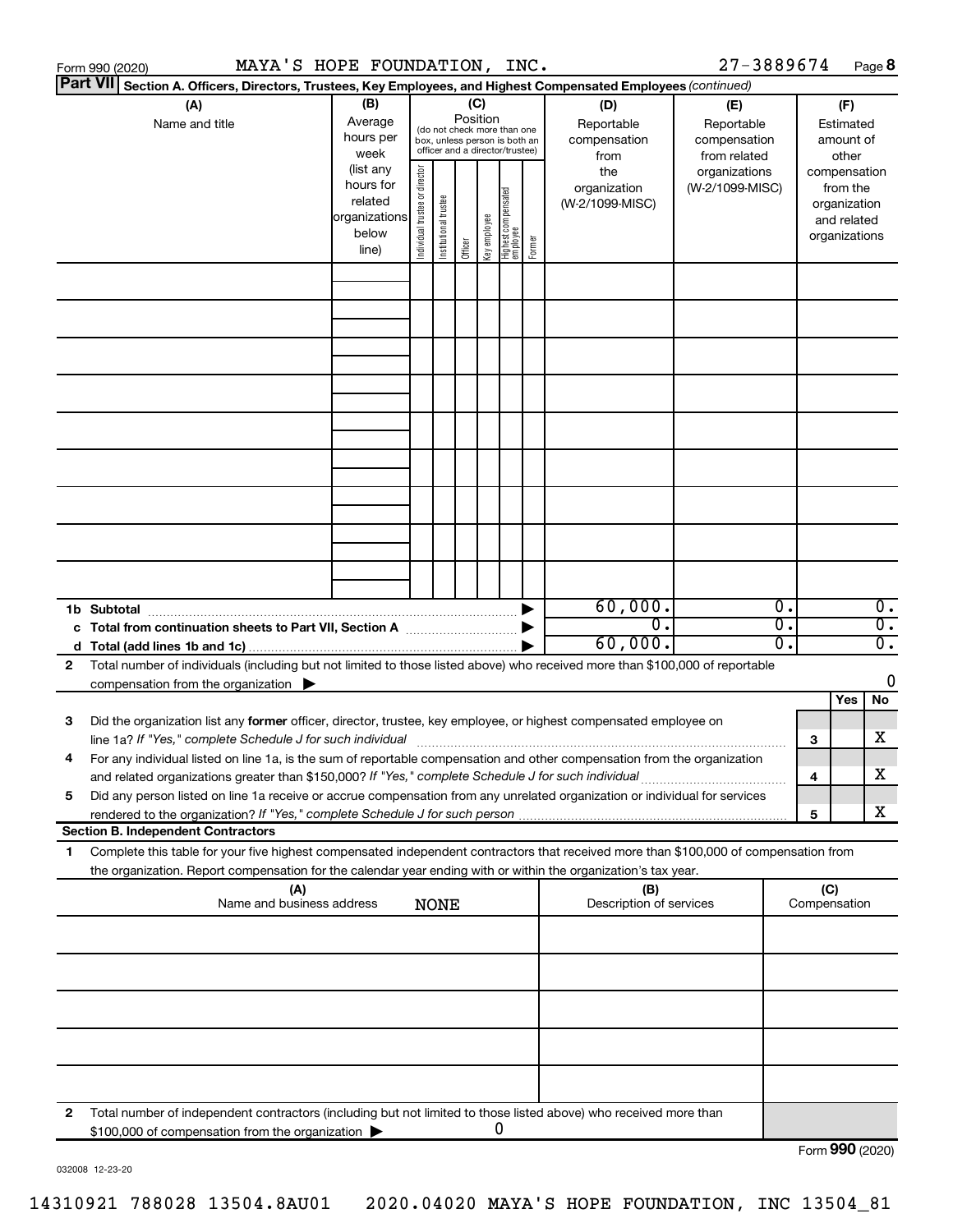|                                                           |                  |     | MAYA'S HOPE FOUNDATION, INC.<br>Form 990 (2020)                                                                        |                       |               |                                                        | 27-3889674 | Page 9                                    |
|-----------------------------------------------------------|------------------|-----|------------------------------------------------------------------------------------------------------------------------|-----------------------|---------------|--------------------------------------------------------|------------|-------------------------------------------|
|                                                           | <b>Part VIII</b> |     | <b>Statement of Revenue</b>                                                                                            |                       |               |                                                        |            |                                           |
|                                                           |                  |     |                                                                                                                        |                       |               |                                                        |            |                                           |
|                                                           |                  |     |                                                                                                                        |                       | Total revenue | Related or exempt<br>function revenue business revenue | Unrelated  | (D)<br>Revenue excluded<br>from tax under |
|                                                           |                  |     |                                                                                                                        |                       |               |                                                        |            | sections 512 - 514                        |
| Contributions, Gifts, Grants<br>and Other Similar Amounts |                  |     | 1a<br>1 a Federated campaigns                                                                                          |                       |               |                                                        |            |                                           |
|                                                           |                  |     | 1 <sub>b</sub><br>b Membership dues                                                                                    |                       |               |                                                        |            |                                           |
|                                                           |                  |     | 1 <sub>c</sub><br>c Fundraising events                                                                                 | 66,544.               |               |                                                        |            |                                           |
|                                                           |                  |     | 1 <sub>d</sub><br>d Related organizations                                                                              |                       |               |                                                        |            |                                           |
|                                                           |                  |     | Government grants (contributions)<br>1e                                                                                | 11, 263.              |               |                                                        |            |                                           |
|                                                           |                  |     | f All other contributions, gifts, grants, and                                                                          |                       |               |                                                        |            |                                           |
|                                                           |                  |     | similar amounts not included above<br>1f                                                                               | 409,284.              |               |                                                        |            |                                           |
|                                                           |                  |     | 1g   \$<br>Noncash contributions included in lines 1a-1f                                                               | 710.                  |               |                                                        |            |                                           |
|                                                           |                  |     |                                                                                                                        |                       | 487,091.      |                                                        |            |                                           |
|                                                           |                  |     |                                                                                                                        | <b>Business Code</b>  |               |                                                        |            |                                           |
|                                                           |                  | 2 a |                                                                                                                        |                       |               |                                                        |            |                                           |
|                                                           |                  | b   | <u> 1989 - Johann Stoff, deutscher Stoffen und der Stoffen und der Stoffen und der Stoffen und der Stoffen und der</u> |                       |               |                                                        |            |                                           |
|                                                           |                  | c   | <u> 1989 - Johann John Stein, markin fan it ferstjer fan de ferstjer fan it ferstjer fan it ferstjer fan it fers</u>   |                       |               |                                                        |            |                                           |
|                                                           |                  | d   | the contract of the contract of the contract of the contract of                                                        |                       |               |                                                        |            |                                           |
| Program Service<br>Revenue                                |                  | е   |                                                                                                                        |                       |               |                                                        |            |                                           |
|                                                           |                  | f   |                                                                                                                        |                       |               |                                                        |            |                                           |
|                                                           |                  | g   |                                                                                                                        |                       |               |                                                        |            |                                           |
|                                                           | 3                |     | Investment income (including dividends, interest, and                                                                  |                       |               |                                                        |            |                                           |
|                                                           |                  |     |                                                                                                                        |                       | 59.           |                                                        |            | 59.                                       |
|                                                           | 4                |     | Income from investment of tax-exempt bond proceeds                                                                     |                       |               |                                                        |            |                                           |
|                                                           | 5                |     |                                                                                                                        |                       |               |                                                        |            |                                           |
|                                                           |                  |     | (i) Real                                                                                                               | (ii) Personal         |               |                                                        |            |                                           |
|                                                           |                  | 6а  | 6a<br>Gross rents                                                                                                      |                       |               |                                                        |            |                                           |
|                                                           |                  | b   | 6 <sub>b</sub><br>Less: rental expenses                                                                                |                       |               |                                                        |            |                                           |
|                                                           |                  | c   | 6с<br>Rental income or (loss)                                                                                          |                       |               |                                                        |            |                                           |
|                                                           |                  | d   | Net rental income or (loss)                                                                                            |                       |               |                                                        |            |                                           |
|                                                           |                  |     | (i) Securities<br>7 a Gross amount from sales of                                                                       | (ii) Other            |               |                                                        |            |                                           |
|                                                           |                  |     | assets other than inventory<br>7a                                                                                      |                       |               |                                                        |            |                                           |
|                                                           |                  |     | <b>b</b> Less: cost or other basis                                                                                     |                       |               |                                                        |            |                                           |
|                                                           |                  |     | and sales expenses<br>7b                                                                                               |                       |               |                                                        |            |                                           |
| evenue                                                    |                  |     | 7c<br>c Gain or (loss)                                                                                                 |                       |               |                                                        |            |                                           |
|                                                           |                  |     |                                                                                                                        |                       |               |                                                        |            |                                           |
| Other R                                                   |                  |     | 8 a Gross income from fundraising events (not                                                                          |                       |               |                                                        |            |                                           |
|                                                           |                  |     | $66$ ,544. $_{\rm of}$<br>including \$                                                                                 |                       |               |                                                        |            |                                           |
|                                                           |                  |     | contributions reported on line 1c). See                                                                                |                       |               |                                                        |            |                                           |
|                                                           |                  |     | 8a                                                                                                                     | $20,046$ .            |               |                                                        |            |                                           |
|                                                           |                  |     | 8 <sub>b</sub>                                                                                                         | 3,011.                |               |                                                        |            |                                           |
|                                                           |                  |     | c Net income or (loss) from fundraising events                                                                         |                       | 17,035.       |                                                        |            | 17,035.                                   |
|                                                           |                  |     | 9 a Gross income from gaming activities. See                                                                           |                       |               |                                                        |            |                                           |
|                                                           |                  |     | 9a                                                                                                                     |                       |               |                                                        |            |                                           |
|                                                           |                  |     | 9 <sub>b</sub>                                                                                                         |                       |               |                                                        |            |                                           |
|                                                           |                  |     | c Net income or (loss) from gaming activities                                                                          |                       |               |                                                        |            |                                           |
|                                                           |                  |     | 10 a Gross sales of inventory, less returns                                                                            |                       |               |                                                        |            |                                           |
|                                                           |                  |     |                                                                                                                        |                       |               |                                                        |            |                                           |
|                                                           |                  |     | l10bl<br><b>b</b> Less: cost of goods sold                                                                             |                       |               |                                                        |            |                                           |
|                                                           |                  |     | c Net income or (loss) from sales of inventory                                                                         |                       |               |                                                        |            |                                           |
|                                                           |                  |     |                                                                                                                        | <b>Business Code</b>  |               |                                                        |            |                                           |
|                                                           | 11a              |     |                                                                                                                        |                       |               |                                                        |            |                                           |
|                                                           |                  | b   |                                                                                                                        |                       |               |                                                        |            |                                           |
|                                                           |                  | c   |                                                                                                                        |                       |               |                                                        |            |                                           |
| Miscellaneous<br>Revenue                                  |                  |     |                                                                                                                        |                       |               |                                                        |            |                                           |
|                                                           |                  |     |                                                                                                                        | $\blacktriangleright$ |               |                                                        |            |                                           |
|                                                           | 12               |     | Total revenue. See instructions                                                                                        |                       | 504, 185.     | 0.                                                     | 0.1        | 17,094.                                   |
| 032009 12-23-20                                           |                  |     |                                                                                                                        |                       |               |                                                        |            | Form 990 (2020)                           |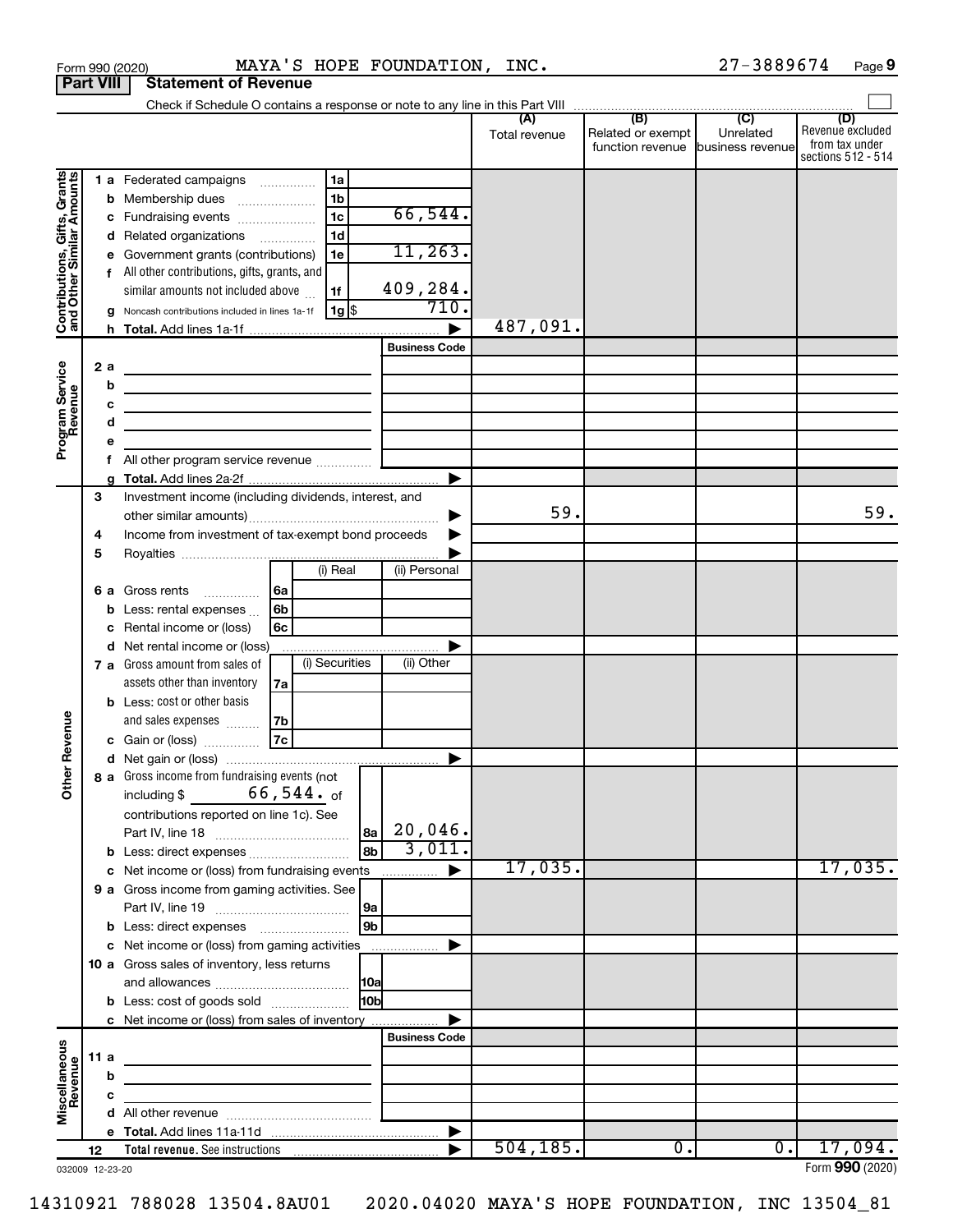**Part IX Statement of Functional Expenses**

Form 990 (2020) **MAYA'S HOPE FOUNDATION, INC.**  $27-3889674$  Page

*Section 501(c)(3) and 501(c)(4) organizations must complete all columns. All other organizations must complete column (A).*

|              | Do not include amounts reported on lines 6b,<br>7b, 8b, 9b, and 10b of Part VIII.                                                                        | (A)<br>Total expenses | (B)<br>Program service<br>expenses | (C)<br>Management and<br>general expenses | (D)<br>Fundraising<br>expenses |
|--------------|----------------------------------------------------------------------------------------------------------------------------------------------------------|-----------------------|------------------------------------|-------------------------------------------|--------------------------------|
| 1.           | Grants and other assistance to domestic organizations                                                                                                    |                       |                                    |                                           |                                |
|              | and domestic governments. See Part IV, line 21                                                                                                           |                       |                                    |                                           |                                |
| $\mathbf{2}$ | Grants and other assistance to domestic                                                                                                                  |                       |                                    |                                           |                                |
|              | individuals. See Part IV, line 22                                                                                                                        |                       |                                    |                                           |                                |
| 3            | Grants and other assistance to foreign                                                                                                                   |                       |                                    |                                           |                                |
|              | organizations, foreign governments, and foreign                                                                                                          |                       |                                    |                                           |                                |
|              | individuals. See Part IV, lines 15 and 16                                                                                                                | 288,643.              | 288,643.                           |                                           |                                |
| 4            | Benefits paid to or for members                                                                                                                          |                       |                                    |                                           |                                |
| 5            | Compensation of current officers, directors,                                                                                                             |                       |                                    |                                           |                                |
|              | trustees, and key employees                                                                                                                              | 60,000.               | 51,000.                            | 4,500.                                    | 4,500.                         |
| 6            | Compensation not included above to disqualified                                                                                                          |                       |                                    |                                           |                                |
|              | persons (as defined under section 4958(f)(1)) and                                                                                                        |                       |                                    |                                           |                                |
|              | persons described in section 4958(c)(3)(B)                                                                                                               |                       |                                    |                                           |                                |
| 7            | Other salaries and wages                                                                                                                                 |                       |                                    |                                           |                                |
| 8            | Pension plan accruals and contributions (include                                                                                                         |                       |                                    |                                           |                                |
|              | section 401(k) and 403(b) employer contributions)                                                                                                        |                       |                                    |                                           |                                |
| 9            |                                                                                                                                                          |                       |                                    |                                           |                                |
| 10           |                                                                                                                                                          | 4,748.                | 4,036.                             | 356.                                      | 356.                           |
| 11           | Fees for services (nonemployees):                                                                                                                        |                       |                                    |                                           |                                |
| a            |                                                                                                                                                          |                       |                                    |                                           |                                |
| b            |                                                                                                                                                          | 6,381.                |                                    | 6,381.                                    |                                |
| c            |                                                                                                                                                          | 19,100.               |                                    | 19,100.                                   |                                |
| d            |                                                                                                                                                          |                       |                                    |                                           |                                |
| e            | Professional fundraising services. See Part IV, line 17                                                                                                  |                       |                                    |                                           |                                |
| f            | Investment management fees                                                                                                                               |                       |                                    |                                           |                                |
| g            | Other. (If line 11g amount exceeds 10% of line 25,                                                                                                       |                       |                                    |                                           |                                |
|              | column (A) amount, list line 11g expenses on Sch 0.)                                                                                                     |                       |                                    |                                           |                                |
| 12           |                                                                                                                                                          | 657.                  |                                    | 657.                                      |                                |
| 13           |                                                                                                                                                          | 12,946.               | 432.                               | 12,514.                                   |                                |
| 14           |                                                                                                                                                          | 139.                  |                                    | 139.                                      |                                |
| 15           |                                                                                                                                                          |                       |                                    |                                           |                                |
| 16           |                                                                                                                                                          | 22,959.               | 3,825.                             | 18,368.                                   | 766.                           |
| 17           |                                                                                                                                                          | 127.                  |                                    | 127.                                      |                                |
| 18           | Payments of travel or entertainment expenses                                                                                                             |                       |                                    |                                           |                                |
|              | for any federal, state, or local public officials                                                                                                        |                       |                                    |                                           |                                |
| 19           | Conferences, conventions, and meetings                                                                                                                   |                       |                                    |                                           |                                |
| 20           | Interest                                                                                                                                                 |                       |                                    |                                           |                                |
| 21           |                                                                                                                                                          |                       |                                    |                                           |                                |
| 22           | Depreciation, depletion, and amortization                                                                                                                | 533.                  | 45.                                | 479.                                      | 9.                             |
| 23           | Insurance                                                                                                                                                | 1,782.                |                                    | 1,782.                                    |                                |
| 24           | Other expenses. Itemize expenses not covered<br>above (List miscellaneous expenses on line 24e. If<br>line 24e amount exceeds 10% of line 25, column (A) |                       |                                    |                                           |                                |
| a            | amount, list line 24e expenses on Schedule O.)<br>PROGRAM SUPPLIES                                                                                       | 1,445.                | 1,445.                             |                                           |                                |
| b            |                                                                                                                                                          |                       |                                    |                                           |                                |
| с            |                                                                                                                                                          |                       |                                    |                                           |                                |
| d            |                                                                                                                                                          |                       |                                    |                                           |                                |
| е            | All other expenses                                                                                                                                       | 375.                  | 44.                                | 322.                                      | 9.                             |
| 25           | Total functional expenses. Add lines 1 through 24e                                                                                                       | 419,835.              | 349,470.                           | 64, 725.                                  | 5,640.                         |
| 26           | <b>Joint costs.</b> Complete this line only if the organization                                                                                          |                       |                                    |                                           |                                |
|              | reported in column (B) joint costs from a combined                                                                                                       |                       |                                    |                                           |                                |
|              | educational campaign and fundraising solicitation.                                                                                                       |                       |                                    |                                           |                                |
|              | Check here $\blacktriangleright$<br>if following SOP 98-2 (ASC 958-720)                                                                                  |                       |                                    |                                           |                                |

032010 12-23-20

Form (2020) **990**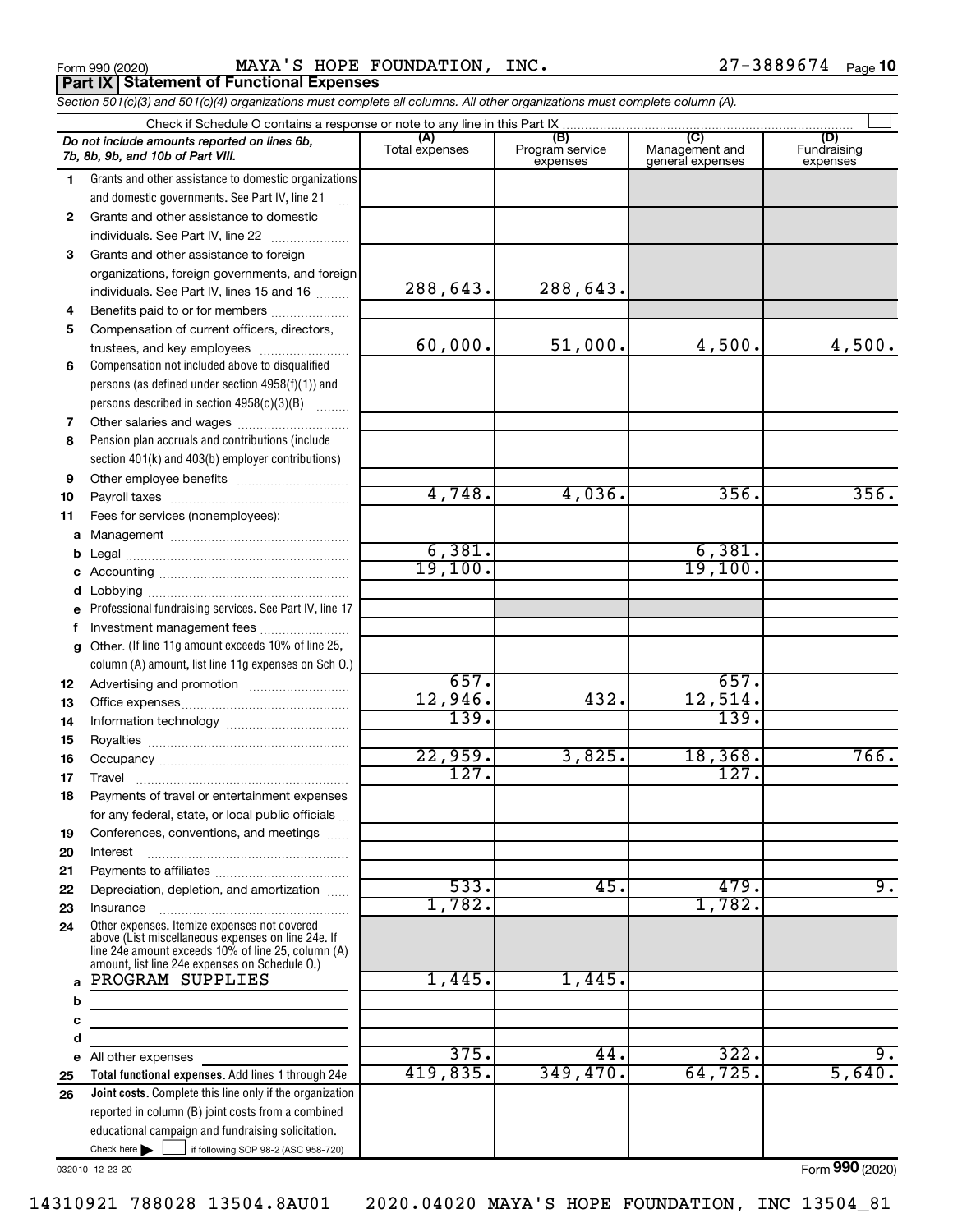$\overline{\phantom{a}}$ 

### Form 990 (2020) **MAYA'S HOPE FOUNDATION, INC.**  $27-3889674$  Page

27-3889674 Page 11

| (A)<br>(B)<br>Beginning of year<br>End of year<br>101, 129.<br>214,542.<br>1<br>1<br>$\mathbf{2}$<br>2<br>7,400.<br>5,000.<br>$\overline{3}$<br>З<br>5,000.<br>4<br>4<br>Loans and other receivables from any current or former officer, director,<br>5<br>trustee, key employee, creator or founder, substantial contributor, or 35%<br>5<br>controlled entity or family member of any of these persons<br>Loans and other receivables from other disqualified persons (as defined<br>6<br>under section 4958(f)(1)), and persons described in section $4958(c)(3)(B)$<br>6<br>$\overline{7}$<br>Assets<br>7<br>8<br>8<br>9<br>Prepaid expenses and deferred charges<br>9<br>10a Land, buildings, and equipment: cost or other<br>4,226.<br>basis. Complete Part VI of Schedule D  10a<br>3,043.<br>1,716.<br>1,183.<br>10 <sub>b</sub><br>10 <sub>c</sub><br>1,937.<br>11<br>11<br>12<br>12<br>13<br>13<br>14<br>14<br>2,000.<br>15<br>15<br>119, 182.<br>222,863.<br>16<br>16<br><b>Total assets.</b> Add lines 1 through 15 (must equal line 33) <i></i><br>20,950.<br>1,761.<br>17<br>17<br>18<br>18<br>19<br>19<br>20<br>20<br>21<br>21<br>Escrow or custodial account liability. Complete Part IV of Schedule D<br>22<br>Loans and other payables to any current or former officer, director,<br>Liabilities<br>trustee, key employee, creator or founder, substantial contributor, or 35%<br>22<br>controlled entity or family member of any of these persons<br>23<br>Secured mortgages and notes payable to unrelated third parties<br>23<br>24<br>24<br>25<br>Other liabilities (including federal income tax, payables to related third<br>parties, and other liabilities not included on lines 17-24). Complete Part X<br>25<br>1,761.<br>26<br>26<br>Organizations that follow FASB ASC 958, check here $\blacktriangleright \lfloor \underline{X} \rfloor$<br>Net Assets or Fund Balances<br>and complete lines 27, 28, 32, and 33.<br>201,913.<br>117,421.<br>27<br>27<br>28<br>28<br>Organizations that do not follow FASB ASC 958, check here $\blacktriangleright$<br>and complete lines 29 through 33.<br>29<br>29<br>Paid-in or capital surplus, or land, building, or equipment fund<br>30<br>30<br>Retained earnings, endowment, accumulated income, or other funds<br>31<br>31<br>117,421.<br>32<br>32<br>119, 182.<br>222,863.<br>33<br>33<br>Form 990 (2020) |  |  |  |  |  |  |
|----------------------------------------------------------------------------------------------------------------------------------------------------------------------------------------------------------------------------------------------------------------------------------------------------------------------------------------------------------------------------------------------------------------------------------------------------------------------------------------------------------------------------------------------------------------------------------------------------------------------------------------------------------------------------------------------------------------------------------------------------------------------------------------------------------------------------------------------------------------------------------------------------------------------------------------------------------------------------------------------------------------------------------------------------------------------------------------------------------------------------------------------------------------------------------------------------------------------------------------------------------------------------------------------------------------------------------------------------------------------------------------------------------------------------------------------------------------------------------------------------------------------------------------------------------------------------------------------------------------------------------------------------------------------------------------------------------------------------------------------------------------------------------------------------------------------------------------------------------------------------------------------------------------------------------------------------------------------------------------------------------------------------------------------------------------------------------------------------------------------------------------------------------------------------------------------------------------------------------------------------------------------------------------------------------------------------------------------------------------------------------------|--|--|--|--|--|--|
|                                                                                                                                                                                                                                                                                                                                                                                                                                                                                                                                                                                                                                                                                                                                                                                                                                                                                                                                                                                                                                                                                                                                                                                                                                                                                                                                                                                                                                                                                                                                                                                                                                                                                                                                                                                                                                                                                                                                                                                                                                                                                                                                                                                                                                                                                                                                                                                        |  |  |  |  |  |  |
|                                                                                                                                                                                                                                                                                                                                                                                                                                                                                                                                                                                                                                                                                                                                                                                                                                                                                                                                                                                                                                                                                                                                                                                                                                                                                                                                                                                                                                                                                                                                                                                                                                                                                                                                                                                                                                                                                                                                                                                                                                                                                                                                                                                                                                                                                                                                                                                        |  |  |  |  |  |  |
| 2,138.<br>20,950.<br>201,913.                                                                                                                                                                                                                                                                                                                                                                                                                                                                                                                                                                                                                                                                                                                                                                                                                                                                                                                                                                                                                                                                                                                                                                                                                                                                                                                                                                                                                                                                                                                                                                                                                                                                                                                                                                                                                                                                                                                                                                                                                                                                                                                                                                                                                                                                                                                                                          |  |  |  |  |  |  |
|                                                                                                                                                                                                                                                                                                                                                                                                                                                                                                                                                                                                                                                                                                                                                                                                                                                                                                                                                                                                                                                                                                                                                                                                                                                                                                                                                                                                                                                                                                                                                                                                                                                                                                                                                                                                                                                                                                                                                                                                                                                                                                                                                                                                                                                                                                                                                                                        |  |  |  |  |  |  |
|                                                                                                                                                                                                                                                                                                                                                                                                                                                                                                                                                                                                                                                                                                                                                                                                                                                                                                                                                                                                                                                                                                                                                                                                                                                                                                                                                                                                                                                                                                                                                                                                                                                                                                                                                                                                                                                                                                                                                                                                                                                                                                                                                                                                                                                                                                                                                                                        |  |  |  |  |  |  |
|                                                                                                                                                                                                                                                                                                                                                                                                                                                                                                                                                                                                                                                                                                                                                                                                                                                                                                                                                                                                                                                                                                                                                                                                                                                                                                                                                                                                                                                                                                                                                                                                                                                                                                                                                                                                                                                                                                                                                                                                                                                                                                                                                                                                                                                                                                                                                                                        |  |  |  |  |  |  |
|                                                                                                                                                                                                                                                                                                                                                                                                                                                                                                                                                                                                                                                                                                                                                                                                                                                                                                                                                                                                                                                                                                                                                                                                                                                                                                                                                                                                                                                                                                                                                                                                                                                                                                                                                                                                                                                                                                                                                                                                                                                                                                                                                                                                                                                                                                                                                                                        |  |  |  |  |  |  |
|                                                                                                                                                                                                                                                                                                                                                                                                                                                                                                                                                                                                                                                                                                                                                                                                                                                                                                                                                                                                                                                                                                                                                                                                                                                                                                                                                                                                                                                                                                                                                                                                                                                                                                                                                                                                                                                                                                                                                                                                                                                                                                                                                                                                                                                                                                                                                                                        |  |  |  |  |  |  |
|                                                                                                                                                                                                                                                                                                                                                                                                                                                                                                                                                                                                                                                                                                                                                                                                                                                                                                                                                                                                                                                                                                                                                                                                                                                                                                                                                                                                                                                                                                                                                                                                                                                                                                                                                                                                                                                                                                                                                                                                                                                                                                                                                                                                                                                                                                                                                                                        |  |  |  |  |  |  |
|                                                                                                                                                                                                                                                                                                                                                                                                                                                                                                                                                                                                                                                                                                                                                                                                                                                                                                                                                                                                                                                                                                                                                                                                                                                                                                                                                                                                                                                                                                                                                                                                                                                                                                                                                                                                                                                                                                                                                                                                                                                                                                                                                                                                                                                                                                                                                                                        |  |  |  |  |  |  |
|                                                                                                                                                                                                                                                                                                                                                                                                                                                                                                                                                                                                                                                                                                                                                                                                                                                                                                                                                                                                                                                                                                                                                                                                                                                                                                                                                                                                                                                                                                                                                                                                                                                                                                                                                                                                                                                                                                                                                                                                                                                                                                                                                                                                                                                                                                                                                                                        |  |  |  |  |  |  |
|                                                                                                                                                                                                                                                                                                                                                                                                                                                                                                                                                                                                                                                                                                                                                                                                                                                                                                                                                                                                                                                                                                                                                                                                                                                                                                                                                                                                                                                                                                                                                                                                                                                                                                                                                                                                                                                                                                                                                                                                                                                                                                                                                                                                                                                                                                                                                                                        |  |  |  |  |  |  |
|                                                                                                                                                                                                                                                                                                                                                                                                                                                                                                                                                                                                                                                                                                                                                                                                                                                                                                                                                                                                                                                                                                                                                                                                                                                                                                                                                                                                                                                                                                                                                                                                                                                                                                                                                                                                                                                                                                                                                                                                                                                                                                                                                                                                                                                                                                                                                                                        |  |  |  |  |  |  |
|                                                                                                                                                                                                                                                                                                                                                                                                                                                                                                                                                                                                                                                                                                                                                                                                                                                                                                                                                                                                                                                                                                                                                                                                                                                                                                                                                                                                                                                                                                                                                                                                                                                                                                                                                                                                                                                                                                                                                                                                                                                                                                                                                                                                                                                                                                                                                                                        |  |  |  |  |  |  |
|                                                                                                                                                                                                                                                                                                                                                                                                                                                                                                                                                                                                                                                                                                                                                                                                                                                                                                                                                                                                                                                                                                                                                                                                                                                                                                                                                                                                                                                                                                                                                                                                                                                                                                                                                                                                                                                                                                                                                                                                                                                                                                                                                                                                                                                                                                                                                                                        |  |  |  |  |  |  |
|                                                                                                                                                                                                                                                                                                                                                                                                                                                                                                                                                                                                                                                                                                                                                                                                                                                                                                                                                                                                                                                                                                                                                                                                                                                                                                                                                                                                                                                                                                                                                                                                                                                                                                                                                                                                                                                                                                                                                                                                                                                                                                                                                                                                                                                                                                                                                                                        |  |  |  |  |  |  |
|                                                                                                                                                                                                                                                                                                                                                                                                                                                                                                                                                                                                                                                                                                                                                                                                                                                                                                                                                                                                                                                                                                                                                                                                                                                                                                                                                                                                                                                                                                                                                                                                                                                                                                                                                                                                                                                                                                                                                                                                                                                                                                                                                                                                                                                                                                                                                                                        |  |  |  |  |  |  |
|                                                                                                                                                                                                                                                                                                                                                                                                                                                                                                                                                                                                                                                                                                                                                                                                                                                                                                                                                                                                                                                                                                                                                                                                                                                                                                                                                                                                                                                                                                                                                                                                                                                                                                                                                                                                                                                                                                                                                                                                                                                                                                                                                                                                                                                                                                                                                                                        |  |  |  |  |  |  |
|                                                                                                                                                                                                                                                                                                                                                                                                                                                                                                                                                                                                                                                                                                                                                                                                                                                                                                                                                                                                                                                                                                                                                                                                                                                                                                                                                                                                                                                                                                                                                                                                                                                                                                                                                                                                                                                                                                                                                                                                                                                                                                                                                                                                                                                                                                                                                                                        |  |  |  |  |  |  |
|                                                                                                                                                                                                                                                                                                                                                                                                                                                                                                                                                                                                                                                                                                                                                                                                                                                                                                                                                                                                                                                                                                                                                                                                                                                                                                                                                                                                                                                                                                                                                                                                                                                                                                                                                                                                                                                                                                                                                                                                                                                                                                                                                                                                                                                                                                                                                                                        |  |  |  |  |  |  |
|                                                                                                                                                                                                                                                                                                                                                                                                                                                                                                                                                                                                                                                                                                                                                                                                                                                                                                                                                                                                                                                                                                                                                                                                                                                                                                                                                                                                                                                                                                                                                                                                                                                                                                                                                                                                                                                                                                                                                                                                                                                                                                                                                                                                                                                                                                                                                                                        |  |  |  |  |  |  |
|                                                                                                                                                                                                                                                                                                                                                                                                                                                                                                                                                                                                                                                                                                                                                                                                                                                                                                                                                                                                                                                                                                                                                                                                                                                                                                                                                                                                                                                                                                                                                                                                                                                                                                                                                                                                                                                                                                                                                                                                                                                                                                                                                                                                                                                                                                                                                                                        |  |  |  |  |  |  |
|                                                                                                                                                                                                                                                                                                                                                                                                                                                                                                                                                                                                                                                                                                                                                                                                                                                                                                                                                                                                                                                                                                                                                                                                                                                                                                                                                                                                                                                                                                                                                                                                                                                                                                                                                                                                                                                                                                                                                                                                                                                                                                                                                                                                                                                                                                                                                                                        |  |  |  |  |  |  |
|                                                                                                                                                                                                                                                                                                                                                                                                                                                                                                                                                                                                                                                                                                                                                                                                                                                                                                                                                                                                                                                                                                                                                                                                                                                                                                                                                                                                                                                                                                                                                                                                                                                                                                                                                                                                                                                                                                                                                                                                                                                                                                                                                                                                                                                                                                                                                                                        |  |  |  |  |  |  |
|                                                                                                                                                                                                                                                                                                                                                                                                                                                                                                                                                                                                                                                                                                                                                                                                                                                                                                                                                                                                                                                                                                                                                                                                                                                                                                                                                                                                                                                                                                                                                                                                                                                                                                                                                                                                                                                                                                                                                                                                                                                                                                                                                                                                                                                                                                                                                                                        |  |  |  |  |  |  |
|                                                                                                                                                                                                                                                                                                                                                                                                                                                                                                                                                                                                                                                                                                                                                                                                                                                                                                                                                                                                                                                                                                                                                                                                                                                                                                                                                                                                                                                                                                                                                                                                                                                                                                                                                                                                                                                                                                                                                                                                                                                                                                                                                                                                                                                                                                                                                                                        |  |  |  |  |  |  |
|                                                                                                                                                                                                                                                                                                                                                                                                                                                                                                                                                                                                                                                                                                                                                                                                                                                                                                                                                                                                                                                                                                                                                                                                                                                                                                                                                                                                                                                                                                                                                                                                                                                                                                                                                                                                                                                                                                                                                                                                                                                                                                                                                                                                                                                                                                                                                                                        |  |  |  |  |  |  |
|                                                                                                                                                                                                                                                                                                                                                                                                                                                                                                                                                                                                                                                                                                                                                                                                                                                                                                                                                                                                                                                                                                                                                                                                                                                                                                                                                                                                                                                                                                                                                                                                                                                                                                                                                                                                                                                                                                                                                                                                                                                                                                                                                                                                                                                                                                                                                                                        |  |  |  |  |  |  |
|                                                                                                                                                                                                                                                                                                                                                                                                                                                                                                                                                                                                                                                                                                                                                                                                                                                                                                                                                                                                                                                                                                                                                                                                                                                                                                                                                                                                                                                                                                                                                                                                                                                                                                                                                                                                                                                                                                                                                                                                                                                                                                                                                                                                                                                                                                                                                                                        |  |  |  |  |  |  |
|                                                                                                                                                                                                                                                                                                                                                                                                                                                                                                                                                                                                                                                                                                                                                                                                                                                                                                                                                                                                                                                                                                                                                                                                                                                                                                                                                                                                                                                                                                                                                                                                                                                                                                                                                                                                                                                                                                                                                                                                                                                                                                                                                                                                                                                                                                                                                                                        |  |  |  |  |  |  |
|                                                                                                                                                                                                                                                                                                                                                                                                                                                                                                                                                                                                                                                                                                                                                                                                                                                                                                                                                                                                                                                                                                                                                                                                                                                                                                                                                                                                                                                                                                                                                                                                                                                                                                                                                                                                                                                                                                                                                                                                                                                                                                                                                                                                                                                                                                                                                                                        |  |  |  |  |  |  |
|                                                                                                                                                                                                                                                                                                                                                                                                                                                                                                                                                                                                                                                                                                                                                                                                                                                                                                                                                                                                                                                                                                                                                                                                                                                                                                                                                                                                                                                                                                                                                                                                                                                                                                                                                                                                                                                                                                                                                                                                                                                                                                                                                                                                                                                                                                                                                                                        |  |  |  |  |  |  |
|                                                                                                                                                                                                                                                                                                                                                                                                                                                                                                                                                                                                                                                                                                                                                                                                                                                                                                                                                                                                                                                                                                                                                                                                                                                                                                                                                                                                                                                                                                                                                                                                                                                                                                                                                                                                                                                                                                                                                                                                                                                                                                                                                                                                                                                                                                                                                                                        |  |  |  |  |  |  |
|                                                                                                                                                                                                                                                                                                                                                                                                                                                                                                                                                                                                                                                                                                                                                                                                                                                                                                                                                                                                                                                                                                                                                                                                                                                                                                                                                                                                                                                                                                                                                                                                                                                                                                                                                                                                                                                                                                                                                                                                                                                                                                                                                                                                                                                                                                                                                                                        |  |  |  |  |  |  |
|                                                                                                                                                                                                                                                                                                                                                                                                                                                                                                                                                                                                                                                                                                                                                                                                                                                                                                                                                                                                                                                                                                                                                                                                                                                                                                                                                                                                                                                                                                                                                                                                                                                                                                                                                                                                                                                                                                                                                                                                                                                                                                                                                                                                                                                                                                                                                                                        |  |  |  |  |  |  |
|                                                                                                                                                                                                                                                                                                                                                                                                                                                                                                                                                                                                                                                                                                                                                                                                                                                                                                                                                                                                                                                                                                                                                                                                                                                                                                                                                                                                                                                                                                                                                                                                                                                                                                                                                                                                                                                                                                                                                                                                                                                                                                                                                                                                                                                                                                                                                                                        |  |  |  |  |  |  |
|                                                                                                                                                                                                                                                                                                                                                                                                                                                                                                                                                                                                                                                                                                                                                                                                                                                                                                                                                                                                                                                                                                                                                                                                                                                                                                                                                                                                                                                                                                                                                                                                                                                                                                                                                                                                                                                                                                                                                                                                                                                                                                                                                                                                                                                                                                                                                                                        |  |  |  |  |  |  |
|                                                                                                                                                                                                                                                                                                                                                                                                                                                                                                                                                                                                                                                                                                                                                                                                                                                                                                                                                                                                                                                                                                                                                                                                                                                                                                                                                                                                                                                                                                                                                                                                                                                                                                                                                                                                                                                                                                                                                                                                                                                                                                                                                                                                                                                                                                                                                                                        |  |  |  |  |  |  |
|                                                                                                                                                                                                                                                                                                                                                                                                                                                                                                                                                                                                                                                                                                                                                                                                                                                                                                                                                                                                                                                                                                                                                                                                                                                                                                                                                                                                                                                                                                                                                                                                                                                                                                                                                                                                                                                                                                                                                                                                                                                                                                                                                                                                                                                                                                                                                                                        |  |  |  |  |  |  |
|                                                                                                                                                                                                                                                                                                                                                                                                                                                                                                                                                                                                                                                                                                                                                                                                                                                                                                                                                                                                                                                                                                                                                                                                                                                                                                                                                                                                                                                                                                                                                                                                                                                                                                                                                                                                                                                                                                                                                                                                                                                                                                                                                                                                                                                                                                                                                                                        |  |  |  |  |  |  |
|                                                                                                                                                                                                                                                                                                                                                                                                                                                                                                                                                                                                                                                                                                                                                                                                                                                                                                                                                                                                                                                                                                                                                                                                                                                                                                                                                                                                                                                                                                                                                                                                                                                                                                                                                                                                                                                                                                                                                                                                                                                                                                                                                                                                                                                                                                                                                                                        |  |  |  |  |  |  |
|                                                                                                                                                                                                                                                                                                                                                                                                                                                                                                                                                                                                                                                                                                                                                                                                                                                                                                                                                                                                                                                                                                                                                                                                                                                                                                                                                                                                                                                                                                                                                                                                                                                                                                                                                                                                                                                                                                                                                                                                                                                                                                                                                                                                                                                                                                                                                                                        |  |  |  |  |  |  |
|                                                                                                                                                                                                                                                                                                                                                                                                                                                                                                                                                                                                                                                                                                                                                                                                                                                                                                                                                                                                                                                                                                                                                                                                                                                                                                                                                                                                                                                                                                                                                                                                                                                                                                                                                                                                                                                                                                                                                                                                                                                                                                                                                                                                                                                                                                                                                                                        |  |  |  |  |  |  |
|                                                                                                                                                                                                                                                                                                                                                                                                                                                                                                                                                                                                                                                                                                                                                                                                                                                                                                                                                                                                                                                                                                                                                                                                                                                                                                                                                                                                                                                                                                                                                                                                                                                                                                                                                                                                                                                                                                                                                                                                                                                                                                                                                                                                                                                                                                                                                                                        |  |  |  |  |  |  |
|                                                                                                                                                                                                                                                                                                                                                                                                                                                                                                                                                                                                                                                                                                                                                                                                                                                                                                                                                                                                                                                                                                                                                                                                                                                                                                                                                                                                                                                                                                                                                                                                                                                                                                                                                                                                                                                                                                                                                                                                                                                                                                                                                                                                                                                                                                                                                                                        |  |  |  |  |  |  |
|                                                                                                                                                                                                                                                                                                                                                                                                                                                                                                                                                                                                                                                                                                                                                                                                                                                                                                                                                                                                                                                                                                                                                                                                                                                                                                                                                                                                                                                                                                                                                                                                                                                                                                                                                                                                                                                                                                                                                                                                                                                                                                                                                                                                                                                                                                                                                                                        |  |  |  |  |  |  |
|                                                                                                                                                                                                                                                                                                                                                                                                                                                                                                                                                                                                                                                                                                                                                                                                                                                                                                                                                                                                                                                                                                                                                                                                                                                                                                                                                                                                                                                                                                                                                                                                                                                                                                                                                                                                                                                                                                                                                                                                                                                                                                                                                                                                                                                                                                                                                                                        |  |  |  |  |  |  |

**Part X Balance Sheet**

 $\overline{a}$ 

 $\overline{\phantom{0}}$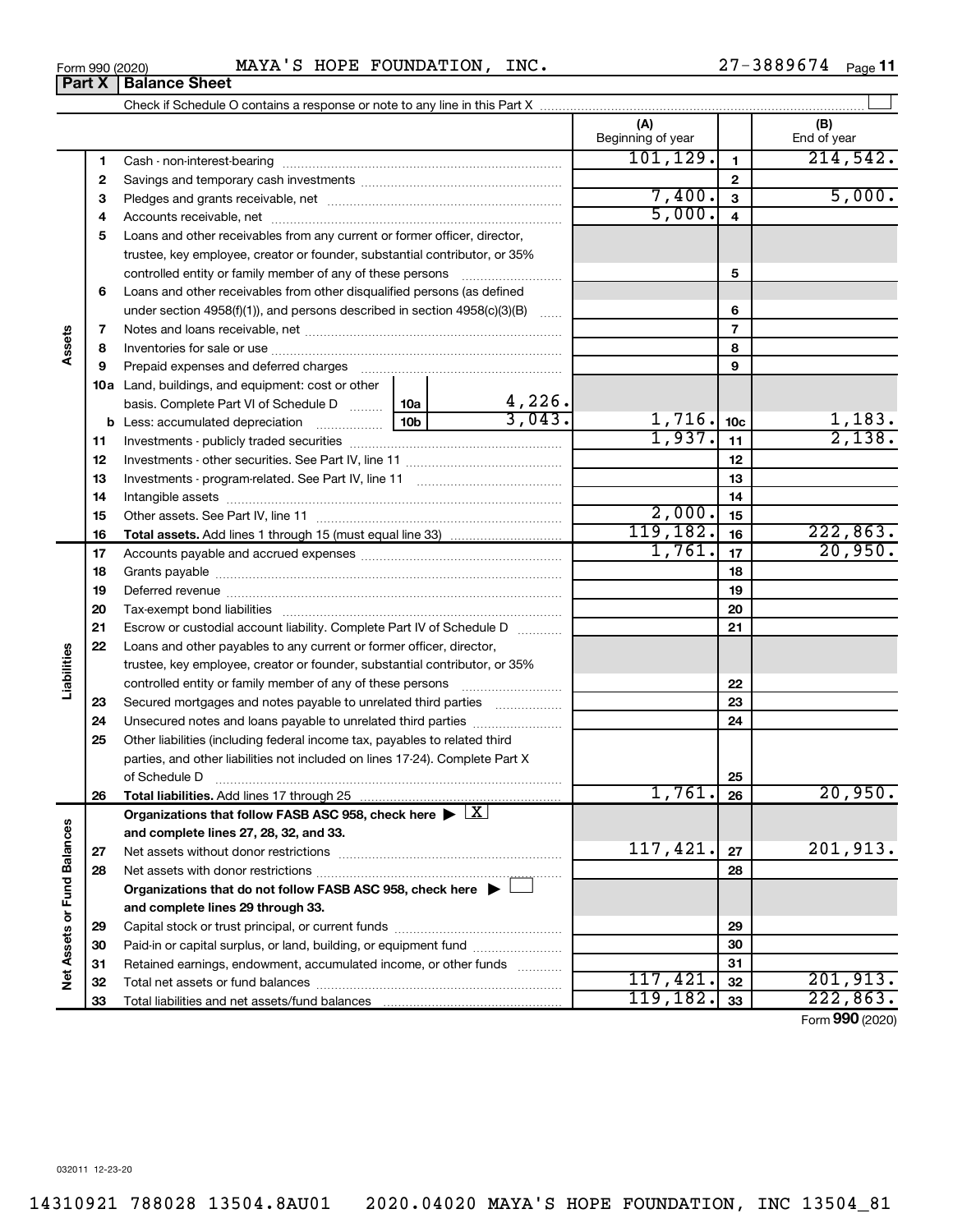| 1  |                                                                                                                                                                                                                                | 1.             |                | 504, 185. |           |
|----|--------------------------------------------------------------------------------------------------------------------------------------------------------------------------------------------------------------------------------|----------------|----------------|-----------|-----------|
| 2  |                                                                                                                                                                                                                                | $\overline{2}$ |                | 419,835.  |           |
| З  |                                                                                                                                                                                                                                | $\mathbf{3}$   |                | 84,350.   |           |
| 4  |                                                                                                                                                                                                                                | $\overline{4}$ |                | 117,421.  |           |
| 5  | Net unrealized gains (losses) on investments [11] matter in the content of the state of the state of the state of the state of the state of the state of the state of the state of the state of the state of the state of the  | 5              |                |           | 142.      |
| 6  |                                                                                                                                                                                                                                | 6              |                |           |           |
| 7  | Investment expenses [[11] has a series and a series of the series of the series and series and series and series and series and series and series and series and series and series and series and series and series and series | $\overline{7}$ |                |           |           |
| 8  | Prior period adjustments [111] matter contract and adjustments in the contract of the contract of the contract of the contract of the contract of the contract of the contract of the contract of the contract of the contract | 8              |                |           |           |
| 9  | Other changes in net assets or fund balances (explain on Schedule O) manual content of the substitution of the                                                                                                                 | 9              |                |           | $0$ .     |
| 10 | Net assets or fund balances at end of year. Combine lines 3 through 9 (must equal Part X, line 32,                                                                                                                             |                |                |           |           |
|    |                                                                                                                                                                                                                                | 10             |                | 201,913.  |           |
|    | Part XII Financial Statements and Reporting                                                                                                                                                                                    |                |                |           |           |
|    |                                                                                                                                                                                                                                |                |                |           |           |
|    |                                                                                                                                                                                                                                |                |                | Yes       | <b>No</b> |
| 1. | Accounting method used to prepare the Form 990: $\Box$ Cash $\Box X$ Accrual $\Box$<br>Other                                                                                                                                   |                |                |           |           |
|    | If the organization changed its method of accounting from a prior year or checked "Other," explain in Schedule O.                                                                                                              |                |                |           |           |
|    |                                                                                                                                                                                                                                |                | 2a             |           | х         |
|    | If "Yes," check a box below to indicate whether the financial statements for the year were compiled or reviewed on a                                                                                                           |                |                |           |           |
|    | separate basis, consolidated basis, or both:                                                                                                                                                                                   |                |                |           |           |
|    | Separate basis<br><b>Consolidated basis</b><br>Both consolidated and separate basis                                                                                                                                            |                |                |           |           |
|    |                                                                                                                                                                                                                                |                | 2 <sub>b</sub> | х         |           |
|    | If "Yes," check a box below to indicate whether the financial statements for the year were audited on a separate basis,                                                                                                        |                |                |           |           |
|    | consolidated basis, or both:                                                                                                                                                                                                   |                |                |           |           |
|    | $\lfloor x \rfloor$ Separate basis<br><b>Consolidated basis</b><br>$\perp$ Both consolidated and separate basis                                                                                                                |                |                |           |           |
|    | c If "Yes" to line 2a or 2b, does the organization have a committee that assumes responsibility for oversight of the audit,                                                                                                    |                |                |           |           |
|    |                                                                                                                                                                                                                                |                | 2c             | х         |           |
|    | If the organization changed either its oversight process or selection process during the tax year, explain on Schedule O.                                                                                                      |                |                |           |           |
|    | 3a As a result of a federal award, was the organization required to undergo an audit or audits as set forth in the Single Audit                                                                                                |                |                |           |           |
|    |                                                                                                                                                                                                                                |                | За             |           | х         |
|    | <b>b</b> If "Yes," did the organization undergo the required audit or audits? If the organization did not undergo the required audit                                                                                           |                |                |           |           |
|    |                                                                                                                                                                                                                                |                | 3b             |           |           |

Form 990 (2020) **MAYA'S HOPE FOUNDATION, INC.**  $27-3889674$  Page

**Part XI Reconciliation of Net Assets**

27-3889674 Page 12

032012 12-23-20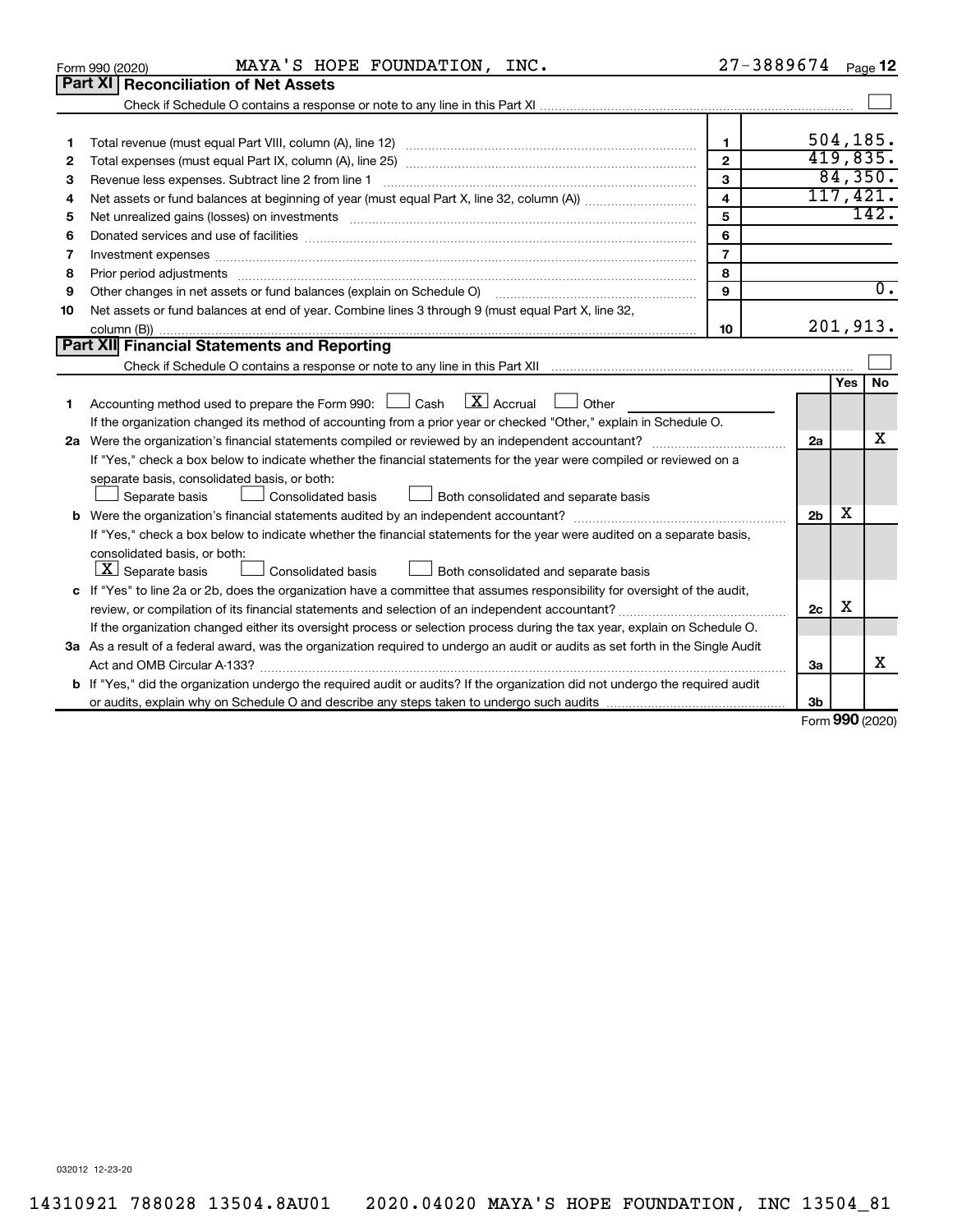**SCHEDULE A**

### Form 990 or 990-EZ) **Public Charity Status and Public Support**<br>
Complete if the organization is a section 501(c)(3) organization or a section<br> **2020**

**4947(a)(1) nonexempt charitable trust.**

| OMB No. 1545-0047                   |
|-------------------------------------|
| 020                                 |
| <b>Open to Public</b><br>Inspection |

 $\blacksquare$ 

|    |                 |                                                                                                                                                   | Department of the Treasury<br>Internal Revenue Service |  |                                                                        | Attach to Form 990 or Form 990-EZ.<br>$\blacktriangleright$ Go to www.irs.gov/Form990 for instructions and the latest information.           |     |                                                                |                            |  | <b>Open to Public</b><br>Inspection   |  |
|----|-----------------|---------------------------------------------------------------------------------------------------------------------------------------------------|--------------------------------------------------------|--|------------------------------------------------------------------------|----------------------------------------------------------------------------------------------------------------------------------------------|-----|----------------------------------------------------------------|----------------------------|--|---------------------------------------|--|
|    |                 |                                                                                                                                                   | Name of the organization                               |  |                                                                        |                                                                                                                                              |     |                                                                |                            |  | <b>Employer identification number</b> |  |
|    |                 |                                                                                                                                                   |                                                        |  |                                                                        | MAYA'S HOPE FOUNDATION, INC.                                                                                                                 |     |                                                                |                            |  | 27-3889674                            |  |
|    | Part I          |                                                                                                                                                   |                                                        |  |                                                                        | Reason for Public Charity Status. (All organizations must complete this part.) See instructions.                                             |     |                                                                |                            |  |                                       |  |
|    |                 |                                                                                                                                                   |                                                        |  |                                                                        | The organization is not a private foundation because it is: (For lines 1 through 12, check only one box.)                                    |     |                                                                |                            |  |                                       |  |
| 1  |                 |                                                                                                                                                   |                                                        |  |                                                                        | A church, convention of churches, or association of churches described in section 170(b)(1)(A)(i).                                           |     |                                                                |                            |  |                                       |  |
| 2  |                 |                                                                                                                                                   |                                                        |  |                                                                        | A school described in section 170(b)(1)(A)(ii). (Attach Schedule E (Form 990 or 990-EZ).)                                                    |     |                                                                |                            |  |                                       |  |
| з  |                 |                                                                                                                                                   |                                                        |  |                                                                        | A hospital or a cooperative hospital service organization described in section 170(b)(1)(A)(iii).                                            |     |                                                                |                            |  |                                       |  |
|    |                 |                                                                                                                                                   |                                                        |  |                                                                        | A medical research organization operated in conjunction with a hospital described in section 170(b)(1)(A)(iii). Enter the hospital's name,   |     |                                                                |                            |  |                                       |  |
|    |                 |                                                                                                                                                   | city, and state:                                       |  |                                                                        |                                                                                                                                              |     |                                                                |                            |  |                                       |  |
| 5  |                 |                                                                                                                                                   |                                                        |  |                                                                        | An organization operated for the benefit of a college or university owned or operated by a governmental unit described in                    |     |                                                                |                            |  |                                       |  |
|    |                 |                                                                                                                                                   |                                                        |  |                                                                        |                                                                                                                                              |     |                                                                |                            |  |                                       |  |
| 6  |                 | section 170(b)(1)(A)(iv). (Complete Part II.)<br>A federal, state, or local government or governmental unit described in section 170(b)(1)(A)(v). |                                                        |  |                                                                        |                                                                                                                                              |     |                                                                |                            |  |                                       |  |
|    | $7 \mid X \mid$ |                                                                                                                                                   |                                                        |  |                                                                        | An organization that normally receives a substantial part of its support from a governmental unit or from the general public described in    |     |                                                                |                            |  |                                       |  |
|    |                 |                                                                                                                                                   |                                                        |  | section 170(b)(1)(A)(vi). (Complete Part II.)                          |                                                                                                                                              |     |                                                                |                            |  |                                       |  |
| 8  |                 |                                                                                                                                                   |                                                        |  |                                                                        | A community trust described in section 170(b)(1)(A)(vi). (Complete Part II.)                                                                 |     |                                                                |                            |  |                                       |  |
| 9  |                 |                                                                                                                                                   |                                                        |  |                                                                        | An agricultural research organization described in section 170(b)(1)(A)(ix) operated in conjunction with a land-grant college                |     |                                                                |                            |  |                                       |  |
|    |                 |                                                                                                                                                   |                                                        |  |                                                                        | or university or a non-land-grant college of agriculture (see instructions). Enter the name, city, and state of the college or               |     |                                                                |                            |  |                                       |  |
|    |                 |                                                                                                                                                   | university:                                            |  |                                                                        |                                                                                                                                              |     |                                                                |                            |  |                                       |  |
| 10 |                 |                                                                                                                                                   |                                                        |  |                                                                        | An organization that normally receives (1) more than 33 1/3% of its support from contributions, membership fees, and gross receipts from     |     |                                                                |                            |  |                                       |  |
|    |                 |                                                                                                                                                   |                                                        |  |                                                                        | activities related to its exempt functions, subject to certain exceptions; and (2) no more than 33 1/3% of its support from gross investment |     |                                                                |                            |  |                                       |  |
|    |                 |                                                                                                                                                   |                                                        |  |                                                                        | income and unrelated business taxable income (less section 511 tax) from businesses acquired by the organization after June 30, 1975.        |     |                                                                |                            |  |                                       |  |
|    |                 |                                                                                                                                                   |                                                        |  | See section 509(a)(2). (Complete Part III.)                            |                                                                                                                                              |     |                                                                |                            |  |                                       |  |
| 11 |                 |                                                                                                                                                   |                                                        |  |                                                                        | An organization organized and operated exclusively to test for public safety. See section 509(a)(4).                                         |     |                                                                |                            |  |                                       |  |
| 12 |                 |                                                                                                                                                   |                                                        |  |                                                                        | An organization organized and operated exclusively for the benefit of, to perform the functions of, or to carry out the purposes of one or   |     |                                                                |                            |  |                                       |  |
|    |                 |                                                                                                                                                   |                                                        |  |                                                                        | more publicly supported organizations described in section 509(a)(1) or section 509(a)(2). See section 509(a)(3). Check the box in           |     |                                                                |                            |  |                                       |  |
|    |                 |                                                                                                                                                   |                                                        |  |                                                                        | lines 12a through 12d that describes the type of supporting organization and complete lines 12e, 12f, and 12g.                               |     |                                                                |                            |  |                                       |  |
| а  |                 |                                                                                                                                                   |                                                        |  |                                                                        | Type I. A supporting organization operated, supervised, or controlled by its supported organization(s), typically by giving                  |     |                                                                |                            |  |                                       |  |
|    |                 |                                                                                                                                                   |                                                        |  |                                                                        | the supported organization(s) the power to regularly appoint or elect a majority of the directors or trustees of the supporting              |     |                                                                |                            |  |                                       |  |
|    |                 |                                                                                                                                                   |                                                        |  | organization. You must complete Part IV, Sections A and B.             |                                                                                                                                              |     |                                                                |                            |  |                                       |  |
| b  |                 |                                                                                                                                                   |                                                        |  |                                                                        | Type II. A supporting organization supervised or controlled in connection with its supported organization(s), by having                      |     |                                                                |                            |  |                                       |  |
|    |                 |                                                                                                                                                   |                                                        |  |                                                                        | control or management of the supporting organization vested in the same persons that control or manage the supported                         |     |                                                                |                            |  |                                       |  |
|    |                 |                                                                                                                                                   |                                                        |  | organization(s). You must complete Part IV, Sections A and C.          |                                                                                                                                              |     |                                                                |                            |  |                                       |  |
| c  |                 |                                                                                                                                                   |                                                        |  |                                                                        | Type III functionally integrated. A supporting organization operated in connection with, and functionally integrated with,                   |     |                                                                |                            |  |                                       |  |
|    |                 |                                                                                                                                                   |                                                        |  |                                                                        | its supported organization(s) (see instructions). You must complete Part IV, Sections A, D, and E.                                           |     |                                                                |                            |  |                                       |  |
| d  |                 |                                                                                                                                                   |                                                        |  |                                                                        | Type III non-functionally integrated. A supporting organization operated in connection with its supported organization(s)                    |     |                                                                |                            |  |                                       |  |
|    |                 |                                                                                                                                                   |                                                        |  |                                                                        | that is not functionally integrated. The organization generally must satisfy a distribution requirement and an attentiveness                 |     |                                                                |                            |  |                                       |  |
|    |                 |                                                                                                                                                   |                                                        |  |                                                                        | requirement (see instructions). You must complete Part IV, Sections A and D, and Part V.                                                     |     |                                                                |                            |  |                                       |  |
| е  |                 |                                                                                                                                                   |                                                        |  |                                                                        | Check this box if the organization received a written determination from the IRS that it is a Type I, Type II, Type III                      |     |                                                                |                            |  |                                       |  |
|    |                 |                                                                                                                                                   |                                                        |  |                                                                        | functionally integrated, or Type III non-functionally integrated supporting organization.                                                    |     |                                                                |                            |  |                                       |  |
|    |                 |                                                                                                                                                   |                                                        |  |                                                                        |                                                                                                                                              |     |                                                                |                            |  |                                       |  |
|    |                 |                                                                                                                                                   |                                                        |  | Provide the following information about the supported organization(s). |                                                                                                                                              |     |                                                                |                            |  |                                       |  |
|    |                 |                                                                                                                                                   | (i) Name of supported                                  |  | (ii) EIN                                                               | (iii) Type of organization                                                                                                                   |     | (iv) Is the organization listed<br>in vour aovernina document? | (v) Amount of monetary     |  | (vi) Amount of other                  |  |
|    |                 |                                                                                                                                                   | organization                                           |  |                                                                        | (described on lines 1-10<br>above (see instructions))                                                                                        | Yes | No                                                             | support (see instructions) |  | support (see instructions)            |  |
|    |                 |                                                                                                                                                   |                                                        |  |                                                                        |                                                                                                                                              |     |                                                                |                            |  |                                       |  |
|    |                 |                                                                                                                                                   |                                                        |  |                                                                        |                                                                                                                                              |     |                                                                |                            |  |                                       |  |
|    |                 |                                                                                                                                                   |                                                        |  |                                                                        |                                                                                                                                              |     |                                                                |                            |  |                                       |  |
|    |                 |                                                                                                                                                   |                                                        |  |                                                                        |                                                                                                                                              |     |                                                                |                            |  |                                       |  |
|    |                 |                                                                                                                                                   |                                                        |  |                                                                        |                                                                                                                                              |     |                                                                |                            |  |                                       |  |
|    |                 |                                                                                                                                                   |                                                        |  |                                                                        |                                                                                                                                              |     |                                                                |                            |  |                                       |  |
|    |                 |                                                                                                                                                   |                                                        |  |                                                                        |                                                                                                                                              |     |                                                                |                            |  |                                       |  |
|    |                 |                                                                                                                                                   |                                                        |  |                                                                        |                                                                                                                                              |     |                                                                |                            |  |                                       |  |
|    |                 |                                                                                                                                                   |                                                        |  |                                                                        |                                                                                                                                              |     |                                                                |                            |  |                                       |  |
|    |                 |                                                                                                                                                   |                                                        |  |                                                                        |                                                                                                                                              |     |                                                                |                            |  |                                       |  |

**Total**

LHA For Paperwork Reduction Act Notice, see the Instructions for Form 990 or 990-EZ. 032021 01-25-21 Schedule A (Form 990 or 990-EZ) 2020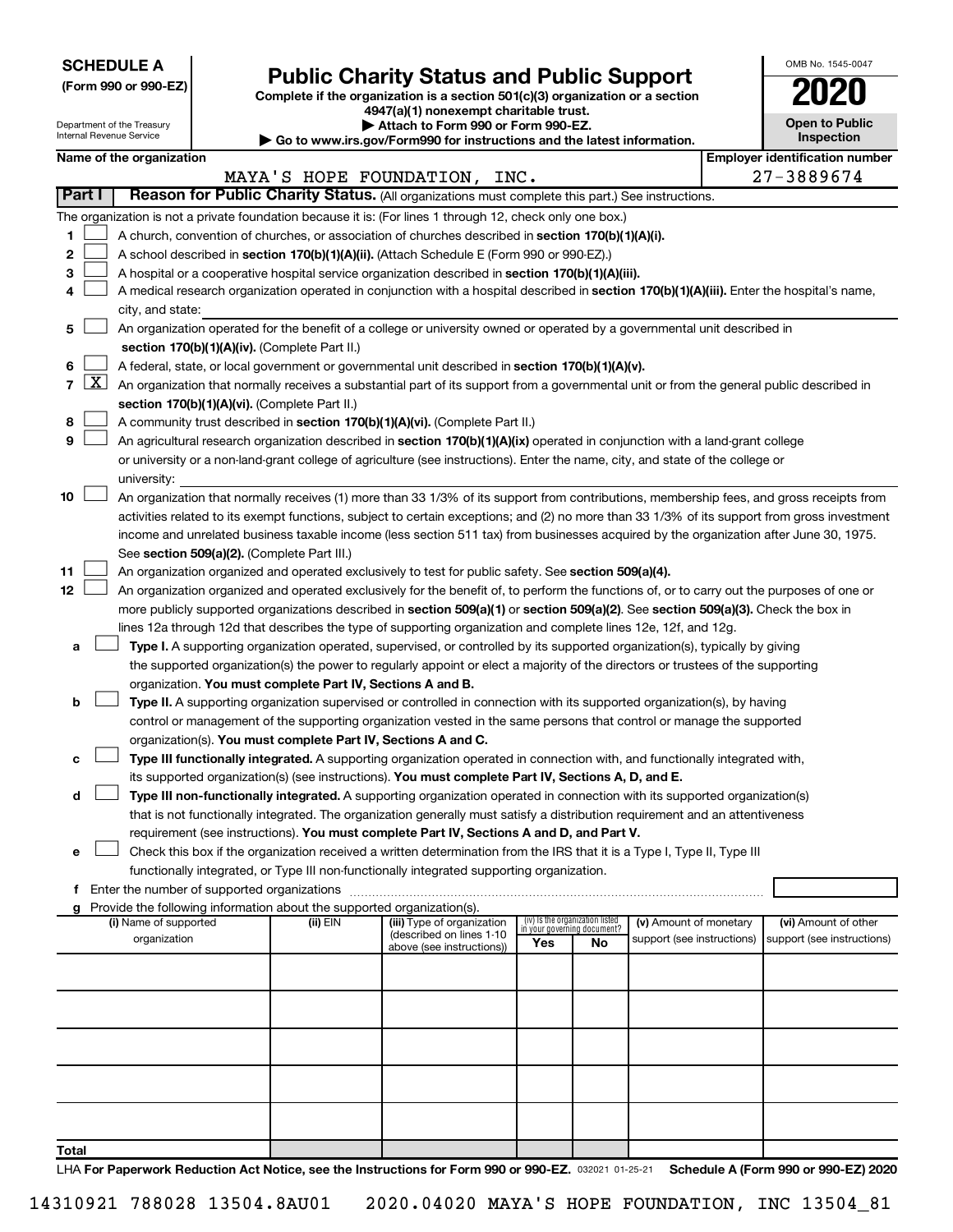### Schedule A (Form 990 or 990-EZ) 2020 Page MAYA'S HOPE FOUNDATION, INC. 27-3889674

27-3889674 Page 2

(Complete only if you checked the box on line 5, 7, or 8 of Part I or if the organization failed to qualify under Part III. If the organization fails to qualify under the tests listed below, please complete Part III.) **Part II Support Schedule for Organizations Described in Sections 170(b)(1)(A)(iv) and 170(b)(1)(A)(vi)**

|    | <b>Section A. Public Support</b>                                                                                                                                                                                               |                                    |                                  |                       |                        |                     |                                          |  |  |  |  |
|----|--------------------------------------------------------------------------------------------------------------------------------------------------------------------------------------------------------------------------------|------------------------------------|----------------------------------|-----------------------|------------------------|---------------------|------------------------------------------|--|--|--|--|
|    | Calendar year (or fiscal year beginning in)                                                                                                                                                                                    | (a) 2016                           | (b) 2017                         | $(c)$ 2018            | $(d)$ 2019             | (e) 2020            | (f) Total                                |  |  |  |  |
|    | 1 Gifts, grants, contributions, and                                                                                                                                                                                            |                                    |                                  |                       |                        |                     |                                          |  |  |  |  |
|    | membership fees received. (Do not                                                                                                                                                                                              |                                    |                                  |                       |                        |                     |                                          |  |  |  |  |
|    | include any "unusual grants.")                                                                                                                                                                                                 | 260,598.                           | 258,692.                         | 280,251.              | 301,676.               | 487,091.            | 1588308.                                 |  |  |  |  |
|    | 2 Tax revenues levied for the organ-                                                                                                                                                                                           |                                    |                                  |                       |                        |                     |                                          |  |  |  |  |
|    | ization's benefit and either paid to                                                                                                                                                                                           |                                    |                                  |                       |                        |                     |                                          |  |  |  |  |
|    | or expended on its behalf                                                                                                                                                                                                      |                                    |                                  |                       |                        |                     |                                          |  |  |  |  |
|    | 3 The value of services or facilities                                                                                                                                                                                          |                                    |                                  |                       |                        |                     |                                          |  |  |  |  |
|    | furnished by a governmental unit to                                                                                                                                                                                            |                                    |                                  |                       |                        |                     |                                          |  |  |  |  |
|    | the organization without charge                                                                                                                                                                                                |                                    |                                  |                       |                        |                     |                                          |  |  |  |  |
|    | 4 Total. Add lines 1 through 3                                                                                                                                                                                                 | 260,598.                           | 258,692.                         | 280, 251.             | 301,676.               | 487,091.            | 1588308.                                 |  |  |  |  |
| 5  | The portion of total contributions                                                                                                                                                                                             |                                    |                                  |                       |                        |                     |                                          |  |  |  |  |
|    | by each person (other than a                                                                                                                                                                                                   |                                    |                                  |                       |                        |                     |                                          |  |  |  |  |
|    | governmental unit or publicly                                                                                                                                                                                                  |                                    |                                  |                       |                        |                     |                                          |  |  |  |  |
|    | supported organization) included                                                                                                                                                                                               |                                    |                                  |                       |                        |                     |                                          |  |  |  |  |
|    | on line 1 that exceeds 2% of the                                                                                                                                                                                               |                                    |                                  |                       |                        |                     |                                          |  |  |  |  |
|    | amount shown on line 11,                                                                                                                                                                                                       |                                    |                                  |                       |                        |                     |                                          |  |  |  |  |
|    | column (f)                                                                                                                                                                                                                     |                                    |                                  |                       |                        |                     |                                          |  |  |  |  |
|    |                                                                                                                                                                                                                                |                                    |                                  |                       |                        |                     | 1588308.                                 |  |  |  |  |
|    | 6 Public support. Subtract line 5 from line 4.<br><b>Section B. Total Support</b>                                                                                                                                              |                                    |                                  |                       |                        |                     |                                          |  |  |  |  |
|    | Calendar year (or fiscal year beginning in)                                                                                                                                                                                    |                                    |                                  |                       |                        |                     |                                          |  |  |  |  |
|    | 7 Amounts from line 4                                                                                                                                                                                                          | (a) 2016<br>$\overline{260,598}$ . | (b) 2017<br>$\overline{258,692}$ | $(c)$ 2018<br>280,251 | $(d)$ 2019<br>301,676. | (e) 2020<br>487,091 | (f) Total<br>1588308.                    |  |  |  |  |
|    |                                                                                                                                                                                                                                |                                    |                                  |                       |                        |                     |                                          |  |  |  |  |
|    | 8 Gross income from interest,                                                                                                                                                                                                  |                                    |                                  |                       |                        |                     |                                          |  |  |  |  |
|    | dividends, payments received on                                                                                                                                                                                                |                                    |                                  |                       |                        |                     |                                          |  |  |  |  |
|    | securities loans, rents, royalties,                                                                                                                                                                                            | 320.                               | 219.                             | 112.                  | 111.                   | 59.                 | 821.                                     |  |  |  |  |
|    | and income from similar sources                                                                                                                                                                                                |                                    |                                  |                       |                        |                     |                                          |  |  |  |  |
| 9. | Net income from unrelated business                                                                                                                                                                                             |                                    |                                  |                       |                        |                     |                                          |  |  |  |  |
|    | activities, whether or not the                                                                                                                                                                                                 |                                    |                                  |                       |                        |                     |                                          |  |  |  |  |
|    | business is regularly carried on                                                                                                                                                                                               |                                    |                                  |                       |                        |                     |                                          |  |  |  |  |
|    | 10 Other income. Do not include gain                                                                                                                                                                                           |                                    |                                  |                       |                        |                     |                                          |  |  |  |  |
|    | or loss from the sale of capital                                                                                                                                                                                               |                                    |                                  |                       |                        |                     |                                          |  |  |  |  |
|    | assets (Explain in Part VI.)                                                                                                                                                                                                   |                                    |                                  |                       |                        |                     |                                          |  |  |  |  |
|    | 11 Total support. Add lines 7 through 10                                                                                                                                                                                       |                                    |                                  |                       |                        |                     | 1589129.                                 |  |  |  |  |
|    | 12 Gross receipts from related activities, etc. (see instructions)                                                                                                                                                             |                                    |                                  |                       |                        | 12                  | 277, 185.                                |  |  |  |  |
|    | 13 First 5 years. If the Form 990 is for the organization's first, second, third, fourth, or fifth tax year as a section 501(c)(3)                                                                                             |                                    |                                  |                       |                        |                     |                                          |  |  |  |  |
|    | organization, check this box and stop here                                                                                                                                                                                     |                                    |                                  |                       |                        |                     |                                          |  |  |  |  |
|    | <b>Section C. Computation of Public Support Percentage</b>                                                                                                                                                                     |                                    |                                  |                       |                        |                     |                                          |  |  |  |  |
|    |                                                                                                                                                                                                                                |                                    |                                  |                       |                        | 14                  | 99.95<br>%                               |  |  |  |  |
|    |                                                                                                                                                                                                                                |                                    |                                  |                       |                        | 15                  | 99.94<br>$\%$                            |  |  |  |  |
|    | 16a 33 1/3% support test - 2020. If the organization did not check the box on line 13, and line 14 is 33 1/3% or more, check this box and                                                                                      |                                    |                                  |                       |                        |                     |                                          |  |  |  |  |
|    | stop here. The organization qualifies as a publicly supported organization manufaction manufacture or manufacture or the organization manufacture or the organization of the state of the state of the state of the state or m |                                    |                                  |                       |                        |                     | $\blacktriangleright$ $\boxed{\text{X}}$ |  |  |  |  |
|    | b 33 1/3% support test - 2019. If the organization did not check a box on line 13 or 16a, and line 15 is 33 1/3% or more, check this box                                                                                       |                                    |                                  |                       |                        |                     |                                          |  |  |  |  |
|    |                                                                                                                                                                                                                                |                                    |                                  |                       |                        |                     |                                          |  |  |  |  |
|    | 17a 10% -facts-and-circumstances test - 2020. If the organization did not check a box on line 13, 16a, or 16b, and line 14 is 10% or more,                                                                                     |                                    |                                  |                       |                        |                     |                                          |  |  |  |  |
|    | and if the organization meets the facts-and-circumstances test, check this box and stop here. Explain in Part VI how the organization                                                                                          |                                    |                                  |                       |                        |                     |                                          |  |  |  |  |
|    | meets the facts-and-circumstances test. The organization qualifies as a publicly supported organization                                                                                                                        |                                    |                                  |                       |                        |                     |                                          |  |  |  |  |
|    | b 10% -facts-and-circumstances test - 2019. If the organization did not check a box on line 13, 16a, 16b, or 17a, and line 15 is 10% or                                                                                        |                                    |                                  |                       |                        |                     |                                          |  |  |  |  |
|    | more, and if the organization meets the facts-and-circumstances test, check this box and stop here. Explain in Part VI how the                                                                                                 |                                    |                                  |                       |                        |                     |                                          |  |  |  |  |
|    | organization meets the facts-and-circumstances test. The organization qualifies as a publicly supported organization                                                                                                           |                                    |                                  |                       |                        |                     |                                          |  |  |  |  |
| 18 | Private foundation. If the organization did not check a box on line 13, 16a, 16b, 17a, or 17b, check this box and see instructions                                                                                             |                                    |                                  |                       |                        |                     |                                          |  |  |  |  |
|    |                                                                                                                                                                                                                                |                                    |                                  |                       |                        |                     |                                          |  |  |  |  |

**Schedule A (Form 990 or 990-EZ) 2020**

032022 01-25-21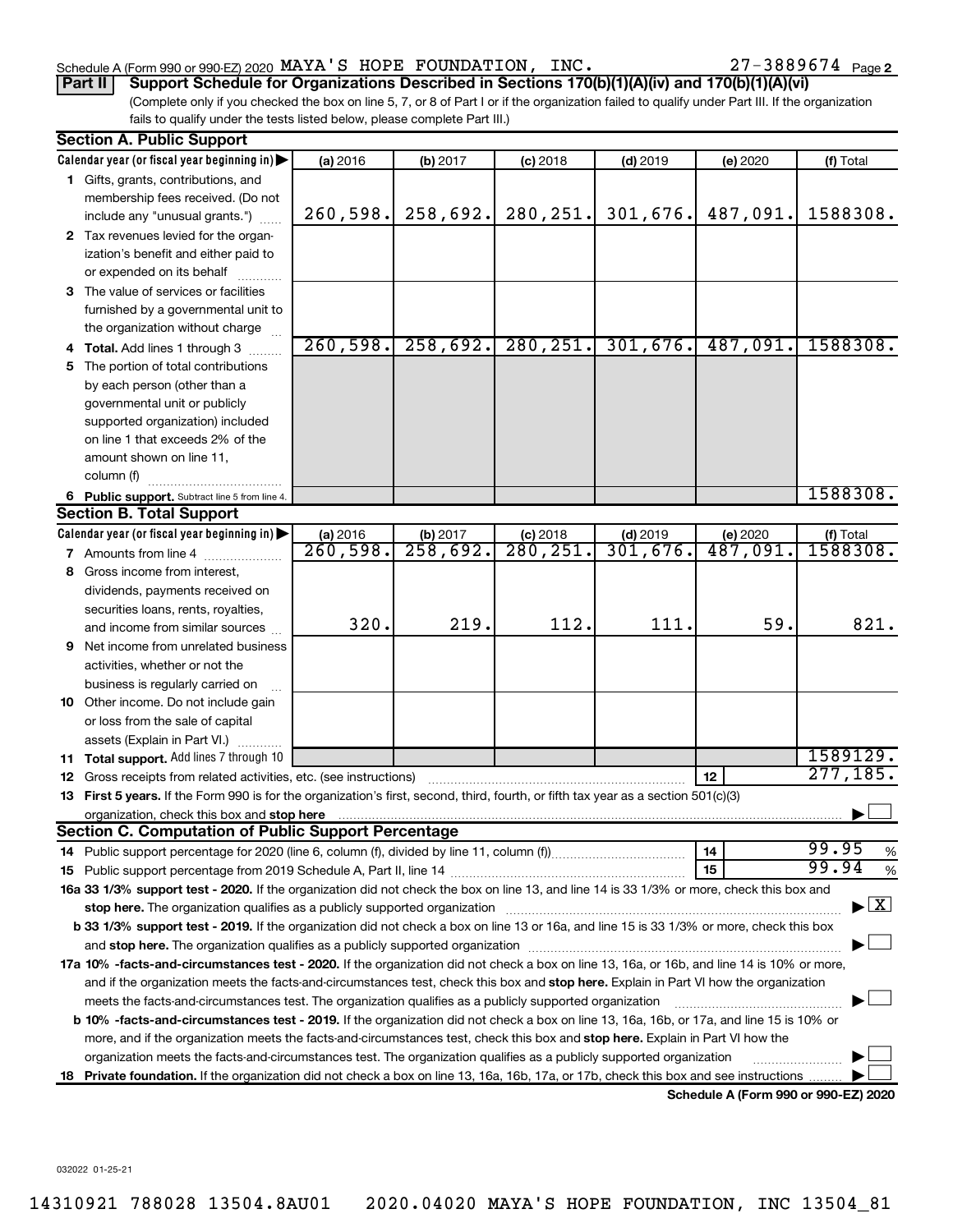#### Schedule A (Form 990 or 990-EZ) 2020 Page MAYA'S HOPE FOUNDATION, INC. 27-3889674 **Part III Support Schedule for Organizations Described in Section 509(a)(2)**

(Complete only if you checked the box on line 10 of Part I or if the organization failed to qualify under Part II. If the organization fails to qualify under the tests listed below, please complete Part II.)

| <b>Section A. Public Support</b>                                                                                                                                                         |          |          |            |            |          |                                      |
|------------------------------------------------------------------------------------------------------------------------------------------------------------------------------------------|----------|----------|------------|------------|----------|--------------------------------------|
| Calendar year (or fiscal year beginning in)                                                                                                                                              | (a) 2016 | (b) 2017 | $(c)$ 2018 | $(d)$ 2019 | (e) 2020 | (f) Total                            |
| 1 Gifts, grants, contributions, and                                                                                                                                                      |          |          |            |            |          |                                      |
| membership fees received. (Do not                                                                                                                                                        |          |          |            |            |          |                                      |
| include any "unusual grants.")                                                                                                                                                           |          |          |            |            |          |                                      |
| 2 Gross receipts from admissions,<br>merchandise sold or services per-<br>formed, or facilities furnished in<br>any activity that is related to the<br>organization's tax-exempt purpose |          |          |            |            |          |                                      |
| 3 Gross receipts from activities that                                                                                                                                                    |          |          |            |            |          |                                      |
| are not an unrelated trade or bus-<br>iness under section 513                                                                                                                            |          |          |            |            |          |                                      |
| 4 Tax revenues levied for the organ-                                                                                                                                                     |          |          |            |            |          |                                      |
| ization's benefit and either paid to                                                                                                                                                     |          |          |            |            |          |                                      |
| or expended on its behalf                                                                                                                                                                |          |          |            |            |          |                                      |
| 5 The value of services or facilities                                                                                                                                                    |          |          |            |            |          |                                      |
| furnished by a governmental unit to                                                                                                                                                      |          |          |            |            |          |                                      |
| the organization without charge                                                                                                                                                          |          |          |            |            |          |                                      |
| <b>6 Total.</b> Add lines 1 through 5                                                                                                                                                    |          |          |            |            |          |                                      |
| 7a Amounts included on lines 1, 2, and                                                                                                                                                   |          |          |            |            |          |                                      |
| 3 received from disqualified persons                                                                                                                                                     |          |          |            |            |          |                                      |
| <b>b</b> Amounts included on lines 2 and 3 received                                                                                                                                      |          |          |            |            |          |                                      |
| from other than disqualified persons that<br>exceed the greater of \$5,000 or 1% of the                                                                                                  |          |          |            |            |          |                                      |
| amount on line 13 for the year                                                                                                                                                           |          |          |            |            |          |                                      |
| c Add lines 7a and 7b                                                                                                                                                                    |          |          |            |            |          |                                      |
| 8 Public support. (Subtract line 7c from line 6.)                                                                                                                                        |          |          |            |            |          |                                      |
| <b>Section B. Total Support</b>                                                                                                                                                          |          |          |            |            |          |                                      |
| Calendar year (or fiscal year beginning in)                                                                                                                                              | (a) 2016 | (b) 2017 | (c) 2018   | $(d)$ 2019 | (e) 2020 | (f) Total                            |
| 9 Amounts from line 6                                                                                                                                                                    |          |          |            |            |          |                                      |
| <b>10a</b> Gross income from interest,<br>dividends, payments received on<br>securities loans, rents, royalties,<br>and income from similar sources                                      |          |          |            |            |          |                                      |
| <b>b</b> Unrelated business taxable income                                                                                                                                               |          |          |            |            |          |                                      |
| (less section 511 taxes) from businesses                                                                                                                                                 |          |          |            |            |          |                                      |
| acquired after June 30, 1975<br>$\frac{1}{2}$                                                                                                                                            |          |          |            |            |          |                                      |
| c Add lines 10a and 10b<br>11 Net income from unrelated business<br>activities not included in line 10b.<br>whether or not the business is<br>regularly carried on                       |          |          |            |            |          |                                      |
| <b>12</b> Other income. Do not include gain<br>or loss from the sale of capital<br>assets (Explain in Part VI.)                                                                          |          |          |            |            |          |                                      |
| <b>13</b> Total support. (Add lines 9, 10c, 11, and 12.)                                                                                                                                 |          |          |            |            |          |                                      |
| 14 First 5 years. If the Form 990 is for the organization's first, second, third, fourth, or fifth tax year as a section 501(c)(3) organization,                                         |          |          |            |            |          |                                      |
|                                                                                                                                                                                          |          |          |            |            |          |                                      |
| Section C. Computation of Public Support Percentage                                                                                                                                      |          |          |            |            |          |                                      |
|                                                                                                                                                                                          |          |          |            |            | 15       | %                                    |
| 16 Public support percentage from 2019 Schedule A, Part III, line 15                                                                                                                     |          |          |            |            | 16       | %                                    |
| Section D. Computation of Investment Income Percentage                                                                                                                                   |          |          |            |            |          |                                      |
|                                                                                                                                                                                          |          |          |            |            | 17       | %                                    |
| 18 Investment income percentage from 2019 Schedule A, Part III, line 17                                                                                                                  |          |          |            |            | 18       | %                                    |
| 19a 33 1/3% support tests - 2020. If the organization did not check the box on line 14, and line 15 is more than 33 1/3%, and line 17 is not                                             |          |          |            |            |          |                                      |
| more than 33 1/3%, check this box and stop here. The organization qualifies as a publicly supported organization                                                                         |          |          |            |            |          |                                      |
| b 33 1/3% support tests - 2019. If the organization did not check a box on line 14 or line 19a, and line 16 is more than 33 1/3%, and                                                    |          |          |            |            |          |                                      |
| line 18 is not more than 33 1/3%, check this box and stop here. The organization qualifies as a publicly supported organization                                                          |          |          |            |            |          |                                      |
|                                                                                                                                                                                          |          |          |            |            |          |                                      |
| 032023 01-25-21                                                                                                                                                                          |          |          |            |            |          | Schedule A (Form 990 or 990-EZ) 2020 |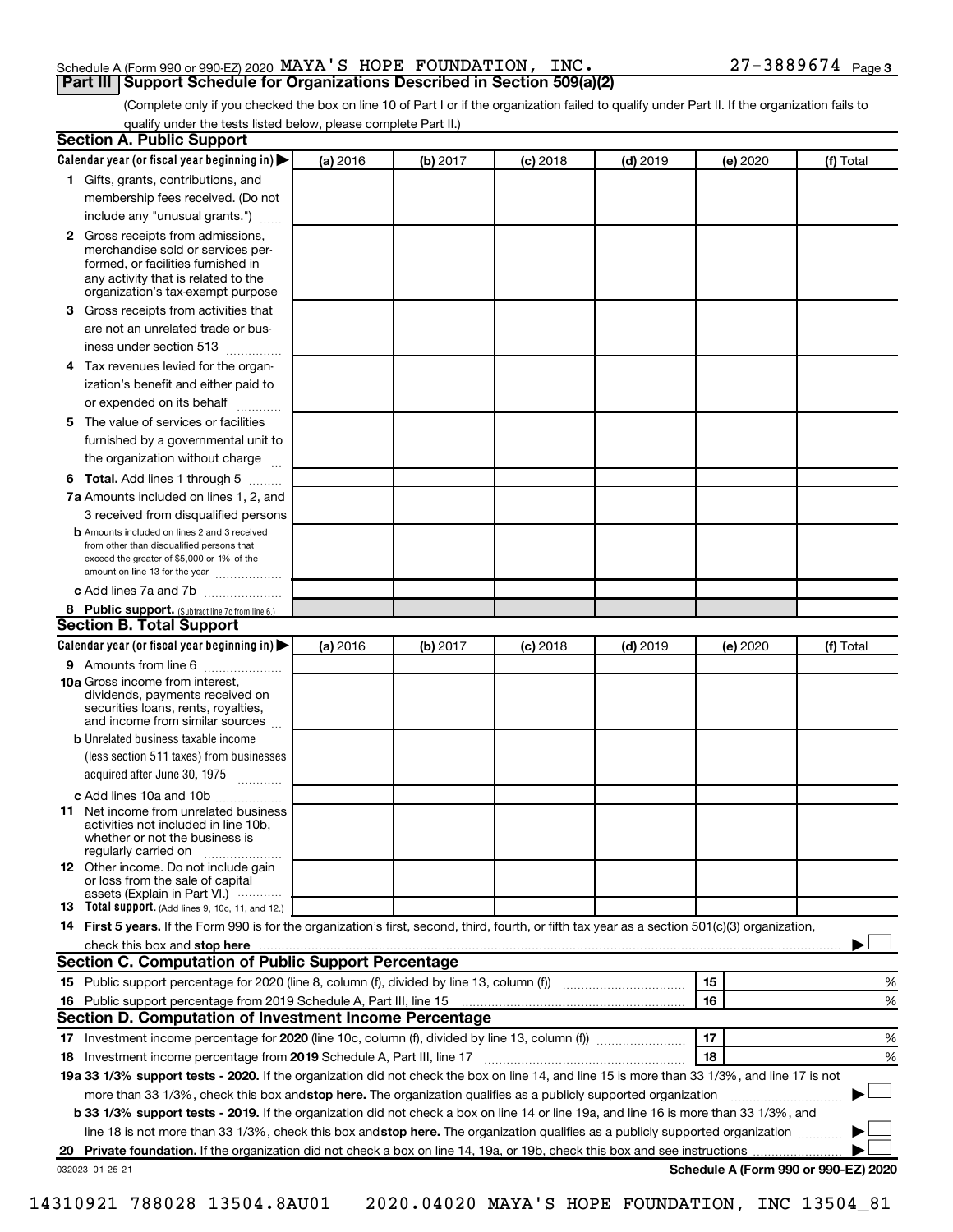**1**

**2**

**3a**

**3b**

**3c**

**4a**

**4b**

**4c**

**5a**

**5b 5c**

**6**

**7**

**8**

**9a**

**9b**

**9c**

**10a**

**10b**

**Yes No**

### **Part IV Supporting Organizations**

(Complete only if you checked a box in line 12 on Part I. If you checked box 12a, Part I, complete Sections A and B. If you checked box 12b, Part I, complete Sections A and C. If you checked box 12c, Part I, complete Sections A, D, and E. If you checked box 12d, Part I, complete Sections A and D, and complete Part V.)

### **Section A. All Supporting Organizations**

- **1** Are all of the organization's supported organizations listed by name in the organization's governing documents? If "No," describe in Part VI how the supported organizations are designated. If designated by *class or purpose, describe the designation. If historic and continuing relationship, explain.*
- **2** Did the organization have any supported organization that does not have an IRS determination of status under section 509(a)(1) or (2)? If "Yes," explain in Part **VI** how the organization determined that the supported *organization was described in section 509(a)(1) or (2).*
- **3a** Did the organization have a supported organization described in section 501(c)(4), (5), or (6)? If "Yes," answer *lines 3b and 3c below.*
- **b** Did the organization confirm that each supported organization qualified under section 501(c)(4), (5), or (6) and satisfied the public support tests under section 509(a)(2)? If "Yes," describe in Part VI when and how the *organization made the determination.*
- **c** Did the organization ensure that all support to such organizations was used exclusively for section 170(c)(2)(B) purposes? If "Yes," explain in Part VI what controls the organization put in place to ensure such use.
- **4 a** *If* Was any supported organization not organized in the United States ("foreign supported organization")? *"Yes," and if you checked box 12a or 12b in Part I, answer lines 4b and 4c below.*
- **b** Did the organization have ultimate control and discretion in deciding whether to make grants to the foreign supported organization? If "Yes," describe in Part VI how the organization had such control and discretion *despite being controlled or supervised by or in connection with its supported organizations.*
- **c** Did the organization support any foreign supported organization that does not have an IRS determination under sections 501(c)(3) and 509(a)(1) or (2)? If "Yes," explain in Part VI what controls the organization used *to ensure that all support to the foreign supported organization was used exclusively for section 170(c)(2)(B) purposes.*
- **5a** Did the organization add, substitute, or remove any supported organizations during the tax year? If "Yes," answer lines 5b and 5c below (if applicable). Also, provide detail in **Part VI,** including (i) the names and EIN *numbers of the supported organizations added, substituted, or removed; (ii) the reasons for each such action; (iii) the authority under the organization's organizing document authorizing such action; and (iv) how the action was accomplished (such as by amendment to the organizing document).*
- **b Type I or Type II only.** Was any added or substituted supported organization part of a class already designated in the organization's organizing document?
- **c Substitutions only.**  Was the substitution the result of an event beyond the organization's control?
- **6** Did the organization provide support (whether in the form of grants or the provision of services or facilities) to **Part VI.** support or benefit one or more of the filing organization's supported organizations? If "Yes," provide detail in anyone other than (i) its supported organizations, (ii) individuals that are part of the charitable class benefited by one or more of its supported organizations, or (iii) other supporting organizations that also
- **7** Did the organization provide a grant, loan, compensation, or other similar payment to a substantial contributor regard to a substantial contributor? If "Yes," complete Part I of Schedule L (Form 990 or 990-EZ). (as defined in section 4958(c)(3)(C)), a family member of a substantial contributor, or a 35% controlled entity with
- **8** Did the organization make a loan to a disqualified person (as defined in section 4958) not described in line 7? *If "Yes," complete Part I of Schedule L (Form 990 or 990-EZ).*
- **9 a** Was the organization controlled directly or indirectly at any time during the tax year by one or more in section 509(a)(1) or (2))? If "Yes," provide detail in **Part VI.** disqualified persons, as defined in section 4946 (other than foundation managers and organizations described
- **b** Did one or more disqualified persons (as defined in line 9a) hold a controlling interest in any entity in which the supporting organization had an interest? If "Yes," provide detail in Part VI.
- **c** Did a disqualified person (as defined in line 9a) have an ownership interest in, or derive any personal benefit from, assets in which the supporting organization also had an interest? If "Yes," provide detail in Part VI.
- **10 a** Was the organization subject to the excess business holdings rules of section 4943 because of section supporting organizations)? If "Yes," answer line 10b below. 4943(f) (regarding certain Type II supporting organizations, and all Type III non-functionally integrated
	- **b** Did the organization have any excess business holdings in the tax year? (Use Schedule C, Form 4720, to *determine whether the organization had excess business holdings.)*

032024 01-25-21

**Schedule A (Form 990 or 990-EZ) 2020**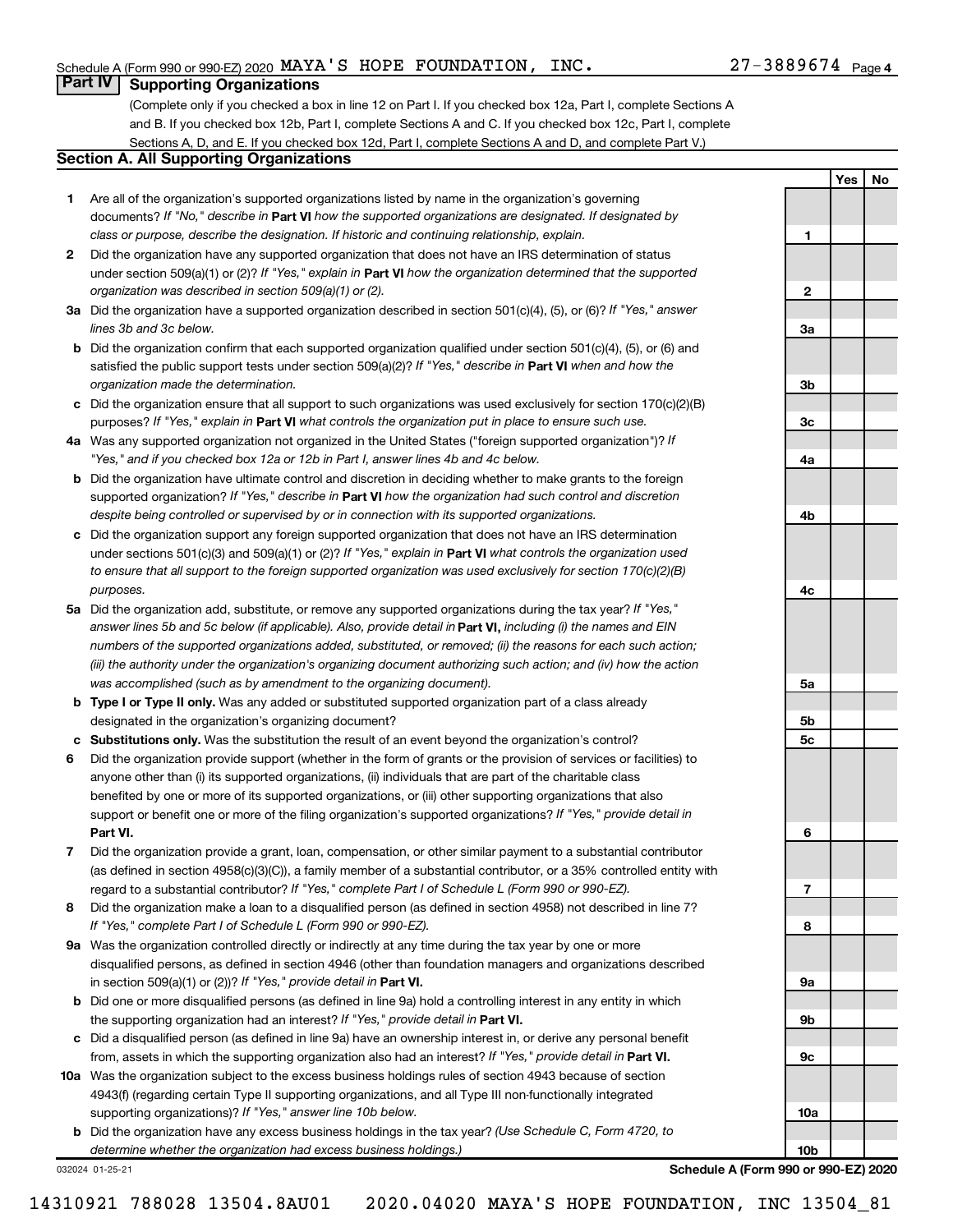#### Schedule A (Form 990 or 990-EZ) 2020 MAYA S HOPE FOUNDATION , INC  $\sim$  27 - 3889674 Page MAYA'S HOPE FOUNDATION, INC. 27-3889674

**Part IV Supporting Organizations** *(continued)*

|              |                                                                                                                                                                                                                                                                                                                                                                                        |              | Yes | No |
|--------------|----------------------------------------------------------------------------------------------------------------------------------------------------------------------------------------------------------------------------------------------------------------------------------------------------------------------------------------------------------------------------------------|--------------|-----|----|
| 11           | Has the organization accepted a gift or contribution from any of the following persons?                                                                                                                                                                                                                                                                                                |              |     |    |
|              | a A person who directly or indirectly controls, either alone or together with persons described in lines 11b and                                                                                                                                                                                                                                                                       |              |     |    |
|              | 11c below, the governing body of a supported organization?                                                                                                                                                                                                                                                                                                                             | 11a          |     |    |
|              | <b>b</b> A family member of a person described in line 11a above?                                                                                                                                                                                                                                                                                                                      | 11b          |     |    |
|              | c A 35% controlled entity of a person described in line 11a or 11b above? If "Yes" to line 11a, 11b, or 11c, provide                                                                                                                                                                                                                                                                   |              |     |    |
|              | detail in Part VI.                                                                                                                                                                                                                                                                                                                                                                     | 11c          |     |    |
|              | <b>Section B. Type I Supporting Organizations</b>                                                                                                                                                                                                                                                                                                                                      |              |     |    |
|              |                                                                                                                                                                                                                                                                                                                                                                                        |              | Yes | No |
| 1            | Did the governing body, members of the governing body, officers acting in their official capacity, or membership of one or<br>more supported organizations have the power to regularly appoint or elect at least a majority of the organization's officers,<br>directors, or trustees at all times during the tax year? If "No," describe in Part VI how the supported organization(s) |              |     |    |
|              | effectively operated, supervised, or controlled the organization's activities. If the organization had more than one supported<br>organization, describe how the powers to appoint and/or remove officers, directors, or trustees were allocated among the<br>supported organizations and what conditions or restrictions, if any, applied to such powers during the tax year.         | 1            |     |    |
| $\mathbf{2}$ | Did the organization operate for the benefit of any supported organization other than the supported                                                                                                                                                                                                                                                                                    |              |     |    |
|              | organization(s) that operated, supervised, or controlled the supporting organization? If "Yes," explain in                                                                                                                                                                                                                                                                             |              |     |    |
|              | Part VI how providing such benefit carried out the purposes of the supported organization(s) that operated,                                                                                                                                                                                                                                                                            |              |     |    |
|              | supervised, or controlled the supporting organization.                                                                                                                                                                                                                                                                                                                                 | $\mathbf{2}$ |     |    |
|              | <b>Section C. Type II Supporting Organizations</b>                                                                                                                                                                                                                                                                                                                                     |              |     |    |
|              |                                                                                                                                                                                                                                                                                                                                                                                        |              | Yes | No |
| 1            | Were a majority of the organization's directors or trustees during the tax year also a majority of the directors                                                                                                                                                                                                                                                                       |              |     |    |
|              | or trustees of each of the organization's supported organization(s)? If "No," describe in Part VI how control                                                                                                                                                                                                                                                                          |              |     |    |
|              | or management of the supporting organization was vested in the same persons that controlled or managed                                                                                                                                                                                                                                                                                 |              |     |    |
|              | the supported organization(s).                                                                                                                                                                                                                                                                                                                                                         | 1            |     |    |
|              | Section D. All Type III Supporting Organizations                                                                                                                                                                                                                                                                                                                                       |              |     |    |
|              |                                                                                                                                                                                                                                                                                                                                                                                        |              | Yes | No |
| 1            | Did the organization provide to each of its supported organizations, by the last day of the fifth month of the                                                                                                                                                                                                                                                                         |              |     |    |
|              | organization's tax year, (i) a written notice describing the type and amount of support provided during the prior tax                                                                                                                                                                                                                                                                  |              |     |    |
|              | year, (ii) a copy of the Form 990 that was most recently filed as of the date of notification, and (iii) copies of the                                                                                                                                                                                                                                                                 |              |     |    |
|              | organization's governing documents in effect on the date of notification, to the extent not previously provided?                                                                                                                                                                                                                                                                       | 1            |     |    |
| $\mathbf{2}$ | Were any of the organization's officers, directors, or trustees either (i) appointed or elected by the supported                                                                                                                                                                                                                                                                       |              |     |    |
|              | organization(s) or (ii) serving on the governing body of a supported organization? If "No," explain in Part VI how                                                                                                                                                                                                                                                                     |              |     |    |
|              | the organization maintained a close and continuous working relationship with the supported organization(s).                                                                                                                                                                                                                                                                            | $\mathbf{2}$ |     |    |
|              | By reason of the relationship described in line 2, above, did the organization's supported organizations have a                                                                                                                                                                                                                                                                        |              |     |    |
| 3            |                                                                                                                                                                                                                                                                                                                                                                                        |              |     |    |
|              | significant voice in the organization's investment policies and in directing the use of the organization's                                                                                                                                                                                                                                                                             |              |     |    |
|              | income or assets at all times during the tax year? If "Yes," describe in Part VI the role the organization's                                                                                                                                                                                                                                                                           |              |     |    |
|              | supported organizations played in this regard.<br>Section E. Type III Functionally Integrated Supporting Organizations                                                                                                                                                                                                                                                                 | 3            |     |    |
|              |                                                                                                                                                                                                                                                                                                                                                                                        |              |     |    |
| 1            | Check the box next to the method that the organization used to satisfy the Integral Part Test during the yealsee instructions).                                                                                                                                                                                                                                                        |              |     |    |
| a            | The organization satisfied the Activities Test. Complete line 2 below.                                                                                                                                                                                                                                                                                                                 |              |     |    |
| b            | The organization is the parent of each of its supported organizations. Complete line 3 below.                                                                                                                                                                                                                                                                                          |              |     |    |
| с            | The organization supported a governmental entity. Describe in Part VI how you supported a governmental entity (see instructions).                                                                                                                                                                                                                                                      |              |     |    |
| 2            | Activities Test. Answer lines 2a and 2b below.                                                                                                                                                                                                                                                                                                                                         |              | Yes | No |
| а            | Did substantially all of the organization's activities during the tax year directly further the exempt purposes of                                                                                                                                                                                                                                                                     |              |     |    |
|              | the supported organization(s) to which the organization was responsive? If "Yes," then in Part VI identify                                                                                                                                                                                                                                                                             |              |     |    |
|              | those supported organizations and explain how these activities directly furthered their exempt purposes,                                                                                                                                                                                                                                                                               |              |     |    |
|              | how the organization was responsive to those supported organizations, and how the organization determined                                                                                                                                                                                                                                                                              |              |     |    |
|              | that these activities constituted substantially all of its activities.                                                                                                                                                                                                                                                                                                                 | 2a           |     |    |
| b            | Did the activities described in line 2a, above, constitute activities that, but for the organization's involvement,                                                                                                                                                                                                                                                                    |              |     |    |
|              | one or more of the organization's supported organization(s) would have been engaged in? If "Yes," explain in                                                                                                                                                                                                                                                                           |              |     |    |
|              | Part VI the reasons for the organization's position that its supported organization(s) would have engaged in                                                                                                                                                                                                                                                                           |              |     |    |
|              | these activities but for the organization's involvement.                                                                                                                                                                                                                                                                                                                               | 2b           |     |    |
| з            | Parent of Supported Organizations. Answer lines 3a and 3b below.                                                                                                                                                                                                                                                                                                                       |              |     |    |
| а            | Did the organization have the power to regularly appoint or elect a majority of the officers, directors, or                                                                                                                                                                                                                                                                            |              |     |    |
|              | trustees of each of the supported organizations? If "Yes" or "No" provide details in Part VI.                                                                                                                                                                                                                                                                                          | За           |     |    |
| b            | Did the organization exercise a substantial degree of direction over the policies, programs, and activities of each                                                                                                                                                                                                                                                                    |              |     |    |
|              | of its supported organizations? If "Yes," describe in Part VI the role played by the organization in this regard.                                                                                                                                                                                                                                                                      | 3b           |     |    |
|              | Schedule A (Form 990 or 990-EZ) 2020<br>032025 01-25-21                                                                                                                                                                                                                                                                                                                                |              |     |    |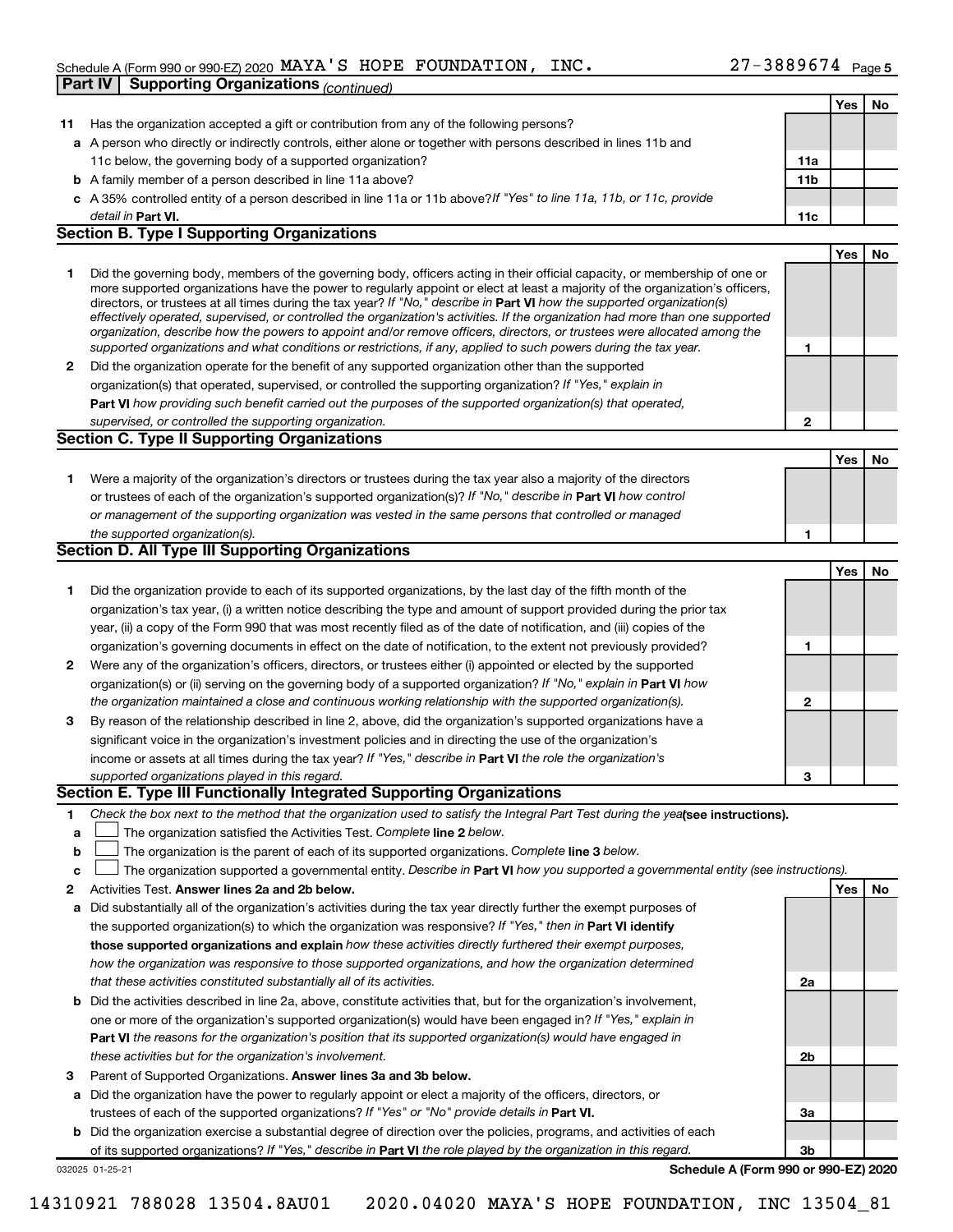#### Schedule A (Form 990 or 990-EZ) 2020 Page MAYA'S HOPE FOUNDATION, INC. 27-3889674 **Part V Type III Non-Functionally Integrated 509(a)(3) Supporting Organizations**

1 **Letter See instructions.** Check here if the organization satisfied the Integral Part Test as a qualifying trust on Nov. 20, 1970 (*explain in* Part **VI**). See instructions. All other Type III non-functionally integrated supporting organizations must complete Sections A through E.

|              | Section A - Adjusted Net Income                                             |                          | (A) Prior Year | (B) Current Year<br>(optional) |
|--------------|-----------------------------------------------------------------------------|--------------------------|----------------|--------------------------------|
| 1            | Net short-term capital gain                                                 | 1                        |                |                                |
| $\mathbf{2}$ | Recoveries of prior-year distributions                                      | $\mathbf{2}$             |                |                                |
| 3            | Other gross income (see instructions)                                       | 3                        |                |                                |
| 4            | Add lines 1 through 3.                                                      | 4                        |                |                                |
| 5            | Depreciation and depletion                                                  | 5                        |                |                                |
| 6            | Portion of operating expenses paid or incurred for production or            |                          |                |                                |
|              | collection of gross income or for management, conservation, or              |                          |                |                                |
|              | maintenance of property held for production of income (see instructions)    | 6                        |                |                                |
| 7            | Other expenses (see instructions)                                           | $\overline{7}$           |                |                                |
| 8            | Adjusted Net Income (subtract lines 5, 6, and 7 from line 4)                | 8                        |                |                                |
|              | <b>Section B - Minimum Asset Amount</b>                                     |                          | (A) Prior Year | (B) Current Year<br>(optional) |
| 1            | Aggregate fair market value of all non-exempt-use assets (see               |                          |                |                                |
|              | instructions for short tax year or assets held for part of year):           |                          |                |                                |
|              | a Average monthly value of securities                                       | 1a                       |                |                                |
|              | <b>b</b> Average monthly cash balances                                      | 1b                       |                |                                |
|              | <b>c</b> Fair market value of other non-exempt-use assets                   | 1c                       |                |                                |
|              | d Total (add lines 1a, 1b, and 1c)                                          | 1 <sub>d</sub>           |                |                                |
|              | e Discount claimed for blockage or other factors                            |                          |                |                                |
|              | (explain in detail in <b>Part VI</b> ):                                     |                          |                |                                |
| 2            | Acquisition indebtedness applicable to non-exempt-use assets                | $\mathbf{2}$             |                |                                |
| 3            | Subtract line 2 from line 1d.                                               | 3                        |                |                                |
| 4            | Cash deemed held for exempt use. Enter 0.015 of line 3 (for greater amount, |                          |                |                                |
|              | see instructions).                                                          | 4                        |                |                                |
| 5            | Net value of non-exempt-use assets (subtract line 4 from line 3)            | 5                        |                |                                |
| 6            | Multiply line 5 by 0.035.                                                   | 6                        |                |                                |
| 7            | Recoveries of prior-year distributions                                      | $\overline{\phantom{a}}$ |                |                                |
| 8            | <b>Minimum Asset Amount (add line 7 to line 6)</b>                          | 8                        |                |                                |
|              | <b>Section C - Distributable Amount</b>                                     |                          |                | <b>Current Year</b>            |
| 1            | Adjusted net income for prior year (from Section A, line 8, column A)       | 1                        |                |                                |
| $\mathbf{2}$ | Enter 0.85 of line 1.                                                       | $\mathbf{2}$             |                |                                |
| 3            | Minimum asset amount for prior year (from Section B, line 8, column A)      | 3                        |                |                                |
| 4            | Enter greater of line 2 or line 3.                                          | 4                        |                |                                |
| 5            | Income tax imposed in prior year                                            | 5                        |                |                                |
| 6            | <b>Distributable Amount.</b> Subtract line 5 from line 4, unless subject to |                          |                |                                |
|              | emergency temporary reduction (see instructions).                           | 6                        |                |                                |
|              |                                                                             |                          |                |                                |

**7** Check here if the current year is the organization's first as a non-functionally integrated Type III supporting organization (see † instructions).

**Schedule A (Form 990 or 990-EZ) 2020**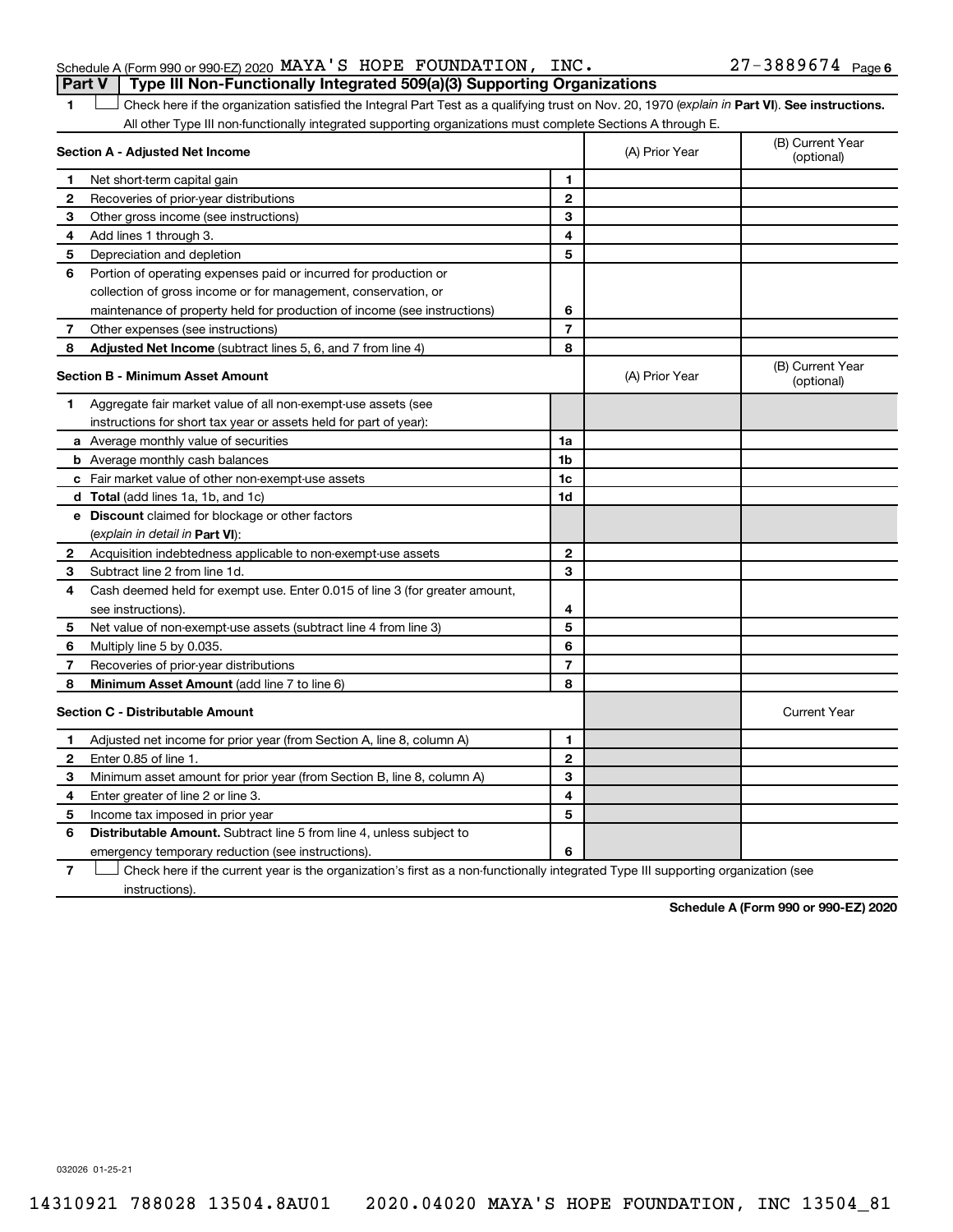| Schedule A (Form 990 or 990-EZ) 2020 $\,$ MAYA $^{\prime}$ S $\,$ HOPE $\,$ FOUNDATION , $\,$ INC $\,$ . |  |  |  |  |  | $27 - 3889674$ Page 7 |  |
|----------------------------------------------------------------------------------------------------------|--|--|--|--|--|-----------------------|--|
|----------------------------------------------------------------------------------------------------------|--|--|--|--|--|-----------------------|--|

| <b>Part V</b> | Type III Non-Functionally Integrated 509(a)(3) Supporting Organizations (continued)        |                                    |                                               |    |                                                  |
|---------------|--------------------------------------------------------------------------------------------|------------------------------------|-----------------------------------------------|----|--------------------------------------------------|
|               | <b>Section D - Distributions</b>                                                           |                                    |                                               |    | <b>Current Year</b>                              |
| 1             | Amounts paid to supported organizations to accomplish exempt purposes                      |                                    | 1                                             |    |                                                  |
| 2             | Amounts paid to perform activity that directly furthers exempt purposes of supported       |                                    |                                               |    |                                                  |
|               | organizations, in excess of income from activity                                           |                                    | 2                                             |    |                                                  |
| 3             | Administrative expenses paid to accomplish exempt purposes of supported organizations      |                                    |                                               | 3  |                                                  |
| 4             | Amounts paid to acquire exempt-use assets                                                  |                                    |                                               | 4  |                                                  |
| 5             | Qualified set-aside amounts (prior IRS approval required - provide details in Part VI)     |                                    |                                               | 5  |                                                  |
| 6             | Other distributions ( <i>describe in Part VI</i> ). See instructions.                      |                                    |                                               | 6  |                                                  |
| 7             | Total annual distributions. Add lines 1 through 6.                                         |                                    |                                               | 7  |                                                  |
| 8             | Distributions to attentive supported organizations to which the organization is responsive |                                    |                                               |    |                                                  |
|               | (provide details in Part VI). See instructions.                                            |                                    |                                               | 8  |                                                  |
| 9             | Distributable amount for 2020 from Section C, line 6                                       |                                    |                                               | 9  |                                                  |
| 10            | Line 8 amount divided by line 9 amount                                                     |                                    |                                               | 10 |                                                  |
|               | <b>Section E - Distribution Allocations (see instructions)</b>                             | (i)<br><b>Excess Distributions</b> | (ii)<br><b>Underdistributions</b><br>Pre-2020 |    | (iii)<br><b>Distributable</b><br>Amount for 2020 |
| 1             | Distributable amount for 2020 from Section C, line 6                                       |                                    |                                               |    |                                                  |
| 2             | Underdistributions, if any, for years prior to 2020 (reason-                               |                                    |                                               |    |                                                  |
|               | able cause required - explain in Part VI). See instructions.                               |                                    |                                               |    |                                                  |
| 3             | Excess distributions carryover, if any, to 2020                                            |                                    |                                               |    |                                                  |
|               | a From 2015                                                                                |                                    |                                               |    |                                                  |
|               | <b>b</b> From 2016                                                                         |                                    |                                               |    |                                                  |
|               | c From 2017                                                                                |                                    |                                               |    |                                                  |
|               | d From 2018                                                                                |                                    |                                               |    |                                                  |
|               | e From 2019                                                                                |                                    |                                               |    |                                                  |
|               | f Total of lines 3a through 3e                                                             |                                    |                                               |    |                                                  |
|               | g Applied to underdistributions of prior years                                             |                                    |                                               |    |                                                  |
|               | <b>h</b> Applied to 2020 distributable amount                                              |                                    |                                               |    |                                                  |
| Ť.            | Carryover from 2015 not applied (see instructions)                                         |                                    |                                               |    |                                                  |
|               | Remainder. Subtract lines 3g, 3h, and 3i from line 3f.                                     |                                    |                                               |    |                                                  |
| 4             | Distributions for 2020 from Section D,                                                     |                                    |                                               |    |                                                  |
|               | line $7:$                                                                                  |                                    |                                               |    |                                                  |
|               | a Applied to underdistributions of prior years                                             |                                    |                                               |    |                                                  |
|               | <b>b</b> Applied to 2020 distributable amount                                              |                                    |                                               |    |                                                  |
|               | c Remainder. Subtract lines 4a and 4b from line 4.                                         |                                    |                                               |    |                                                  |
| 5             | Remaining underdistributions for years prior to 2020, if                                   |                                    |                                               |    |                                                  |
|               | any. Subtract lines 3g and 4a from line 2. For result greater                              |                                    |                                               |    |                                                  |
|               | than zero, explain in Part VI. See instructions.                                           |                                    |                                               |    |                                                  |
| 6             | Remaining underdistributions for 2020. Subtract lines 3h                                   |                                    |                                               |    |                                                  |
|               | and 4b from line 1. For result greater than zero, explain in                               |                                    |                                               |    |                                                  |
|               | <b>Part VI.</b> See instructions.                                                          |                                    |                                               |    |                                                  |
| 7             | Excess distributions carryover to 2021. Add lines 3j                                       |                                    |                                               |    |                                                  |
|               | and 4c.                                                                                    |                                    |                                               |    |                                                  |
| 8             | Breakdown of line 7:                                                                       |                                    |                                               |    |                                                  |
|               | a Excess from 2016                                                                         |                                    |                                               |    |                                                  |
|               | <b>b</b> Excess from 2017                                                                  |                                    |                                               |    |                                                  |
|               | c Excess from 2018                                                                         |                                    |                                               |    |                                                  |
|               | d Excess from 2019                                                                         |                                    |                                               |    |                                                  |
|               | e Excess from 2020                                                                         |                                    |                                               |    |                                                  |

**Schedule A (Form 990 or 990-EZ) 2020**

032027 01-25-21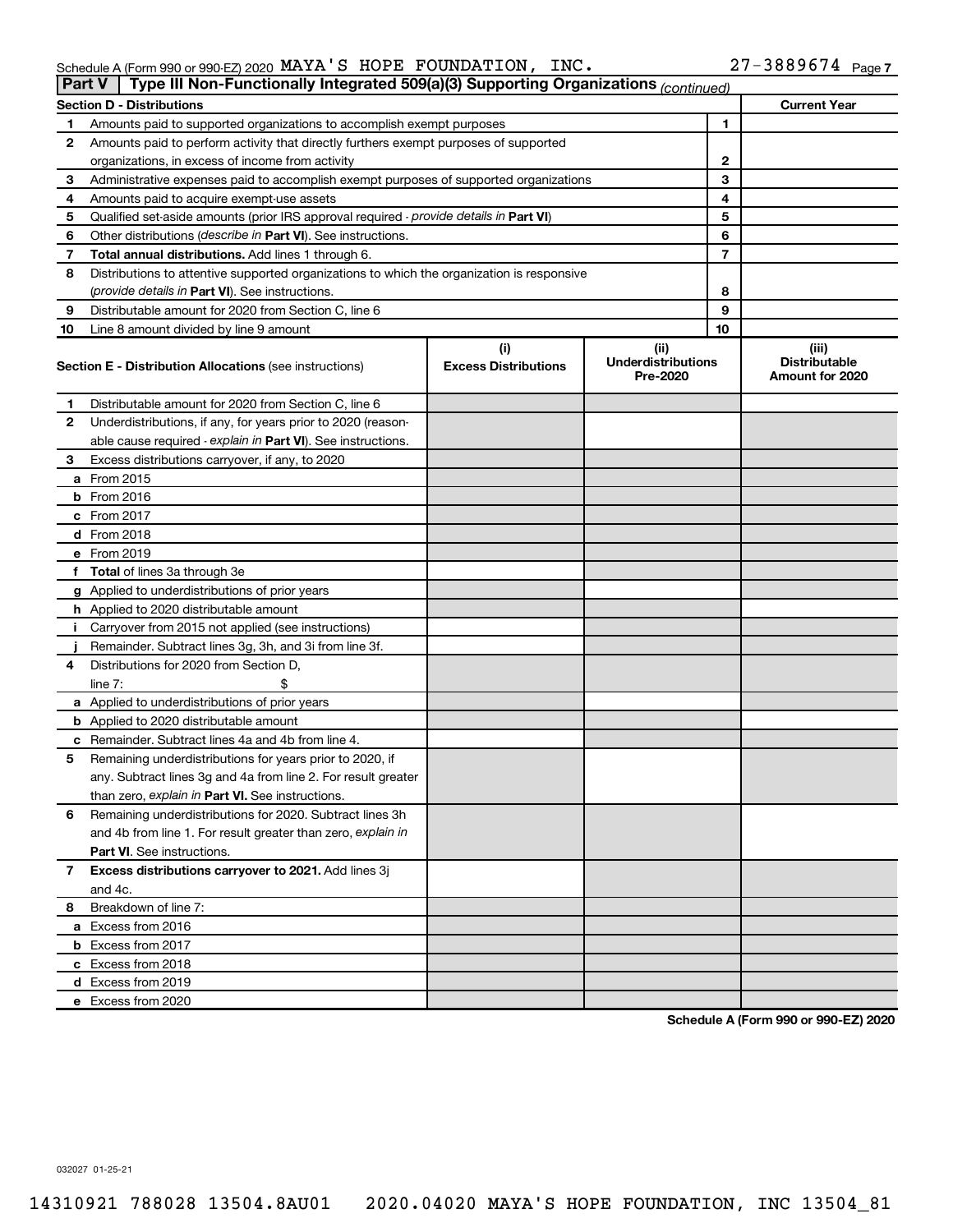|                 | Schedule A (Form 990 or 990-EZ) 2020 MAYA'S HOPE FOUNDATION, INC. |  |  | $27 - 3889674$ Page 8                                                                                                                                                                                                                                                                                                                                                                                                                                                                                |
|-----------------|-------------------------------------------------------------------|--|--|------------------------------------------------------------------------------------------------------------------------------------------------------------------------------------------------------------------------------------------------------------------------------------------------------------------------------------------------------------------------------------------------------------------------------------------------------------------------------------------------------|
| <b>Part VI</b>  | (See instructions.)                                               |  |  | Supplemental Information. Provide the explanations required by Part II, line 10; Part II, line 17a or 17b; Part III, line 12;<br>Part IV, Section A, lines 1, 2, 3b, 3c, 4b, 4c, 5a, 6, 9a, 9b, 9c, 11a, 11b, and 11c; Part IV, Section B, lines 1 and 2; Part IV, Section C,<br>line 1; Part IV, Section D, lines 2 and 3; Part IV, Section E, lines 1c, 2a, 2b,<br>Section D, lines 5, 6, and 8; and Part V, Section E, lines 2, 5, and 6. Also complete this part for any additional information. |
|                 |                                                                   |  |  |                                                                                                                                                                                                                                                                                                                                                                                                                                                                                                      |
|                 |                                                                   |  |  |                                                                                                                                                                                                                                                                                                                                                                                                                                                                                                      |
|                 |                                                                   |  |  |                                                                                                                                                                                                                                                                                                                                                                                                                                                                                                      |
|                 |                                                                   |  |  |                                                                                                                                                                                                                                                                                                                                                                                                                                                                                                      |
|                 |                                                                   |  |  |                                                                                                                                                                                                                                                                                                                                                                                                                                                                                                      |
|                 |                                                                   |  |  |                                                                                                                                                                                                                                                                                                                                                                                                                                                                                                      |
|                 |                                                                   |  |  |                                                                                                                                                                                                                                                                                                                                                                                                                                                                                                      |
|                 |                                                                   |  |  |                                                                                                                                                                                                                                                                                                                                                                                                                                                                                                      |
|                 |                                                                   |  |  |                                                                                                                                                                                                                                                                                                                                                                                                                                                                                                      |
|                 |                                                                   |  |  |                                                                                                                                                                                                                                                                                                                                                                                                                                                                                                      |
|                 |                                                                   |  |  |                                                                                                                                                                                                                                                                                                                                                                                                                                                                                                      |
|                 |                                                                   |  |  |                                                                                                                                                                                                                                                                                                                                                                                                                                                                                                      |
|                 |                                                                   |  |  |                                                                                                                                                                                                                                                                                                                                                                                                                                                                                                      |
|                 |                                                                   |  |  |                                                                                                                                                                                                                                                                                                                                                                                                                                                                                                      |
|                 |                                                                   |  |  |                                                                                                                                                                                                                                                                                                                                                                                                                                                                                                      |
|                 |                                                                   |  |  |                                                                                                                                                                                                                                                                                                                                                                                                                                                                                                      |
|                 |                                                                   |  |  |                                                                                                                                                                                                                                                                                                                                                                                                                                                                                                      |
|                 |                                                                   |  |  |                                                                                                                                                                                                                                                                                                                                                                                                                                                                                                      |
|                 |                                                                   |  |  |                                                                                                                                                                                                                                                                                                                                                                                                                                                                                                      |
|                 |                                                                   |  |  |                                                                                                                                                                                                                                                                                                                                                                                                                                                                                                      |
|                 |                                                                   |  |  |                                                                                                                                                                                                                                                                                                                                                                                                                                                                                                      |
|                 |                                                                   |  |  |                                                                                                                                                                                                                                                                                                                                                                                                                                                                                                      |
|                 |                                                                   |  |  |                                                                                                                                                                                                                                                                                                                                                                                                                                                                                                      |
|                 |                                                                   |  |  |                                                                                                                                                                                                                                                                                                                                                                                                                                                                                                      |
| 032028 01-25-21 |                                                                   |  |  | Schedule A (Form 990 or 990-EZ) 2020                                                                                                                                                                                                                                                                                                                                                                                                                                                                 |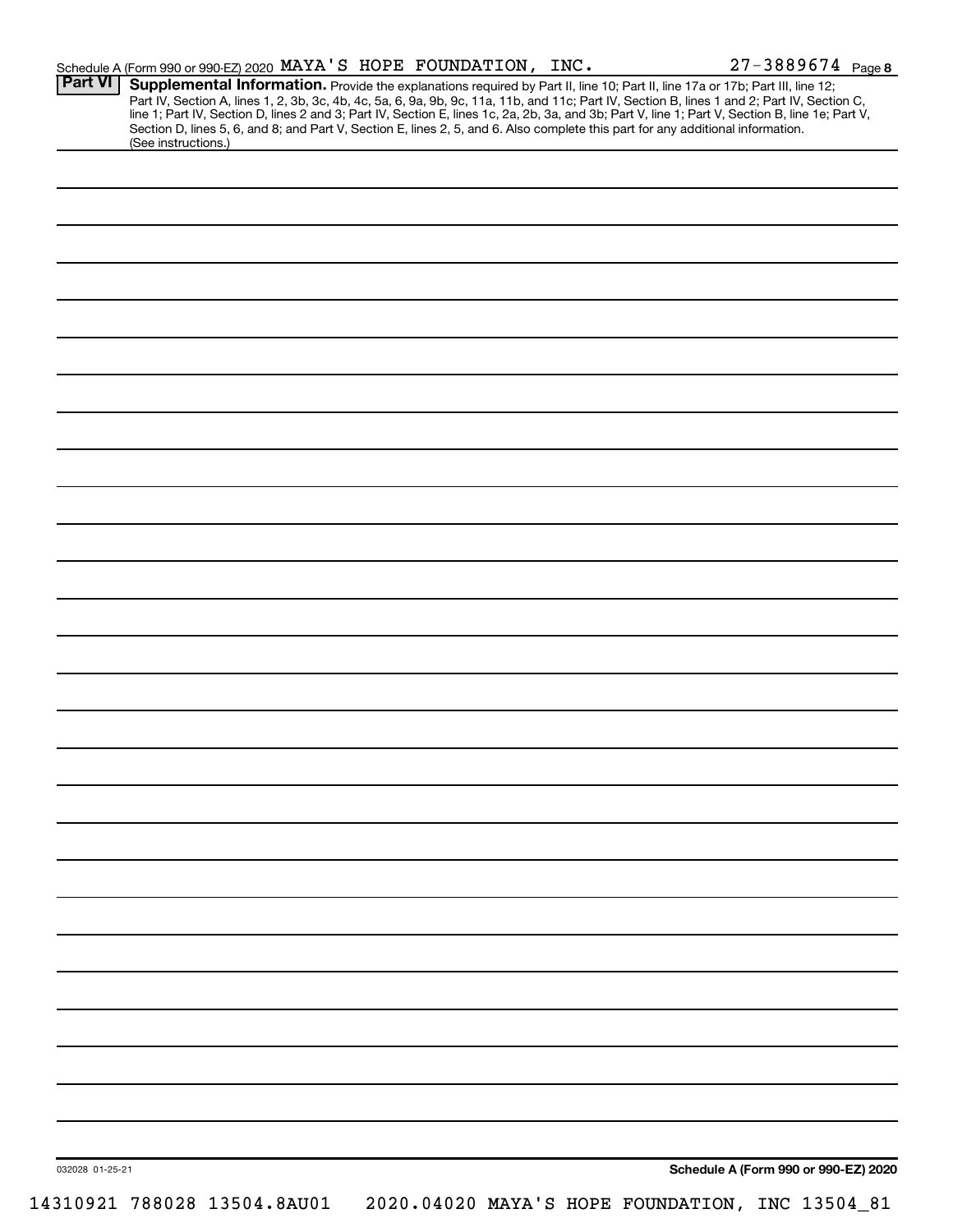| <b>SCHEDULE D</b> |  |
|-------------------|--|
|-------------------|--|

Department of the Treasury Internal Revenue Service

## **SCHEDULE D Supplemental Financial Statements**<br> **Form 990 2020**<br> **Part IV** line 6.7.8.9.10, 11a, 11b, 11d, 11d, 11d, 11d, 11d, 12a, 0r, 12b

**(Form 990) | Complete if the organization answered "Yes" on Form 990, Part IV, line 6, 7, 8, 9, 10, 11a, 11b, 11c, 11d, 11e, 11f, 12a, or 12b.**

**| Attach to Form 990. |Go to www.irs.gov/Form990 for instructions and the latest information.**



Name of the organization<br>**MAYA'S HOPE FOUNDATION, INC.** Employer identification number<br>27 – 3889674 MAYA'S HOPE FOUNDATION, INC.

| Part I  | Organizations Maintaining Donor Advised Funds or Other Similar Funds or Accounts. Complete if the                                                                                     |                         |                                                    |
|---------|---------------------------------------------------------------------------------------------------------------------------------------------------------------------------------------|-------------------------|----------------------------------------------------|
|         | organization answered "Yes" on Form 990, Part IV, line 6.                                                                                                                             | (a) Donor advised funds | (b) Funds and other accounts                       |
| 1       |                                                                                                                                                                                       |                         |                                                    |
| 2       | Aggregate value of contributions to (during year)                                                                                                                                     |                         |                                                    |
| 3       | Aggregate value of grants from (during year)                                                                                                                                          |                         |                                                    |
| 4       |                                                                                                                                                                                       |                         |                                                    |
| 5       | Did the organization inform all donors and donor advisors in writing that the assets held in donor advised funds                                                                      |                         |                                                    |
|         |                                                                                                                                                                                       |                         | Yes<br>No                                          |
| 6       | Did the organization inform all grantees, donors, and donor advisors in writing that grant funds can be used only                                                                     |                         |                                                    |
|         | for charitable purposes and not for the benefit of the donor or donor advisor, or for any other purpose conferring                                                                    |                         |                                                    |
|         |                                                                                                                                                                                       |                         | Yes<br>No                                          |
| Part II | Conservation Easements. Complete if the organization answered "Yes" on Form 990, Part IV, line 7.                                                                                     |                         |                                                    |
| 1       | Purpose(s) of conservation easements held by the organization (check all that apply).                                                                                                 |                         |                                                    |
|         | Preservation of land for public use (for example, recreation or education)                                                                                                            |                         | Preservation of a historically important land area |
|         | Protection of natural habitat                                                                                                                                                         |                         | Preservation of a certified historic structure     |
|         | Preservation of open space                                                                                                                                                            |                         |                                                    |
| 2       | Complete lines 2a through 2d if the organization held a qualified conservation contribution in the form of a conservation easement on the last                                        |                         |                                                    |
|         | day of the tax year.                                                                                                                                                                  |                         | Held at the End of the Tax Year                    |
|         |                                                                                                                                                                                       |                         | 2a                                                 |
| b       | Total acreage restricted by conservation easements [11] [12] manufactured acreage restricted by conservation easements [11] manufactured acreage restricted by conservation easements |                         | 2b                                                 |
|         |                                                                                                                                                                                       |                         | 2c                                                 |
|         | d Number of conservation easements included in (c) acquired after 7/25/06, and not on a historic structure                                                                            |                         |                                                    |
|         | listed in the National Register [111] [12] The National Register [11] Manuscritt, Manuscritt, Manuscritt, Manu                                                                        |                         | 2d                                                 |
| 3       | Number of conservation easements modified, transferred, released, extinguished, or terminated by the organization during the tax                                                      |                         |                                                    |
|         | year                                                                                                                                                                                  |                         |                                                    |
| 4       | Number of states where property subject to conservation easement is located >                                                                                                         |                         |                                                    |
| 5       | Does the organization have a written policy regarding the periodic monitoring, inspection, handling of                                                                                |                         |                                                    |
|         | violations, and enforcement of the conservation easements it holds?                                                                                                                   |                         | Yes<br><b>No</b>                                   |
| 6       | Staff and volunteer hours devoted to monitoring, inspecting, handling of violations, and enforcing conservation easements during the year                                             |                         |                                                    |
|         |                                                                                                                                                                                       |                         |                                                    |
| 7       | Amount of expenses incurred in monitoring, inspecting, handling of violations, and enforcing conservation easements during the year                                                   |                         |                                                    |
|         | ▶ \$                                                                                                                                                                                  |                         |                                                    |
| 8       | Does each conservation easement reported on line 2(d) above satisfy the requirements of section 170(h)(4)(B)(i)                                                                       |                         |                                                    |
|         |                                                                                                                                                                                       |                         | Yes<br>No                                          |
| 9       | In Part XIII, describe how the organization reports conservation easements in its revenue and expense statement and                                                                   |                         |                                                    |
|         | balance sheet, and include, if applicable, the text of the footnote to the organization's financial statements that describes the                                                     |                         |                                                    |
|         | organization's accounting for conservation easements.                                                                                                                                 |                         |                                                    |
|         | Organizations Maintaining Collections of Art, Historical Treasures, or Other Similar Assets.<br>Part III                                                                              |                         |                                                    |
|         | Complete if the organization answered "Yes" on Form 990, Part IV, line 8.                                                                                                             |                         |                                                    |
|         | 1a If the organization elected, as permitted under FASB ASC 958, not to report in its revenue statement and balance sheet works                                                       |                         |                                                    |
|         | of art, historical treasures, or other similar assets held for public exhibition, education, or research in furtherance of public                                                     |                         |                                                    |
|         | service, provide in Part XIII the text of the footnote to its financial statements that describes these items.                                                                        |                         |                                                    |
|         | <b>b</b> If the organization elected, as permitted under FASB ASC 958, to report in its revenue statement and balance sheet works of                                                  |                         |                                                    |
|         | art, historical treasures, or other similar assets held for public exhibition, education, or research in furtherance of public service,                                               |                         |                                                    |
|         | provide the following amounts relating to these items:                                                                                                                                |                         |                                                    |
|         |                                                                                                                                                                                       |                         | - \$                                               |
|         | (ii) Assets included in Form 990, Part X                                                                                                                                              |                         | $\blacktriangleright$ \$                           |
| 2       | If the organization received or held works of art, historical treasures, or other similar assets for financial gain, provide                                                          |                         |                                                    |
|         | the following amounts required to be reported under FASB ASC 958 relating to these items:                                                                                             |                         |                                                    |
|         |                                                                                                                                                                                       |                         | -\$                                                |
|         |                                                                                                                                                                                       |                         | $\blacktriangleright$ s                            |
|         | LHA For Paperwork Reduction Act Notice, see the Instructions for Form 990.                                                                                                            |                         | Schedule D (Form 990) 2020                         |
|         | 032051 12-01-20                                                                                                                                                                       |                         |                                                    |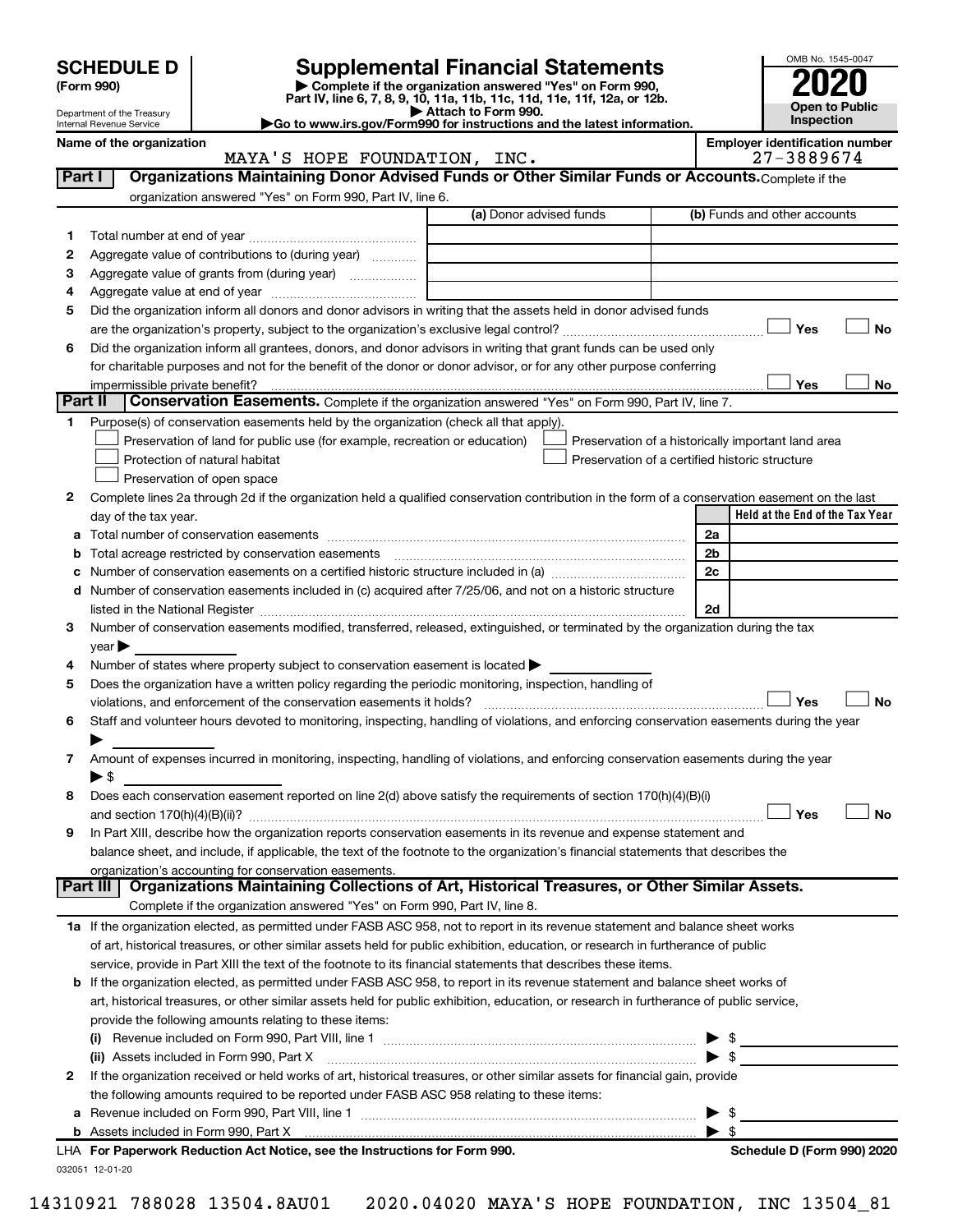|        | Schedule D (Form 990) 2020                                                                                                                                                                                                     | MAYA'S HOPE FOUNDATION, INC. |                |                                                                                                                                                                                                                               |                 | $27 - 3889674$ Page 2      |                |        |           |
|--------|--------------------------------------------------------------------------------------------------------------------------------------------------------------------------------------------------------------------------------|------------------------------|----------------|-------------------------------------------------------------------------------------------------------------------------------------------------------------------------------------------------------------------------------|-----------------|----------------------------|----------------|--------|-----------|
|        | Part III<br>Organizations Maintaining Collections of Art, Historical Treasures, or Other Similar Assets (continued)                                                                                                            |                              |                |                                                                                                                                                                                                                               |                 |                            |                |        |           |
| 3      | Using the organization's acquisition, accession, and other records, check any of the following that make significant use of its                                                                                                |                              |                |                                                                                                                                                                                                                               |                 |                            |                |        |           |
|        | collection items (check all that apply):                                                                                                                                                                                       |                              |                |                                                                                                                                                                                                                               |                 |                            |                |        |           |
| a      | Public exhibition                                                                                                                                                                                                              |                              |                | Loan or exchange program                                                                                                                                                                                                      |                 |                            |                |        |           |
| b      | Scholarly research                                                                                                                                                                                                             |                              |                | Other and the contract of the contract of the contract of the contract of the contract of the contract of the contract of the contract of the contract of the contract of the contract of the contract of the contract of the |                 |                            |                |        |           |
| c      | Preservation for future generations                                                                                                                                                                                            |                              |                |                                                                                                                                                                                                                               |                 |                            |                |        |           |
| 4      | Provide a description of the organization's collections and explain how they further the organization's exempt purpose in Part XIII.                                                                                           |                              |                |                                                                                                                                                                                                                               |                 |                            |                |        |           |
| 5      | During the year, did the organization solicit or receive donations of art, historical treasures, or other similar assets                                                                                                       |                              |                |                                                                                                                                                                                                                               |                 |                            |                |        |           |
|        |                                                                                                                                                                                                                                |                              |                |                                                                                                                                                                                                                               |                 |                            | Yes            |        | No        |
|        | Part IV<br><b>Escrow and Custodial Arrangements.</b> Complete if the organization answered "Yes" on Form 990, Part IV, line 9, or<br>reported an amount on Form 990, Part X, line 21.                                          |                              |                |                                                                                                                                                                                                                               |                 |                            |                |        |           |
|        |                                                                                                                                                                                                                                |                              |                |                                                                                                                                                                                                                               |                 |                            |                |        |           |
|        | 1a Is the organization an agent, trustee, custodian or other intermediary for contributions or other assets not included                                                                                                       |                              |                |                                                                                                                                                                                                                               |                 |                            |                |        |           |
|        |                                                                                                                                                                                                                                |                              |                |                                                                                                                                                                                                                               |                 |                            | Yes            |        | <b>No</b> |
|        | b If "Yes," explain the arrangement in Part XIII and complete the following table:                                                                                                                                             |                              |                |                                                                                                                                                                                                                               |                 |                            |                |        |           |
|        |                                                                                                                                                                                                                                |                              |                |                                                                                                                                                                                                                               |                 |                            | Amount         |        |           |
|        | c Beginning balance measurements and the contract of the contract of the contract of the contract of the contract of the contract of the contract of the contract of the contract of the contract of the contract of the contr |                              |                |                                                                                                                                                                                                                               | 1c<br>1d        |                            |                |        |           |
|        | e Distributions during the year manufactured and contained and contained and contained and contained and contained and contained and contained and contained and contained and contained and contained and contained and conta |                              |                |                                                                                                                                                                                                                               | 1e              |                            |                |        |           |
| Ť.     |                                                                                                                                                                                                                                |                              |                |                                                                                                                                                                                                                               | 1f              |                            |                |        |           |
|        | 2a Did the organization include an amount on Form 990, Part X, line 21, for escrow or custodial account liability?                                                                                                             |                              |                |                                                                                                                                                                                                                               |                 |                            | Yes            |        | <b>No</b> |
|        |                                                                                                                                                                                                                                |                              |                |                                                                                                                                                                                                                               |                 |                            |                |        |           |
| Part V | <b>Endowment Funds.</b> Complete if the organization answered "Yes" on Form 990, Part IV, line 10.                                                                                                                             |                              |                |                                                                                                                                                                                                                               |                 |                            |                |        |           |
|        |                                                                                                                                                                                                                                | (a) Current year             | (b) Prior year | (c) Two years back $\vert$ (d) Three years back $\vert$ (e) Four years back                                                                                                                                                   |                 |                            |                |        |           |
|        | 1a Beginning of year balance                                                                                                                                                                                                   |                              |                |                                                                                                                                                                                                                               |                 |                            |                |        |           |
| b      |                                                                                                                                                                                                                                |                              |                |                                                                                                                                                                                                                               |                 |                            |                |        |           |
|        | Net investment earnings, gains, and losses                                                                                                                                                                                     |                              |                |                                                                                                                                                                                                                               |                 |                            |                |        |           |
| d      |                                                                                                                                                                                                                                |                              |                |                                                                                                                                                                                                                               |                 |                            |                |        |           |
|        | e Other expenditures for facilities                                                                                                                                                                                            |                              |                |                                                                                                                                                                                                                               |                 |                            |                |        |           |
|        | and programs                                                                                                                                                                                                                   |                              |                |                                                                                                                                                                                                                               |                 |                            |                |        |           |
|        | f Administrative expenses                                                                                                                                                                                                      |                              |                |                                                                                                                                                                                                                               |                 |                            |                |        |           |
| g      |                                                                                                                                                                                                                                |                              |                |                                                                                                                                                                                                                               |                 |                            |                |        |           |
| 2      | Provide the estimated percentage of the current year end balance (line 1g, column (a)) held as:                                                                                                                                |                              |                |                                                                                                                                                                                                                               |                 |                            |                |        |           |
| а      | Board designated or quasi-endowment >                                                                                                                                                                                          |                              | %              |                                                                                                                                                                                                                               |                 |                            |                |        |           |
| b      | Permanent endowment                                                                                                                                                                                                            | %                            |                |                                                                                                                                                                                                                               |                 |                            |                |        |           |
|        | $\mathbf c$ Term endowment $\blacktriangleright$                                                                                                                                                                               | %                            |                |                                                                                                                                                                                                                               |                 |                            |                |        |           |
|        | The percentages on lines 2a, 2b, and 2c should equal 100%.                                                                                                                                                                     |                              |                |                                                                                                                                                                                                                               |                 |                            |                |        |           |
|        | 3a Are there endowment funds not in the possession of the organization that are held and administered for the organization                                                                                                     |                              |                |                                                                                                                                                                                                                               |                 |                            |                |        |           |
|        | by:                                                                                                                                                                                                                            |                              |                |                                                                                                                                                                                                                               |                 |                            |                | Yes    | No        |
|        | (i)                                                                                                                                                                                                                            |                              |                |                                                                                                                                                                                                                               |                 |                            | 3a(i)          |        |           |
|        |                                                                                                                                                                                                                                |                              |                |                                                                                                                                                                                                                               |                 |                            | 3a(ii)         |        |           |
|        |                                                                                                                                                                                                                                |                              |                |                                                                                                                                                                                                                               |                 |                            | 3b             |        |           |
| 4      | Describe in Part XIII the intended uses of the organization's endowment funds.                                                                                                                                                 |                              |                |                                                                                                                                                                                                                               |                 |                            |                |        |           |
|        | <b>Part VI</b><br>Land, Buildings, and Equipment.                                                                                                                                                                              |                              |                |                                                                                                                                                                                                                               |                 |                            |                |        |           |
|        | Complete if the organization answered "Yes" on Form 990, Part IV, line 11a. See Form 990, Part X, line 10.                                                                                                                     |                              |                |                                                                                                                                                                                                                               |                 |                            |                |        |           |
|        | Description of property                                                                                                                                                                                                        | (a) Cost or other            |                | (b) Cost or other                                                                                                                                                                                                             | (c) Accumulated |                            | (d) Book value |        |           |
|        |                                                                                                                                                                                                                                | basis (investment)           |                | basis (other)                                                                                                                                                                                                                 | depreciation    |                            |                |        |           |
|        |                                                                                                                                                                                                                                |                              |                |                                                                                                                                                                                                                               |                 |                            |                |        |           |
|        |                                                                                                                                                                                                                                |                              |                |                                                                                                                                                                                                                               |                 |                            |                |        |           |
|        |                                                                                                                                                                                                                                |                              |                |                                                                                                                                                                                                                               |                 |                            |                |        |           |
|        |                                                                                                                                                                                                                                |                              |                | 4,226.                                                                                                                                                                                                                        | 3,043.          |                            |                | 1,183. |           |
|        |                                                                                                                                                                                                                                |                              |                |                                                                                                                                                                                                                               |                 |                            |                | 1,183. |           |
|        | Total. Add lines 1a through 1e. (Column (d) must equal Form 990, Part X, column (B), line 10c.)                                                                                                                                |                              |                |                                                                                                                                                                                                                               |                 |                            |                |        |           |
|        |                                                                                                                                                                                                                                |                              |                |                                                                                                                                                                                                                               |                 | Schedule D (Form 990) 2020 |                |        |           |

032052 12-01-20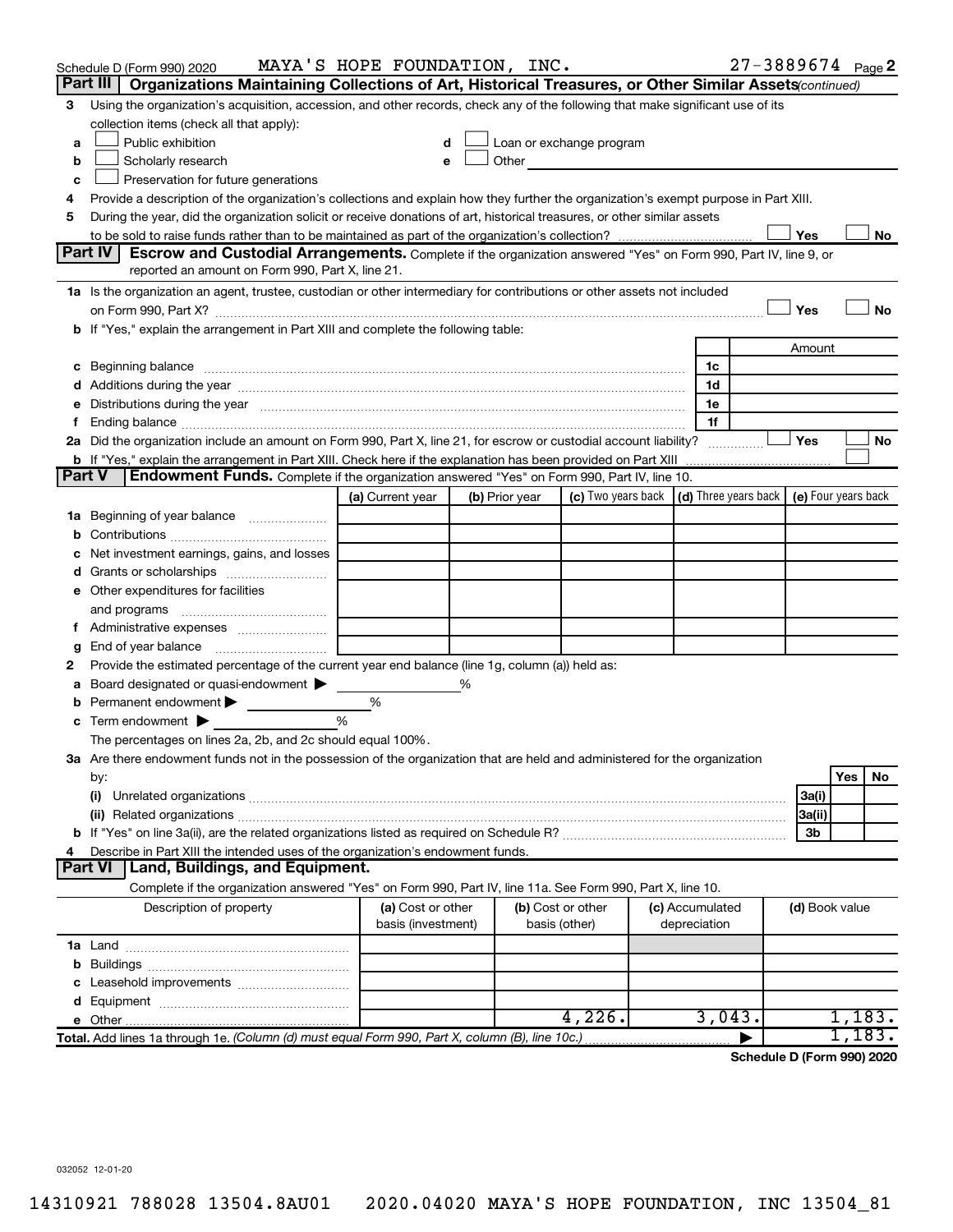| Complete if the organization answered "Yes" on Form 990, Part IV, line 11b. See Form 990, Part X, line 12.<br>(a) Description of security or category (including name of security) | (b) Book value  | (c) Method of valuation: Cost or end-of-year market value |                |
|------------------------------------------------------------------------------------------------------------------------------------------------------------------------------------|-----------------|-----------------------------------------------------------|----------------|
|                                                                                                                                                                                    |                 |                                                           |                |
| (1) Financial derivatives                                                                                                                                                          |                 |                                                           |                |
|                                                                                                                                                                                    |                 |                                                           |                |
| (3) Other                                                                                                                                                                          |                 |                                                           |                |
| (A)                                                                                                                                                                                |                 |                                                           |                |
| (B)                                                                                                                                                                                |                 |                                                           |                |
| (C)                                                                                                                                                                                |                 |                                                           |                |
| (D)                                                                                                                                                                                |                 |                                                           |                |
| (E)                                                                                                                                                                                |                 |                                                           |                |
| (F)                                                                                                                                                                                |                 |                                                           |                |
| (G)                                                                                                                                                                                |                 |                                                           |                |
| (H)                                                                                                                                                                                |                 |                                                           |                |
| Total. (Col. (b) must equal Form 990, Part X, col. (B) line 12.) $\blacktriangleright$                                                                                             |                 |                                                           |                |
| Part VIII Investments - Program Related.                                                                                                                                           |                 |                                                           |                |
|                                                                                                                                                                                    |                 |                                                           |                |
| Complete if the organization answered "Yes" on Form 990, Part IV, line 11c. See Form 990, Part X, line 13.                                                                         |                 |                                                           |                |
| (a) Description of investment                                                                                                                                                      | (b) Book value  | (c) Method of valuation: Cost or end-of-year market value |                |
| (1)                                                                                                                                                                                |                 |                                                           |                |
| (2)                                                                                                                                                                                |                 |                                                           |                |
| (3)                                                                                                                                                                                |                 |                                                           |                |
| (4)                                                                                                                                                                                |                 |                                                           |                |
| (5)                                                                                                                                                                                |                 |                                                           |                |
| (6)                                                                                                                                                                                |                 |                                                           |                |
| (7)                                                                                                                                                                                |                 |                                                           |                |
| (8)                                                                                                                                                                                |                 |                                                           |                |
| (9)                                                                                                                                                                                |                 |                                                           |                |
| Total. (Col. (b) must equal Form 990, Part X, col. (B) line 13.)                                                                                                                   |                 |                                                           |                |
| <b>Other Assets.</b><br>Part IX                                                                                                                                                    |                 |                                                           |                |
|                                                                                                                                                                                    |                 |                                                           |                |
| Complete if the organization answered "Yes" on Form 990, Part IV, line 11d. See Form 990, Part X, line 15.                                                                         | (a) Description |                                                           | (b) Book value |
|                                                                                                                                                                                    |                 |                                                           |                |
| (1)                                                                                                                                                                                |                 |                                                           |                |
| (2)                                                                                                                                                                                |                 |                                                           |                |
| (3)                                                                                                                                                                                |                 |                                                           |                |
| (4)                                                                                                                                                                                |                 |                                                           |                |
| (5)                                                                                                                                                                                |                 |                                                           |                |
| (6)                                                                                                                                                                                |                 |                                                           |                |
| (7)                                                                                                                                                                                |                 |                                                           |                |
| (8)                                                                                                                                                                                |                 |                                                           |                |
| (9)                                                                                                                                                                                |                 |                                                           |                |
| Total. (Column (b) must equal Form 990, Part X, col. (B) line 15.)                                                                                                                 |                 |                                                           |                |
| <b>Other Liabilities.</b><br>Part X                                                                                                                                                |                 |                                                           |                |
| Complete if the organization answered "Yes" on Form 990, Part IV, line 11e or 11f. See Form 990, Part X, line 25.                                                                  |                 |                                                           |                |
| (a) Description of liability                                                                                                                                                       |                 |                                                           | (b) Book value |
| 1.                                                                                                                                                                                 |                 |                                                           |                |
| (1)<br>Federal income taxes                                                                                                                                                        |                 |                                                           |                |
| (2)                                                                                                                                                                                |                 |                                                           |                |
| (3)                                                                                                                                                                                |                 |                                                           |                |
| (4)                                                                                                                                                                                |                 |                                                           |                |
| (5)                                                                                                                                                                                |                 |                                                           |                |
| (6)                                                                                                                                                                                |                 |                                                           |                |
|                                                                                                                                                                                    |                 |                                                           |                |
|                                                                                                                                                                                    |                 |                                                           |                |
| (7)                                                                                                                                                                                |                 |                                                           |                |
| (8)                                                                                                                                                                                |                 |                                                           |                |
| (9)                                                                                                                                                                                |                 |                                                           |                |

**2.** Liability for uncertain tax positions. In Part XIII, provide the text of the footnote to the organization's financial statements that reports the organization's liability for uncertain tax positions under FASB ASC 740. Check here if the text of the footnote has been provided in Part XIII  $\perp$ 

**Schedule D (Form 990) 2020**

032053 12-01-20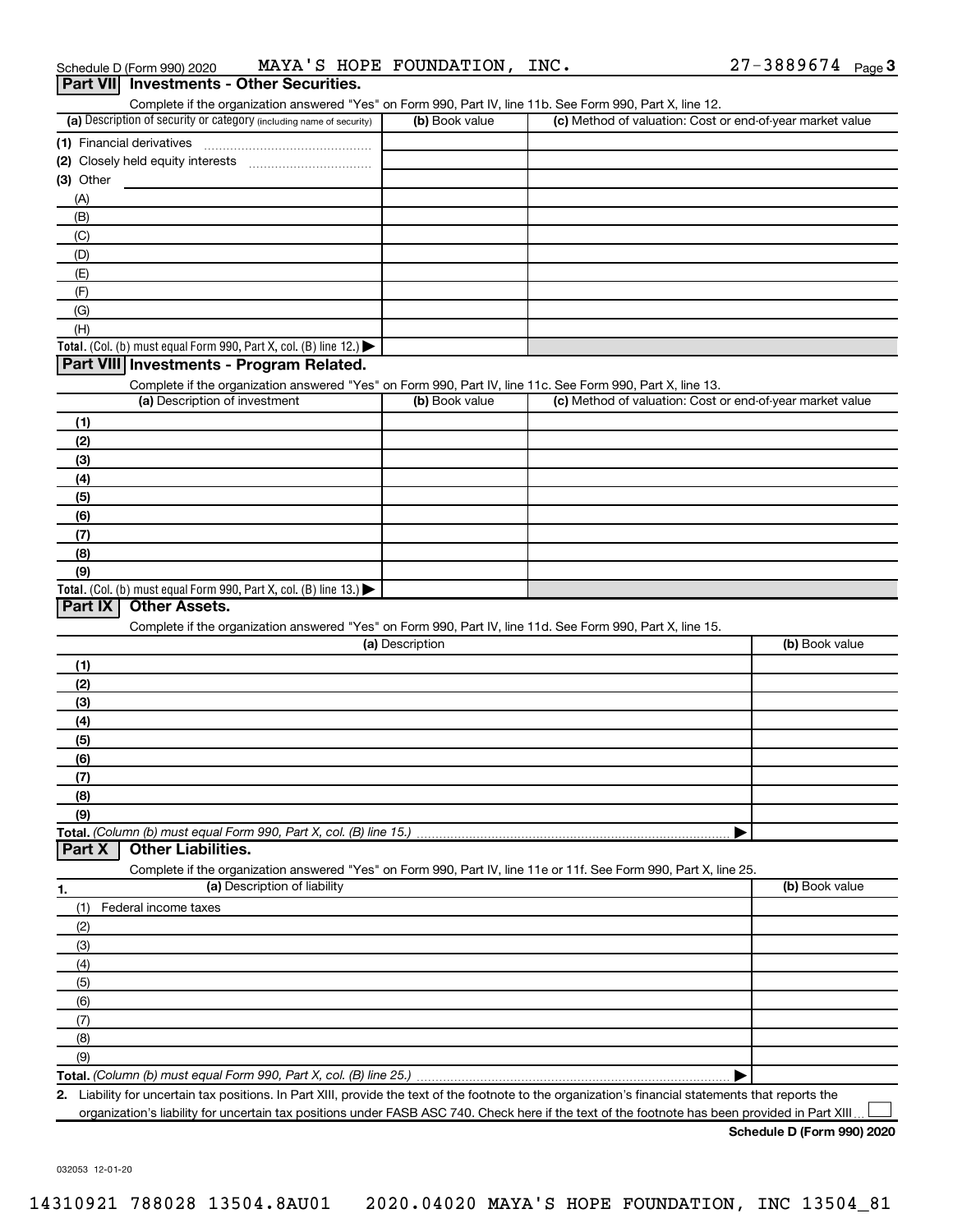|    | MAYA'S HOPE FOUNDATION, INC.<br>Schedule D (Form 990) 2020                                            |                |         |                | $27 - 3889674$ Page 4 |
|----|-------------------------------------------------------------------------------------------------------|----------------|---------|----------------|-----------------------|
|    | Reconciliation of Revenue per Audited Financial Statements With Revenue per Return.<br><b>Part XI</b> |                |         |                |                       |
|    | Complete if the organization answered "Yes" on Form 990, Part IV, line 12a.                           |                |         |                |                       |
| 1  | Total revenue, gains, and other support per audited financial statements                              |                |         | $\blacksquare$ | 508, 119.             |
| 2  | Amounts included on line 1 but not on Form 990, Part VIII, line 12:                                   |                |         |                |                       |
| a  |                                                                                                       | 2a             | 142.    |                |                       |
| b  |                                                                                                       | 2 <sub>h</sub> | 2,856.  |                |                       |
| с  |                                                                                                       | 2c             |         |                |                       |
| d  |                                                                                                       | 2d             |         |                |                       |
| e  | Add lines 2a through 2d                                                                               |                |         | 2e             | 2,998.                |
| 3  |                                                                                                       |                |         | 3              | 505, 121.             |
| 4  | Amounts included on Form 990, Part VIII, line 12, but not on line 1:                                  |                |         |                |                       |
|    | Investment expenses not included on Form 990, Part VIII, line 7b [140] [48]                           |                |         |                |                       |
| b  |                                                                                                       |                | $-936.$ |                |                       |
| C. | Add lines 4a and 4b                                                                                   |                |         | 4c             | $-936.$               |
|    |                                                                                                       |                |         | 5              | 504, 185.             |
|    |                                                                                                       |                |         |                |                       |
|    | Part XII Reconciliation of Expenses per Audited Financial Statements With Expenses per Return.        |                |         |                |                       |
|    | Complete if the organization answered "Yes" on Form 990, Part IV, line 12a.                           |                |         |                |                       |
| 1  |                                                                                                       |                |         | $\mathbf{1}$   | 423,627.              |
| 2  | Amounts included on line 1 but not on Form 990, Part IX, line 25:                                     |                |         |                |                       |
| a  |                                                                                                       | 2a             | 2,856.  |                |                       |
| b  |                                                                                                       | 2 <sub>b</sub> |         |                |                       |
| с  |                                                                                                       | 2c             |         |                |                       |
| d  |                                                                                                       | 2d             | 936.    |                |                       |
| e  | Add lines 2a through 2d                                                                               |                |         | 2e             | 3,792.                |
| з  |                                                                                                       |                |         | 3              | 419,835.              |
| 4  | Amounts included on Form 990, Part IX, line 25, but not on line 1:                                    |                |         |                |                       |
| a  | Investment expenses not included on Form 990, Part VIII, line 7b   4a                                 |                |         |                |                       |
| b  |                                                                                                       | 4 <sub>b</sub> |         |                |                       |
| C. | Add lines 4a and 4b                                                                                   |                |         | 4с             | О.                    |
|    | <b>Part XIII</b> Supplemental Information.                                                            |                |         | 5              | 419,835.              |

Provide the descriptions required for Part II, lines 3, 5, and 9; Part III, lines 1a and 4; Part IV, lines 1b and 2b; Part V, line 4; Part X, line 2; Part XI, lines 2d and 4b; and Part XII, lines 2d and 4b. Also complete this part to provide any additional information.

|  |  |  | PART XI, LINE 4B - OTHER ADJUSTMENTS: |
|--|--|--|---------------------------------------|
|  |  |  |                                       |

DIRECT EXPENSES REPORTED ON FORM 990, PART VIII, LINE 8B -936.

PART XII, LINE 2D - OTHER ADJUSTMENTS:

|  |  | DIRECT EXPENSES REPORTED ON FORM 990, PART VIII, LINE 8B |  |  |  |  |  |  |  |  |  |  |
|--|--|----------------------------------------------------------|--|--|--|--|--|--|--|--|--|--|
|--|--|----------------------------------------------------------|--|--|--|--|--|--|--|--|--|--|

032054 12-01-20

**Schedule D (Form 990) 2020**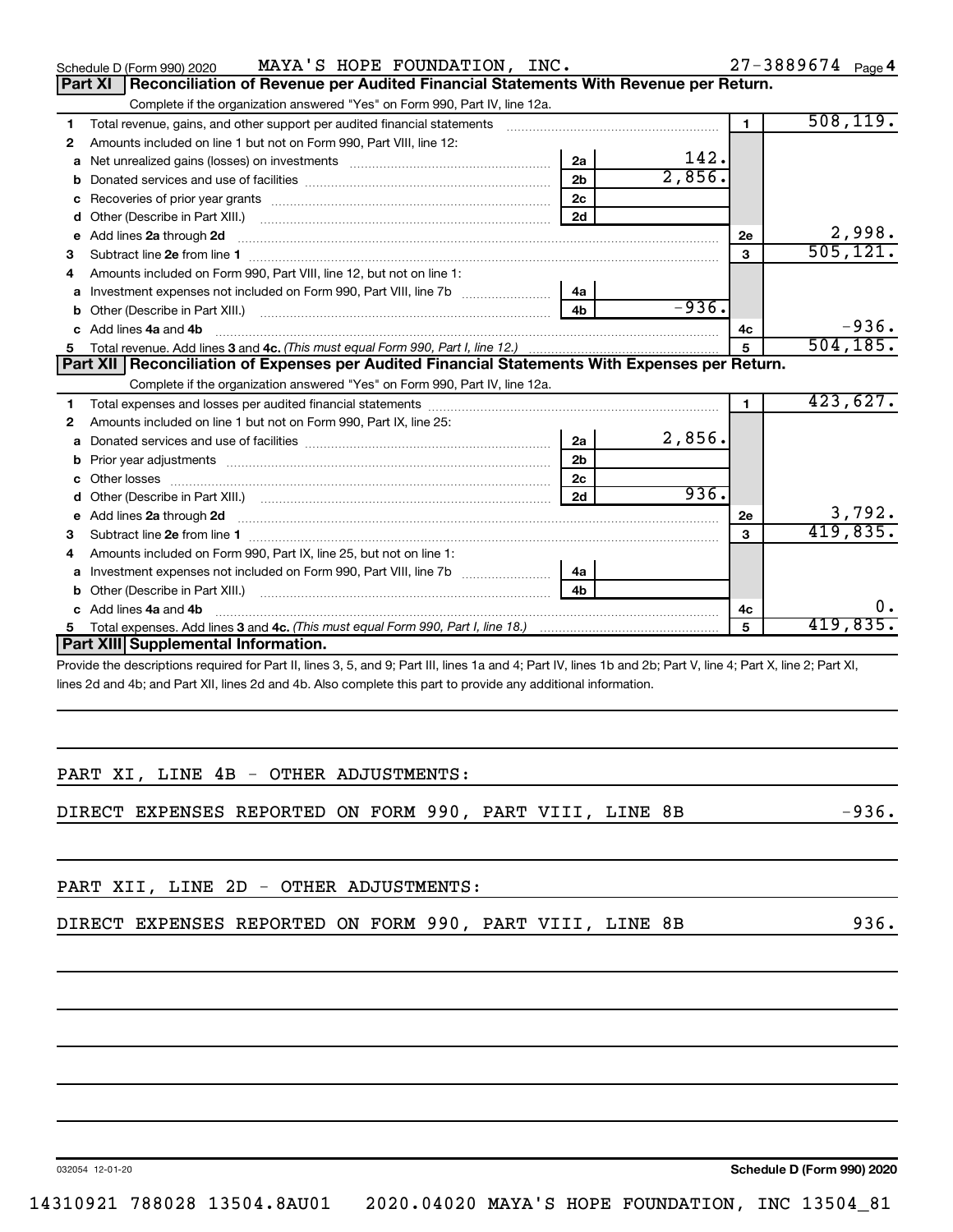|                                                        |                              |                            |                                                                                                                                                                                                                                                      | <b>Open to Public</b> |                               |                                       |  |
|--------------------------------------------------------|------------------------------|----------------------------|------------------------------------------------------------------------------------------------------------------------------------------------------------------------------------------------------------------------------------------------------|-----------------------|-------------------------------|---------------------------------------|--|
| Department of the Treasury<br>Internal Revenue Service |                              |                            | Go to www.irs.gov/Form990 for instructions and the latest information.                                                                                                                                                                               |                       | <b>Inspection</b>             |                                       |  |
| Name of the organization                               |                              |                            |                                                                                                                                                                                                                                                      |                       |                               | <b>Employer identification number</b> |  |
| MAYA'S HOPE FOUNDATION, INC.                           |                              |                            |                                                                                                                                                                                                                                                      | 27-3889674            |                               |                                       |  |
| Part I                                                 |                              |                            | General Information on Activities Outside the United States. Complete if the organization answered "Yes" on                                                                                                                                          |                       |                               |                                       |  |
|                                                        | Form 990, Part IV, line 14b. |                            |                                                                                                                                                                                                                                                      |                       |                               |                                       |  |
| 1                                                      |                              |                            | For grantmakers. Does the organization maintain records to substantiate the amount of its grants and other assistance,<br>the grantees' eligibility for the grants or assistance, and the selection criteria used to award the grants or assistance? |                       |                               | $\boxed{\text{X}}$ Yes<br><b>No</b>   |  |
|                                                        |                              |                            |                                                                                                                                                                                                                                                      |                       |                               |                                       |  |
| $\mathbf{2}$<br>United States.                         |                              |                            | For grantmakers. Describe in Part V the organization's procedures for monitoring the use of its grants and other assistance outside the                                                                                                              |                       |                               |                                       |  |
|                                                        |                              |                            | Activities per Region. (The following Part I, line 3 table can be duplicated if additional space is needed.)                                                                                                                                         |                       |                               |                                       |  |
| (a) Region                                             | (b) Number of                | (c) Number of              | (d) Activities conducted in the region                                                                                                                                                                                                               |                       | (e) If activity listed in (d) | (f) Total                             |  |
|                                                        | offices                      | employees,<br>agents, and  | (by type) (such as, fundraising, pro-                                                                                                                                                                                                                |                       | is a program service,         | expenditures<br>for and               |  |
|                                                        | in the region                | independent<br>contractors | gram services, investments, grants to                                                                                                                                                                                                                |                       | describe specific type        | investments                           |  |
|                                                        |                              | in the region              | recipients located in the region)                                                                                                                                                                                                                    |                       | of service(s) in the region   | in the region                         |  |
|                                                        |                              |                            |                                                                                                                                                                                                                                                      | MEDICAL CARE AND      |                               |                                       |  |
|                                                        |                              |                            |                                                                                                                                                                                                                                                      |                       | EDUCATIONAL NEEDS FOR         |                                       |  |
| EAST ASIA AND THE                                      |                              |                            |                                                                                                                                                                                                                                                      |                       | ORPHANS AND IMPOVERISHED      |                                       |  |
| PACIFIC                                                |                              | 3                          | PROGRAM SERVICES                                                                                                                                                                                                                                     | CHILDREN              |                               | 177,914.                              |  |
|                                                        |                              |                            |                                                                                                                                                                                                                                                      |                       |                               |                                       |  |
|                                                        |                              |                            |                                                                                                                                                                                                                                                      |                       | MEDICAL AND CHILD CARE        |                                       |  |
| RUSSIA AND                                             |                              |                            |                                                                                                                                                                                                                                                      | FOR SPECIAL NEEDS     |                               |                                       |  |
| NEIGHBORING STATES                                     |                              | 8                          | PROGRAM SERVICES                                                                                                                                                                                                                                     | CHILDREN              |                               | 96,770.                               |  |
|                                                        |                              |                            |                                                                                                                                                                                                                                                      | MEDICAL CARE AND      |                               |                                       |  |
|                                                        |                              |                            |                                                                                                                                                                                                                                                      |                       | EDUCATIONAL NEEDS FOR         |                                       |  |
| RUSSIA AND                                             |                              |                            |                                                                                                                                                                                                                                                      |                       | ORPHANS, IMPOVERISHED         |                                       |  |
| NEIGHBORING STATES                                     |                              | 0                          | PROGRAM SERVICES                                                                                                                                                                                                                                     | AND SPECIAL NEEDS     |                               | 9,260.                                |  |
|                                                        |                              |                            |                                                                                                                                                                                                                                                      |                       |                               |                                       |  |
|                                                        |                              |                            |                                                                                                                                                                                                                                                      |                       |                               |                                       |  |
|                                                        |                              |                            |                                                                                                                                                                                                                                                      |                       |                               |                                       |  |
|                                                        |                              |                            |                                                                                                                                                                                                                                                      |                       |                               |                                       |  |
|                                                        |                              |                            |                                                                                                                                                                                                                                                      |                       |                               |                                       |  |
|                                                        |                              |                            |                                                                                                                                                                                                                                                      |                       |                               |                                       |  |
|                                                        |                              |                            |                                                                                                                                                                                                                                                      |                       |                               |                                       |  |
|                                                        |                              |                            |                                                                                                                                                                                                                                                      |                       |                               |                                       |  |
|                                                        |                              |                            |                                                                                                                                                                                                                                                      |                       |                               |                                       |  |
|                                                        |                              |                            |                                                                                                                                                                                                                                                      |                       |                               |                                       |  |
|                                                        |                              |                            |                                                                                                                                                                                                                                                      |                       |                               |                                       |  |
|                                                        |                              |                            |                                                                                                                                                                                                                                                      |                       |                               |                                       |  |
|                                                        |                              |                            |                                                                                                                                                                                                                                                      |                       |                               |                                       |  |
|                                                        |                              |                            |                                                                                                                                                                                                                                                      |                       |                               |                                       |  |
|                                                        |                              |                            |                                                                                                                                                                                                                                                      |                       |                               |                                       |  |
|                                                        |                              |                            |                                                                                                                                                                                                                                                      |                       |                               |                                       |  |
|                                                        |                              |                            |                                                                                                                                                                                                                                                      |                       |                               |                                       |  |
|                                                        |                              |                            |                                                                                                                                                                                                                                                      |                       |                               |                                       |  |
|                                                        |                              |                            |                                                                                                                                                                                                                                                      |                       |                               |                                       |  |
|                                                        |                              | 11                         |                                                                                                                                                                                                                                                      |                       |                               |                                       |  |
| <b>3 a</b> Subtotal                                    |                              |                            |                                                                                                                                                                                                                                                      |                       |                               | 283,944.                              |  |
| <b>b</b> Total from continuation<br>sheets to Part I   |                              |                            |                                                                                                                                                                                                                                                      |                       |                               | 0.                                    |  |
| c Totals (add lines 3a                                 |                              |                            |                                                                                                                                                                                                                                                      |                       |                               |                                       |  |
| and 3b)                                                |                              | 11                         |                                                                                                                                                                                                                                                      |                       |                               | 283,944.                              |  |
|                                                        |                              |                            |                                                                                                                                                                                                                                                      |                       |                               |                                       |  |

**| Complete if the organization answered "Yes" on Form 990, Part IV, line 14b, 15, or 16.**

Statement of Activities Outside the United States<br> **Complete if the organization answered "Yes" on Form 990, Part IV, line 14b, 15, or 16.** 

**For Paperwork Reduction Act Notice, see the Instructions for Form 990. Schedule F (Form 990) 2020** LHA SEE PART V FOR COLUMN (E) DESCRIPTIONS

OMB No. 1545-0047

032071 12-03-20

**(Form 990)**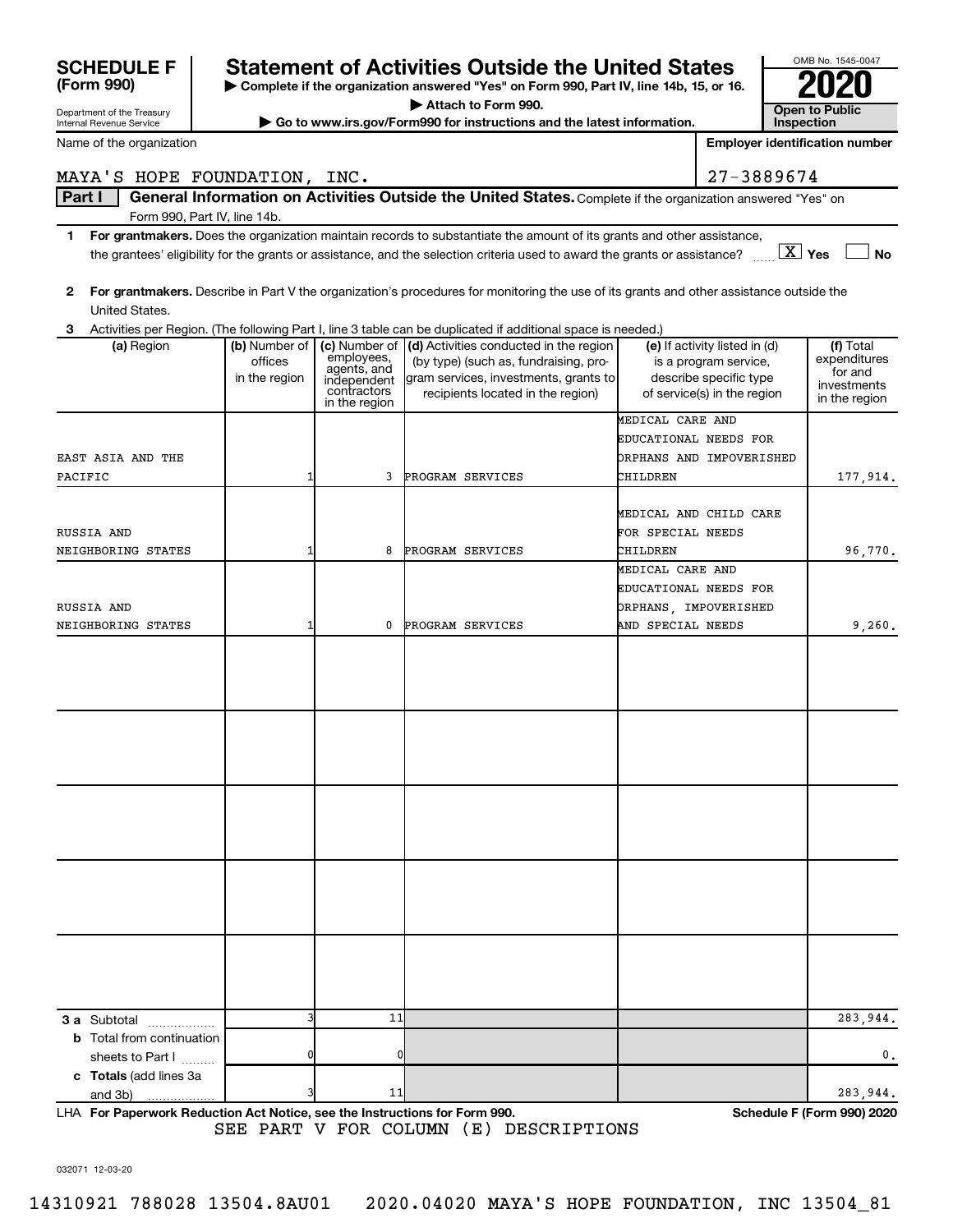**2**

**Schedule F (Form 990) 2020**

Part II | Grants and Other Assistance to Organizations or Entities Outside the United States. Complete if the organization answered "Yes" on Form 990, Part IV, line 15, for any recipient who received more than \$5,000. Part II can be duplicated if additional space is needed.

| 1<br>(a) Name of organization | (b) IRS code section<br>and EIN (if applicable) | (c) Region                 | (d) Purpose of<br>grant                                                                                                                 | (e) Amount<br>of cash grant | (f) Manner of<br>cash disbursement | (g) Amount of<br>noncash<br>assistance | (h) Description<br>of noncash<br>assistance | (i) Method of<br>valuation (book, FMV,<br>appraisal, other) |
|-------------------------------|-------------------------------------------------|----------------------------|-----------------------------------------------------------------------------------------------------------------------------------------|-----------------------------|------------------------------------|----------------------------------------|---------------------------------------------|-------------------------------------------------------------|
|                               |                                                 |                            | MEDICAL CARE AND                                                                                                                        |                             |                                    |                                        |                                             |                                                             |
|                               |                                                 |                            | EDUCATIONAL NEEDS FOR                                                                                                                   |                             |                                    |                                        |                                             |                                                             |
|                               |                                                 | EAST ASIA AND THE ORPHANS, |                                                                                                                                         |                             |                                    |                                        |                                             |                                                             |
|                               |                                                 | PACIFIC                    | IMPOVERISHED, AND                                                                                                                       |                             | 105,405. WIRE TRANSFER             | 0                                      |                                             |                                                             |
|                               |                                                 |                            |                                                                                                                                         |                             |                                    |                                        |                                             |                                                             |
|                               |                                                 | RUSSIA AND                 | MEDICAL AND CHILD                                                                                                                       |                             |                                    |                                        |                                             |                                                             |
|                               |                                                 | NEIGHBORING                | CARE FOR SPECIAL                                                                                                                        |                             |                                    |                                        |                                             |                                                             |
|                               |                                                 | <b>STATES</b>              | NEEDS CHILDREN                                                                                                                          |                             | 96,770. WIRE TRANSFER              | 0                                      |                                             |                                                             |
|                               |                                                 |                            | MEDICAL CARE AND                                                                                                                        |                             |                                    |                                        |                                             |                                                             |
|                               |                                                 |                            | EDUCATIONAL NEEDS FOR                                                                                                                   |                             |                                    |                                        |                                             |                                                             |
|                               |                                                 | EAST ASIA AND THE ORPHANS, |                                                                                                                                         |                             |                                    |                                        |                                             |                                                             |
|                               |                                                 | PACIFIC                    | IMPOVERISHED, AND                                                                                                                       |                             | 34,971. WIRE TRANSFER              | 0                                      |                                             |                                                             |
|                               |                                                 |                            | MEDICAL CARE AND                                                                                                                        |                             |                                    |                                        |                                             |                                                             |
|                               |                                                 | RUSSIA AND                 | EDUCATIONAL NEEDS FOR                                                                                                                   |                             |                                    |                                        |                                             |                                                             |
|                               |                                                 | NEIGHBORING                | ORPHANS,                                                                                                                                |                             |                                    |                                        |                                             |                                                             |
|                               |                                                 | <b>STATES</b>              | IMPOVERISHED, AND                                                                                                                       |                             | 9,260. WIRE TRANSFER               | 0                                      |                                             |                                                             |
|                               |                                                 |                            | BASIC NEEDS FOR                                                                                                                         |                             |                                    |                                        |                                             |                                                             |
|                               |                                                 |                            | CHILDREN WITH SPECIAL                                                                                                                   |                             |                                    |                                        |                                             |                                                             |
|                               |                                                 |                            | EAST ASIA AND THE NEEDS AND EDUCATIONAL                                                                                                 |                             |                                    |                                        |                                             |                                                             |
|                               |                                                 | PACIFIC                    | NEEDS.                                                                                                                                  |                             | 26,609. CREDIT CARD                | 0                                      |                                             |                                                             |
|                               |                                                 |                            | BASIC NEEDS FOR                                                                                                                         |                             |                                    |                                        |                                             |                                                             |
|                               |                                                 |                            | CHILDREN WITH SPECIAL                                                                                                                   |                             |                                    |                                        |                                             |                                                             |
|                               |                                                 | EAST ASIA AND THE          | NEEDS AND EDUCATIONAL                                                                                                                   |                             |                                    |                                        |                                             |                                                             |
|                               |                                                 | PACIFIC                    | NEEDS.                                                                                                                                  |                             | 10,929. CREDIT CARD                | 0                                      |                                             |                                                             |
|                               |                                                 |                            |                                                                                                                                         |                             |                                    |                                        |                                             |                                                             |
|                               |                                                 |                            |                                                                                                                                         |                             |                                    |                                        |                                             |                                                             |
|                               |                                                 |                            |                                                                                                                                         |                             |                                    |                                        |                                             |                                                             |
|                               |                                                 |                            |                                                                                                                                         |                             |                                    |                                        |                                             |                                                             |
|                               |                                                 |                            |                                                                                                                                         |                             |                                    |                                        |                                             |                                                             |
|                               |                                                 |                            |                                                                                                                                         |                             |                                    |                                        |                                             |                                                             |
|                               |                                                 |                            |                                                                                                                                         |                             |                                    |                                        |                                             |                                                             |
|                               |                                                 |                            |                                                                                                                                         |                             |                                    |                                        |                                             |                                                             |
|                               |                                                 |                            |                                                                                                                                         |                             |                                    |                                        |                                             |                                                             |
| 2                             |                                                 |                            | Enter total number of recipient organizations listed above that are recognized as charities by the foreign country, recognized as a tax |                             |                                    |                                        |                                             |                                                             |
|                               |                                                 |                            |                                                                                                                                         |                             |                                    |                                        |                                             |                                                             |
| 3                             |                                                 |                            |                                                                                                                                         |                             |                                    |                                        |                                             | $\overline{2}$                                              |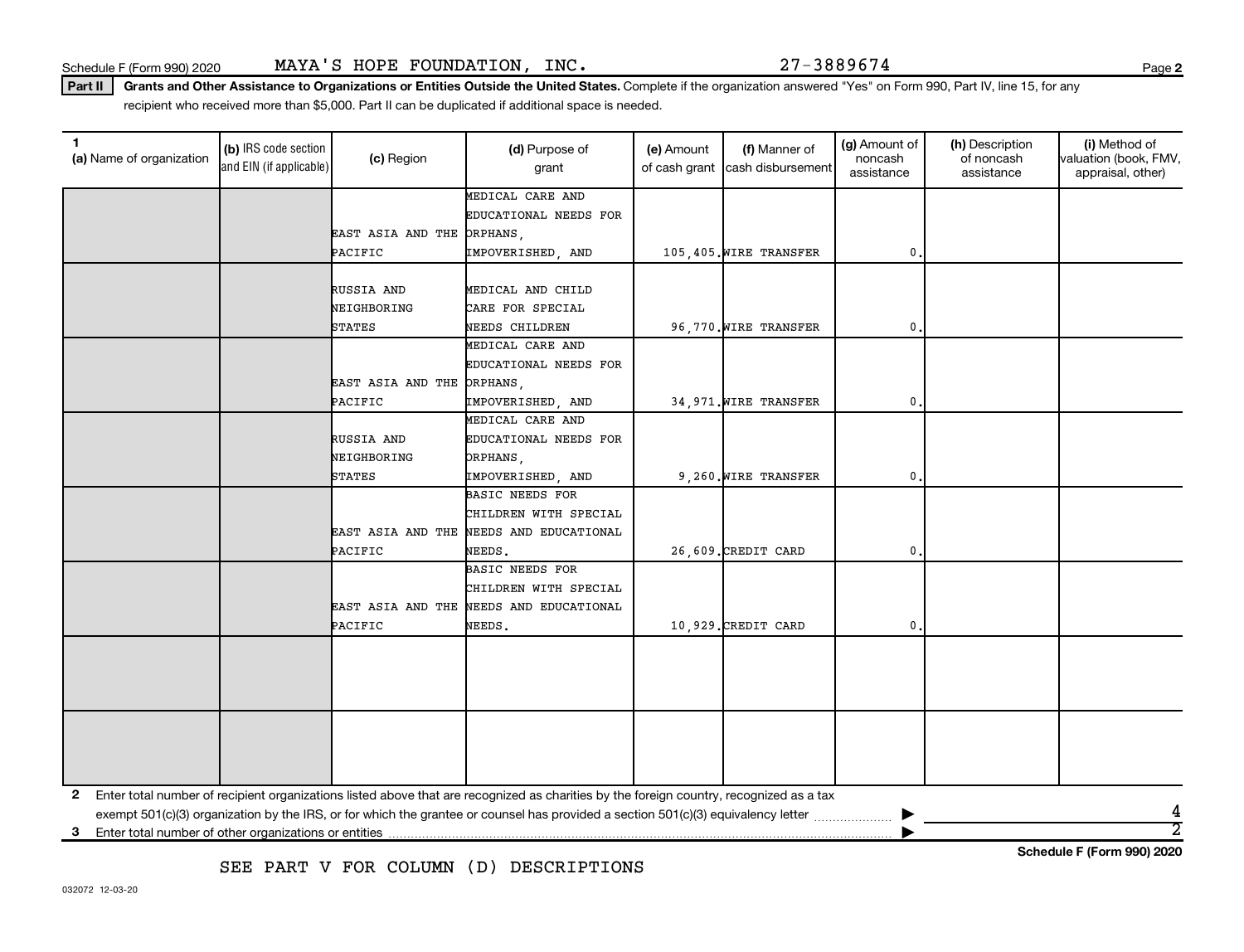**3**

Part III Grants and Other Assistance to Individuals Outside the United States. Complete if the organization answered "Yes" on Form 990, Part IV, line 16. Part III can be duplicated if additional space is needed.

| Part in carribe duplicated in additional space is needed.<br>(a) Type of grant or assistance | (b) Region | recipients | (c) Number of $\vert$ (d) Amount of<br>cash grant | (e) Manner of<br>cash disbursement | (f) Amount of<br>noncash<br>assistance | (g) Description of<br>noncash assistance | (h) Method of<br>valuation<br>(book, FMV,<br>appraisal, other) |
|----------------------------------------------------------------------------------------------|------------|------------|---------------------------------------------------|------------------------------------|----------------------------------------|------------------------------------------|----------------------------------------------------------------|
|                                                                                              |            |            |                                                   |                                    |                                        |                                          |                                                                |
|                                                                                              |            |            |                                                   |                                    |                                        |                                          |                                                                |
|                                                                                              |            |            |                                                   |                                    |                                        |                                          |                                                                |
|                                                                                              |            |            |                                                   |                                    |                                        |                                          |                                                                |
|                                                                                              |            |            |                                                   |                                    |                                        |                                          |                                                                |
|                                                                                              |            |            |                                                   |                                    |                                        |                                          |                                                                |
|                                                                                              |            |            |                                                   |                                    |                                        |                                          |                                                                |
|                                                                                              |            |            |                                                   |                                    |                                        |                                          |                                                                |
|                                                                                              |            |            |                                                   |                                    |                                        |                                          |                                                                |
|                                                                                              |            |            |                                                   |                                    |                                        |                                          |                                                                |

**Schedule F (Form 990) 2020**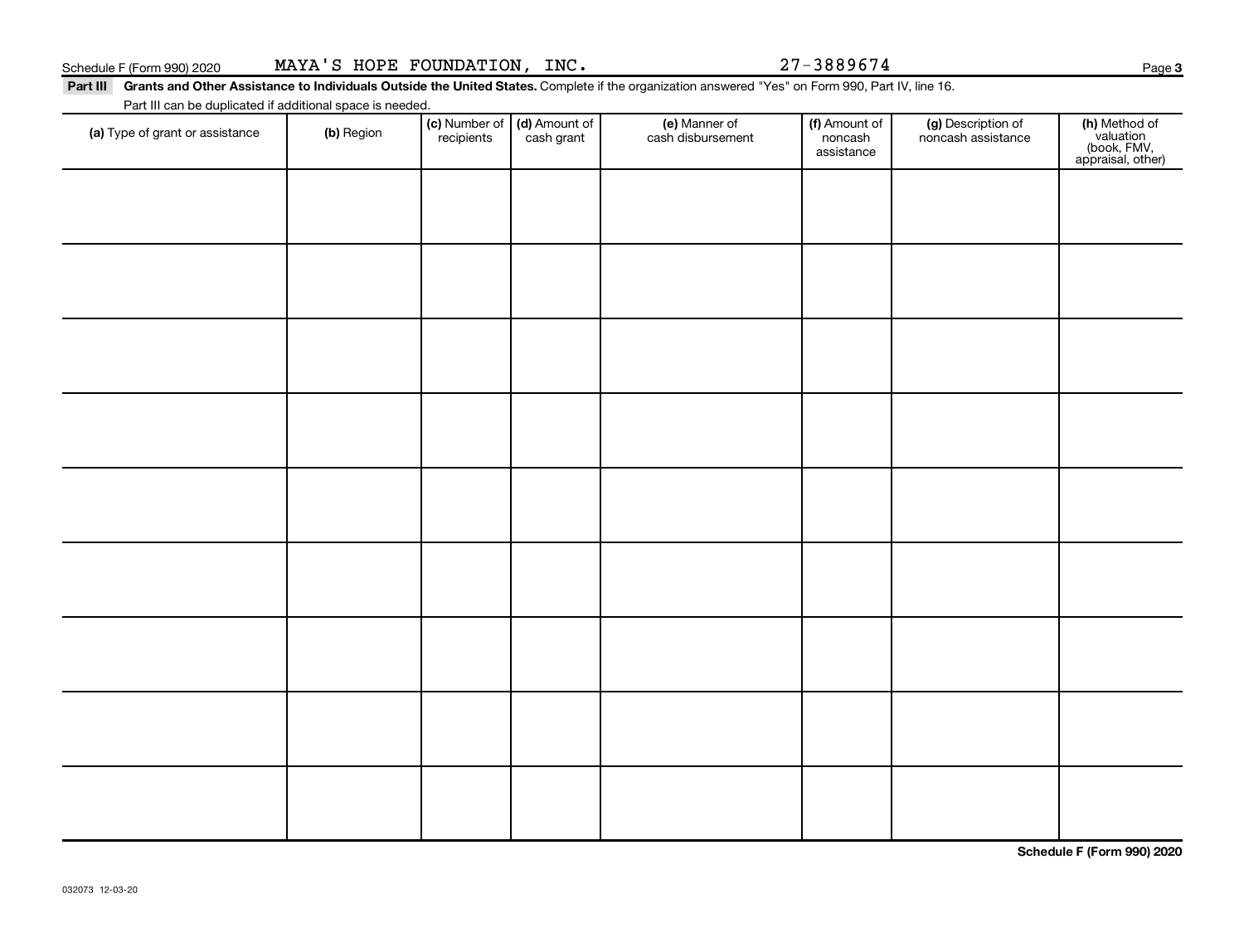| $\mathbf{1}$   | Was the organization a U.S. transferor of property to a foreign corporation during the tax year? If "Yes,"<br>the organization may be required to file Form 926, Return by a U.S. Transferor of Property to a Foreign<br>Corporation (see Instructions for Form 926) manufactured control and the control of the control of the control of the control of the control of the control of the control of the control of the control of the control of the | Yes | $ X $ No           |
|----------------|---------------------------------------------------------------------------------------------------------------------------------------------------------------------------------------------------------------------------------------------------------------------------------------------------------------------------------------------------------------------------------------------------------------------------------------------------------|-----|--------------------|
| $\overline{2}$ | Did the organization have an interest in a foreign trust during the tax year? If "Yes," the organization may<br>be required to separately file Form 3520, Annual Return To Report Transactions With Foreign Trusts and<br>Receipt of Certain Foreign Gifts, and/or Form 3520-A, Annual Information Return of Foreign Trust With a                                                                                                                       | Yes | $X _{\mathsf{No}}$ |
| 3              | Did the organization have an ownership interest in a foreign corporation during the tax year? If "Yes,"<br>the organization may be required to file Form 5471, Information Return of U.S. Persons With Respect to                                                                                                                                                                                                                                       | Yes | $X _{N_{\Omega}}$  |
| 4              | Was the organization a direct or indirect shareholder of a passive foreign investment company or a<br>qualified electing fund during the tax year? If "Yes," the organization may be required to file Form 8621,<br>Information Return by a Shareholder of a Passive Foreign Investment Company or Qualified Electing                                                                                                                                   | Yes | $X_{\text{No}}$    |
| 5              | Did the organization have an ownership interest in a foreign partnership during the tax year? If "Yes,"<br>the organization may be required to file Form 8865, Return of U.S. Persons With Respect to Certain                                                                                                                                                                                                                                           | Yes | $X _{N_{\Omega}}$  |
| 6              | Did the organization have any operations in or related to any boycotting countries during the tax year? If<br>"Yes," the organization may be required to separately file Form 5713, International Boycott Report (see                                                                                                                                                                                                                                   | Yes |                    |

**Schedule F (Form 990) 2020**

032074 12-03-20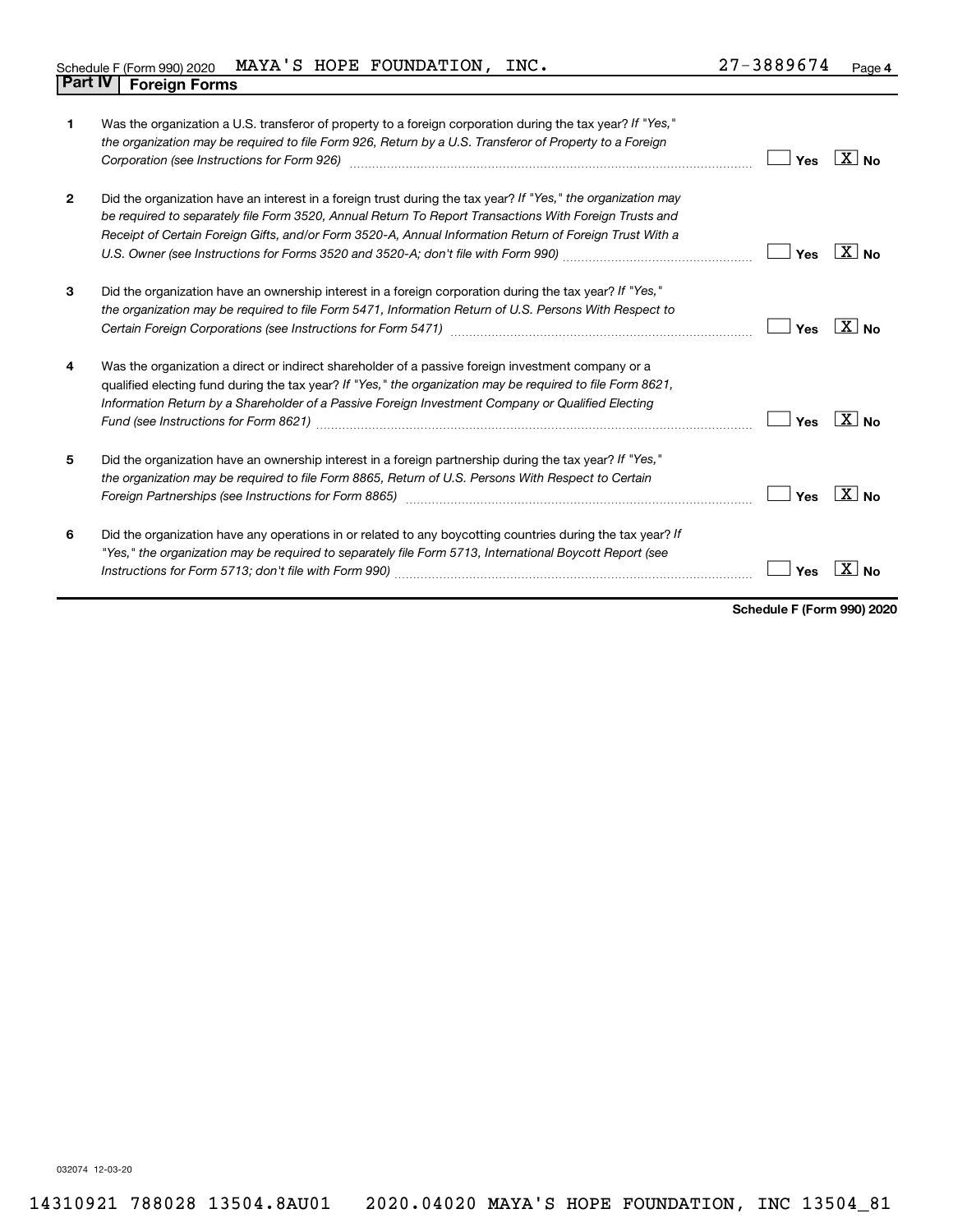Provide the information required by Part I, line 2 (monitoring of funds); Part I, line 3, column (f) (accounting method; amounts of investments vs. expenditures per region); Part II, line 1 (accounting method); Part III (accounting method); and Part III, column (c) (estimated number of recipients), as applicable. Also complete this part to provide any additional information. See instructions.

PART I, LINE 2:

THE ORGANIZATION HAS AN AGENCY RELATIONSHIP WITH ITS REPRESENTATIVES IN

THE PHILIPPINES AND UKRAINE TO MONITOR THE USE OF GRANT FUNDS.

PART I, LINE 3, COLUMN (E):

REGION: RUSSIA AND NEIGHBORING STATES

(E) SPECIFIC TYPES OF SERVICES IN REGION: MEDICAL CARE AND EDUCATIONAL

NEEDS FOR ORPHANS, IMPOVERISHED AND SPECIAL NEEDS CHILDREN

PART II, COLUMN (D):

REGION: EAST ASIA AND THE PACIFIC

(D) PURPOSE OF GRANT: MEDICAL CARE AND EDUCATIONAL NEEDS FOR ORPHANS,

IMPOVERISHED, AND SPECIAL NEEDS CHILDREN

REGION: EAST ASIA AND THE PACIFIC

(D) PURPOSE OF GRANT: MEDICAL CARE AND EDUCATIONAL NEEDS FOR ORPHANS,

IMPOVERISHED, AND SPECIAL NEEDS CHILDREN

REGION: RUSSIA AND NEIGHBORING STATES

(D) PURPOSE OF GRANT: MEDICAL CARE AND EDUCATIONAL NEEDS FOR ORPHANS,

IMPOVERISHED, AND SPECIAL NEEDS CHILDREN

032075 12-03-20

**Schedule F (Form 990) 2020**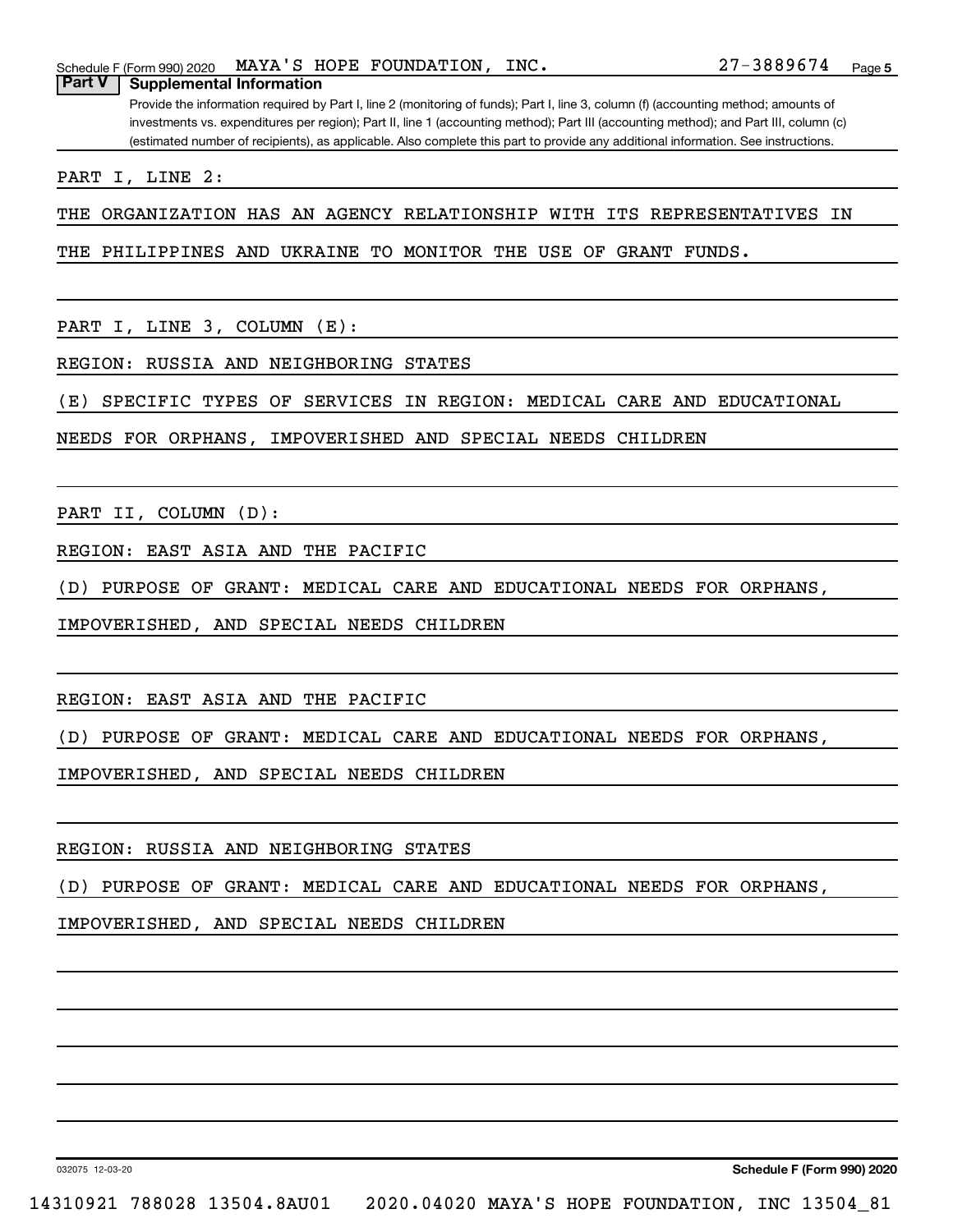| <b>SCHEDULE G</b>                                      |                                                        | <b>Supplemental Information Regarding Fundraising or Gaming Activities</b>                                                                                          |     |                                         |                                       |                                        |                                  | OMB No. 1545-0047                       |  |  |
|--------------------------------------------------------|--------------------------------------------------------|---------------------------------------------------------------------------------------------------------------------------------------------------------------------|-----|-----------------------------------------|---------------------------------------|----------------------------------------|----------------------------------|-----------------------------------------|--|--|
| (Form 990 or 990-EZ)                                   |                                                        | Complete if the organization answered "Yes" on Form 990, Part IV, line 17, 18, or 19, or if the<br>organization entered more than \$15,000 on Form 990-EZ, line 6a. |     |                                         |                                       |                                        |                                  |                                         |  |  |
| Department of the Treasury<br>Internal Revenue Service |                                                        | Attach to Form 990 or Form 990-EZ.<br>Go to www.irs.gov/Form990 for instructions and the latest information.                                                        |     |                                         |                                       |                                        |                                  | <b>Open to Public</b><br>Inspection     |  |  |
| Name of the organization                               |                                                        |                                                                                                                                                                     |     |                                         |                                       |                                        |                                  | <b>Employer identification number</b>   |  |  |
|                                                        |                                                        | MAYA'S HOPE FOUNDATION, INC.                                                                                                                                        |     |                                         |                                       |                                        | 27-3889674                       |                                         |  |  |
| Part I                                                 | required to complete this part.                        | Fundraising Activities. Complete if the organization answered "Yes" on Form 990, Part IV, line 17. Form 990-EZ filers are not                                       |     |                                         |                                       |                                        |                                  |                                         |  |  |
|                                                        |                                                        | 1 Indicate whether the organization raised funds through any of the following activities. Check all that apply.                                                     |     |                                         |                                       |                                        |                                  |                                         |  |  |
| Mail solicitations<br>a                                |                                                        | е                                                                                                                                                                   |     |                                         | Solicitation of non-government grants |                                        |                                  |                                         |  |  |
| b                                                      | Internet and email solicitations                       | f                                                                                                                                                                   |     |                                         | Solicitation of government grants     |                                        |                                  |                                         |  |  |
| c                                                      | Phone solicitations<br>Special fundraising events<br>g |                                                                                                                                                                     |     |                                         |                                       |                                        |                                  |                                         |  |  |
| In-person solicitations<br>d                           |                                                        | 2 a Did the organization have a written or oral agreement with any individual (including officers, directors, trustees, or                                          |     |                                         |                                       |                                        |                                  |                                         |  |  |
|                                                        |                                                        | key employees listed in Form 990, Part VII) or entity in connection with professional fundraising services?                                                         |     |                                         |                                       |                                        |                                  | <b>No</b><br>Yes                        |  |  |
|                                                        |                                                        | b If "Yes," list the 10 highest paid individuals or entities (fundraisers) pursuant to agreements under which the fundraiser is to be                               |     |                                         |                                       |                                        |                                  |                                         |  |  |
| compensated at least \$5,000 by the organization.      |                                                        |                                                                                                                                                                     |     |                                         |                                       |                                        |                                  |                                         |  |  |
|                                                        |                                                        |                                                                                                                                                                     |     |                                         |                                       |                                        |                                  |                                         |  |  |
| (i) Name and address of individual                     |                                                        | (ii) Activity                                                                                                                                                       |     | (iii) Did<br>fundraiser<br>have custody | (iv) Gross receipts                   | (v) Amount paid<br>to (or retained by) |                                  | (vi) Amount paid<br>to (or retained by) |  |  |
| or entity (fundraiser)                                 |                                                        |                                                                                                                                                                     |     | or control of<br>contributions?         | from activity                         |                                        | fundraiser<br>listed in col. (i) | organization                            |  |  |
|                                                        |                                                        |                                                                                                                                                                     | Yes | No.                                     |                                       |                                        |                                  |                                         |  |  |
|                                                        |                                                        |                                                                                                                                                                     |     |                                         |                                       |                                        |                                  |                                         |  |  |
|                                                        |                                                        |                                                                                                                                                                     |     |                                         |                                       |                                        |                                  |                                         |  |  |
|                                                        |                                                        |                                                                                                                                                                     |     |                                         |                                       |                                        |                                  |                                         |  |  |
|                                                        |                                                        |                                                                                                                                                                     |     |                                         |                                       |                                        |                                  |                                         |  |  |
|                                                        |                                                        |                                                                                                                                                                     |     |                                         |                                       |                                        |                                  |                                         |  |  |
|                                                        |                                                        |                                                                                                                                                                     |     |                                         |                                       |                                        |                                  |                                         |  |  |
|                                                        |                                                        |                                                                                                                                                                     |     |                                         |                                       |                                        |                                  |                                         |  |  |
|                                                        |                                                        |                                                                                                                                                                     |     |                                         |                                       |                                        |                                  |                                         |  |  |
|                                                        |                                                        |                                                                                                                                                                     |     |                                         |                                       |                                        |                                  |                                         |  |  |
|                                                        |                                                        |                                                                                                                                                                     |     |                                         |                                       |                                        |                                  |                                         |  |  |
|                                                        |                                                        |                                                                                                                                                                     |     |                                         |                                       |                                        |                                  |                                         |  |  |
|                                                        |                                                        |                                                                                                                                                                     |     |                                         |                                       |                                        |                                  |                                         |  |  |
|                                                        |                                                        |                                                                                                                                                                     |     |                                         |                                       |                                        |                                  |                                         |  |  |
| Total                                                  |                                                        |                                                                                                                                                                     |     |                                         |                                       |                                        |                                  |                                         |  |  |
| or licensing.                                          |                                                        | 3 List all states in which the organization is registered or licensed to solicit contributions or has been notified it is exempt from registration                  |     |                                         |                                       |                                        |                                  |                                         |  |  |
|                                                        |                                                        |                                                                                                                                                                     |     |                                         |                                       |                                        |                                  |                                         |  |  |
|                                                        |                                                        |                                                                                                                                                                     |     |                                         |                                       |                                        |                                  |                                         |  |  |
|                                                        |                                                        |                                                                                                                                                                     |     |                                         |                                       |                                        |                                  |                                         |  |  |
|                                                        |                                                        |                                                                                                                                                                     |     |                                         |                                       |                                        |                                  |                                         |  |  |
|                                                        |                                                        |                                                                                                                                                                     |     |                                         |                                       |                                        |                                  |                                         |  |  |

**For Paperwork Reduction Act Notice, see the Instructions for Form 990 or 990-EZ. Schedule G (Form 990 or 990-EZ) 2020** LHA

032081 11-25-20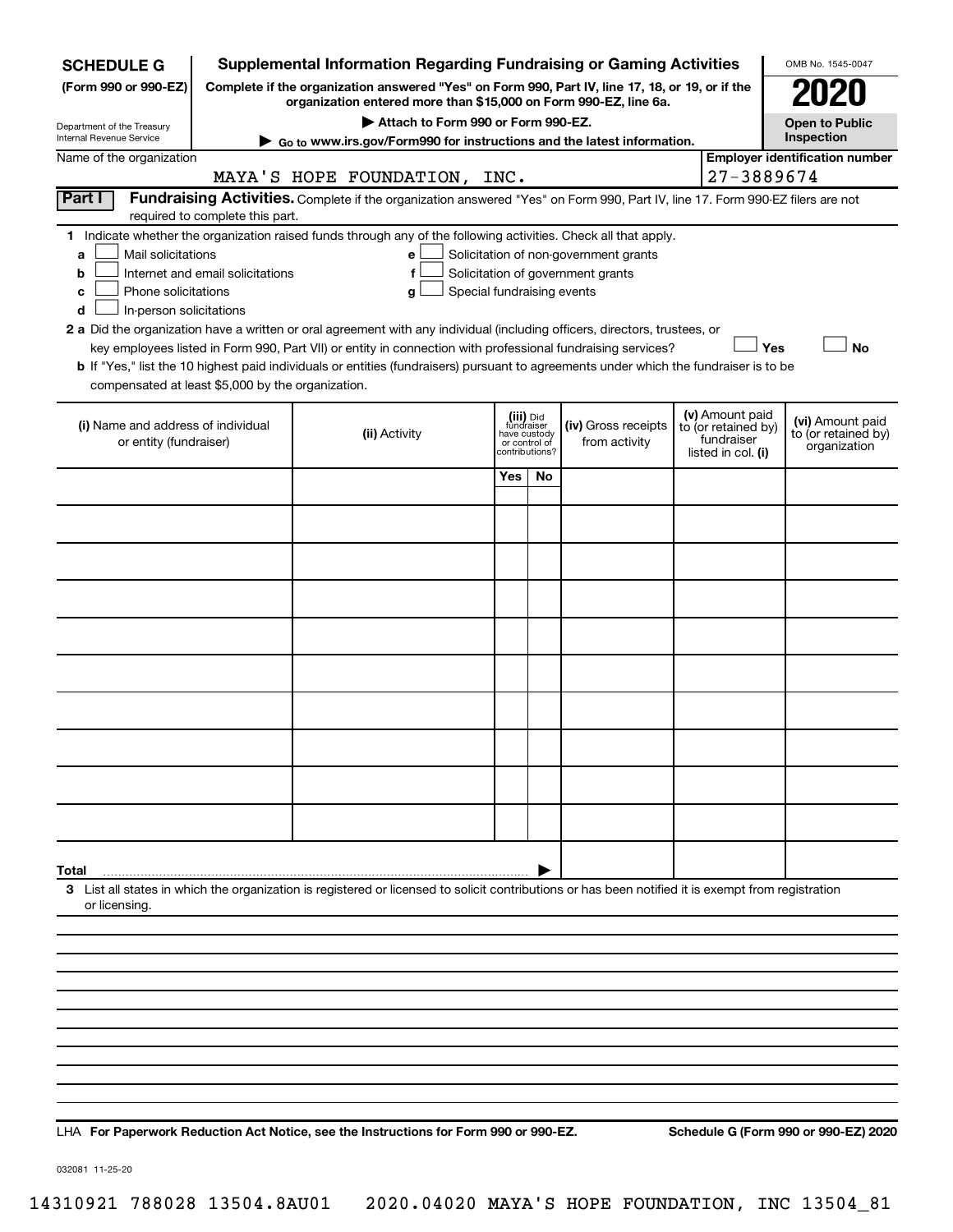Part II | Fundraising Events. Complete if the organization answered "Yes" on Form 990, Part IV, line 18, or reported more than \$15,000

|                 |    | of fundraising event contributions and gross income on Form 990-EZ, lines 1 and 6b. List events with gross receipts greater than \$5,000. | (a) Event #1    | (b) Event #2            | (c) Other events | (d) Total events                     |
|-----------------|----|-------------------------------------------------------------------------------------------------------------------------------------------|-----------------|-------------------------|------------------|--------------------------------------|
|                 |    |                                                                                                                                           | GALA            |                         | <b>NONE</b>      | (add col. (a) through                |
|                 |    |                                                                                                                                           | (event type)    | (event type)            | (total number)   | col. (c)                             |
| Revenue         |    |                                                                                                                                           |                 |                         |                  |                                      |
|                 | 1. |                                                                                                                                           | 86,590.         |                         |                  | 86,590.                              |
|                 |    |                                                                                                                                           | 66,544.         |                         |                  | 66,544.                              |
|                 | З. | Gross income (line 1 minus line 2)                                                                                                        | 20,046.         |                         |                  | 20,046.                              |
|                 | 4  |                                                                                                                                           |                 |                         |                  |                                      |
|                 | 5  |                                                                                                                                           |                 |                         |                  |                                      |
|                 | 6  |                                                                                                                                           |                 |                         |                  |                                      |
| Direct Expenses | 7  | Food and beverages                                                                                                                        |                 |                         |                  |                                      |
|                 |    |                                                                                                                                           |                 |                         |                  |                                      |
|                 | 8  |                                                                                                                                           | 575.            |                         |                  | 575.                                 |
|                 | 9  |                                                                                                                                           | 2,436.          |                         |                  | 2,436.                               |
|                 | 10 | Direct expense summary. Add lines 4 through 9 in column (d)                                                                               |                 |                         |                  | 3,011.                               |
| <b>Part III</b> | 11 | Gaming. Complete if the organization answered "Yes" on Form 990, Part IV, line 19, or reported more than                                  |                 |                         |                  | 17,035.                              |
|                 |    | \$15,000 on Form 990-EZ, line 6a.                                                                                                         |                 |                         |                  |                                      |
|                 |    |                                                                                                                                           |                 | (b) Pull tabs/instant   |                  | (d) Total gaming (add                |
| Revenue         |    |                                                                                                                                           | (a) Bingo       | bingo/progressive bingo | (c) Other gaming | col. (a) through col. (c))           |
|                 |    |                                                                                                                                           |                 |                         |                  |                                      |
|                 | 1  |                                                                                                                                           |                 |                         |                  |                                      |
|                 | 2  |                                                                                                                                           |                 |                         |                  |                                      |
|                 | 3  |                                                                                                                                           |                 |                         |                  |                                      |
| Direct Expenses | 4  |                                                                                                                                           |                 |                         |                  |                                      |
|                 |    | 5 Other direct expenses                                                                                                                   |                 |                         |                  |                                      |
|                 |    |                                                                                                                                           | %<br><b>Yes</b> | Yes<br>%                | Yes<br>%         |                                      |
|                 | 6. |                                                                                                                                           | No              | No                      | No               |                                      |
|                 | 7  | Direct expense summary. Add lines 2 through 5 in column (d)                                                                               |                 |                         |                  |                                      |
|                 |    |                                                                                                                                           |                 |                         |                  |                                      |
|                 |    |                                                                                                                                           |                 |                         |                  |                                      |
| 9               |    | Enter the state(s) in which the organization conducts gaming activities:                                                                  |                 |                         |                  |                                      |
|                 |    |                                                                                                                                           |                 |                         |                  | Yes<br><b>No</b>                     |
|                 |    |                                                                                                                                           |                 |                         |                  |                                      |
|                 |    |                                                                                                                                           |                 |                         |                  |                                      |
|                 |    |                                                                                                                                           |                 |                         |                  | Yes<br>No                            |
|                 |    | $\mathbf b$ If "Yes," explain:                                                                                                            |                 |                         |                  |                                      |
|                 |    |                                                                                                                                           |                 |                         |                  |                                      |
|                 |    |                                                                                                                                           |                 |                         |                  |                                      |
|                 |    | 032082 11-25-20                                                                                                                           |                 |                         |                  | Schedule G (Form 990 or 990-EZ) 2020 |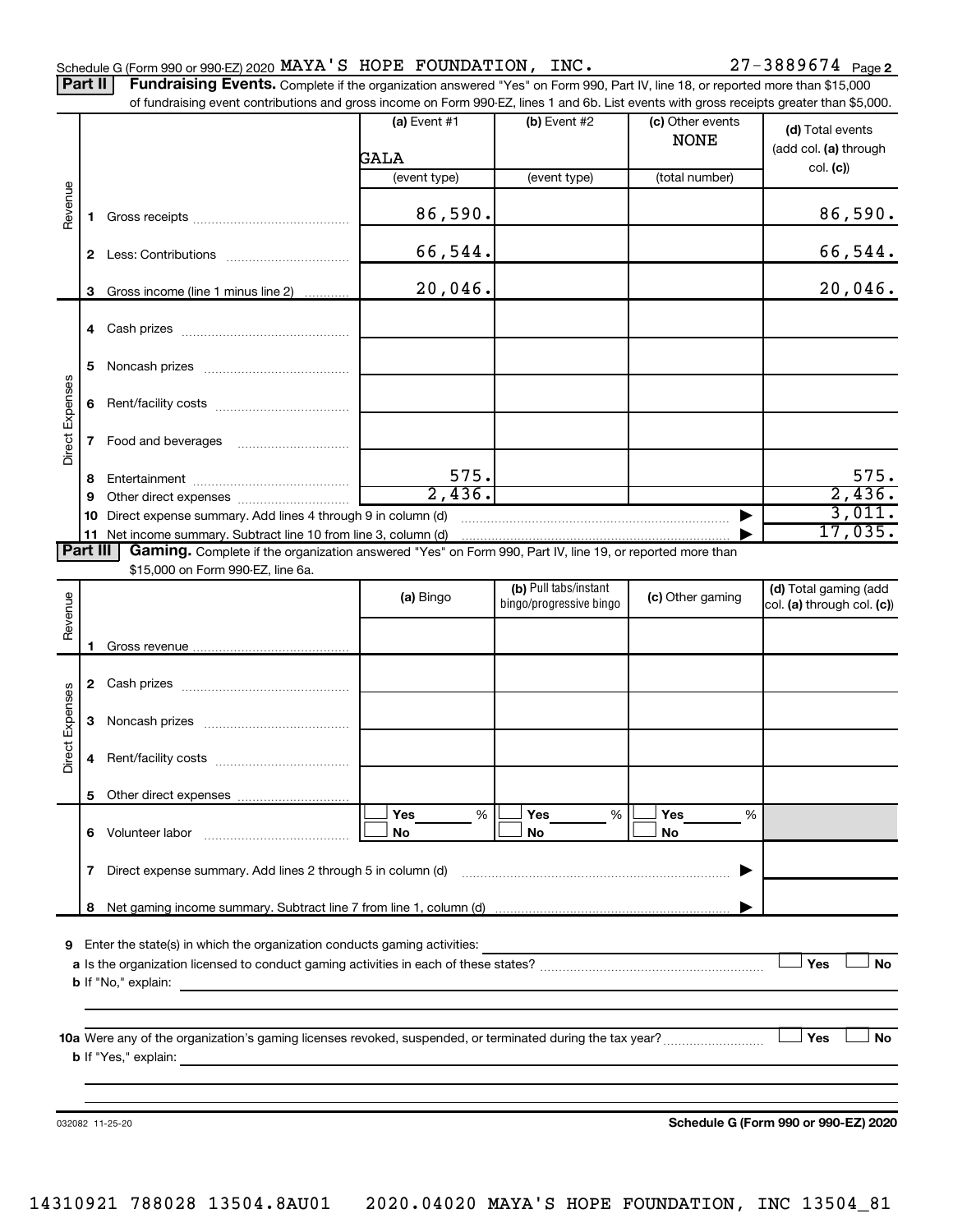| Schedule G (Form 990 or 990-EZ) 2020 MAYA'S HOPE FOUNDATION, INC.                                                                                                                                                                                                  | $27 - 3889674$ Page 3 |           |
|--------------------------------------------------------------------------------------------------------------------------------------------------------------------------------------------------------------------------------------------------------------------|-----------------------|-----------|
|                                                                                                                                                                                                                                                                    | ∫ Yes                 | <b>No</b> |
| 12 Is the organization a grantor, beneficiary or trustee of a trust, or a member of a partnership or other entity formed                                                                                                                                           | ⊥ Yes                 | No        |
| 13 Indicate the percentage of gaming activity conducted in:                                                                                                                                                                                                        |                       |           |
|                                                                                                                                                                                                                                                                    | 13a                   | %         |
| <b>b</b> An outside facility <i>www.communicality.communicality.communicality www.communicality.communicality.communicality</i>                                                                                                                                    | 13 <sub>b</sub>       | $\%$      |
| 14 Enter the name and address of the person who prepares the organization's gaming/special events books and records:                                                                                                                                               |                       |           |
|                                                                                                                                                                                                                                                                    |                       |           |
| Name $\blacktriangleright$<br><u>and the state of the state of the state of the state of the state of the state of the state of the state of the state of the state of the state of the state of the state of the state of the state of the state of the state</u> |                       |           |
|                                                                                                                                                                                                                                                                    |                       |           |
|                                                                                                                                                                                                                                                                    |                       | <b>No</b> |
|                                                                                                                                                                                                                                                                    |                       |           |
| of gaming revenue retained by the third party $\triangleright$ \$<br>c If "Yes," enter name and address of the third party:                                                                                                                                        |                       |           |
| <u> 1989 - Johann Barbara, martin amerikan basal dan berasal dan berasal dalam basal dan berasal dan berasal dan</u><br>Name $\blacktriangleright$                                                                                                                 |                       |           |
|                                                                                                                                                                                                                                                                    |                       |           |
| <b>16</b> Gaming manager information:                                                                                                                                                                                                                              |                       |           |
| Name $\blacktriangleright$                                                                                                                                                                                                                                         |                       |           |
| Gaming manager compensation > \$                                                                                                                                                                                                                                   |                       |           |
| Description of services provided states and the contract of the contract of the contract of the contract of the contract of the contract of the contract of the contract of the contract of the contract of the contract of th                                     |                       |           |
|                                                                                                                                                                                                                                                                    |                       |           |
| Director/officer<br>Employee<br>Independent contractor                                                                                                                                                                                                             |                       |           |
|                                                                                                                                                                                                                                                                    |                       |           |
| <b>17</b> Mandatory distributions:                                                                                                                                                                                                                                 |                       |           |
| <b>a</b> Is the organization required under state law to make charitable distributions from the gaming proceeds to                                                                                                                                                 |                       |           |
| retain the state gaming license?                                                                                                                                                                                                                                   | $\Box$ Yes $\Box$ No  |           |
| <b>b</b> Enter the amount of distributions required under state law to be distributed to other exempt organizations or spent in the                                                                                                                                |                       |           |
| organization's own exempt activities during the tax year $\triangleright$ \$                                                                                                                                                                                       |                       |           |
| <b>Part IV</b><br>Supplemental Information. Provide the explanations required by Part I, line 2b, columns (iii) and (v); and Part III, lines 9, 9b, 10b,                                                                                                           |                       |           |
| 15b, 15c, 16, and 17b, as applicable. Also provide any additional information. See instructions.                                                                                                                                                                   |                       |           |
|                                                                                                                                                                                                                                                                    |                       |           |
|                                                                                                                                                                                                                                                                    |                       |           |
|                                                                                                                                                                                                                                                                    |                       |           |
|                                                                                                                                                                                                                                                                    |                       |           |
|                                                                                                                                                                                                                                                                    |                       |           |
|                                                                                                                                                                                                                                                                    |                       |           |
|                                                                                                                                                                                                                                                                    |                       |           |
|                                                                                                                                                                                                                                                                    |                       |           |
|                                                                                                                                                                                                                                                                    |                       |           |
|                                                                                                                                                                                                                                                                    |                       |           |
|                                                                                                                                                                                                                                                                    |                       |           |
|                                                                                                                                                                                                                                                                    |                       |           |
|                                                                                                                                                                                                                                                                    |                       |           |
|                                                                                                                                                                                                                                                                    |                       |           |
|                                                                                                                                                                                                                                                                    |                       |           |
|                                                                                                                                                                                                                                                                    |                       |           |
| Schedule G (Form 990 or 990-EZ) 2020<br>032083 11-25-20                                                                                                                                                                                                            |                       |           |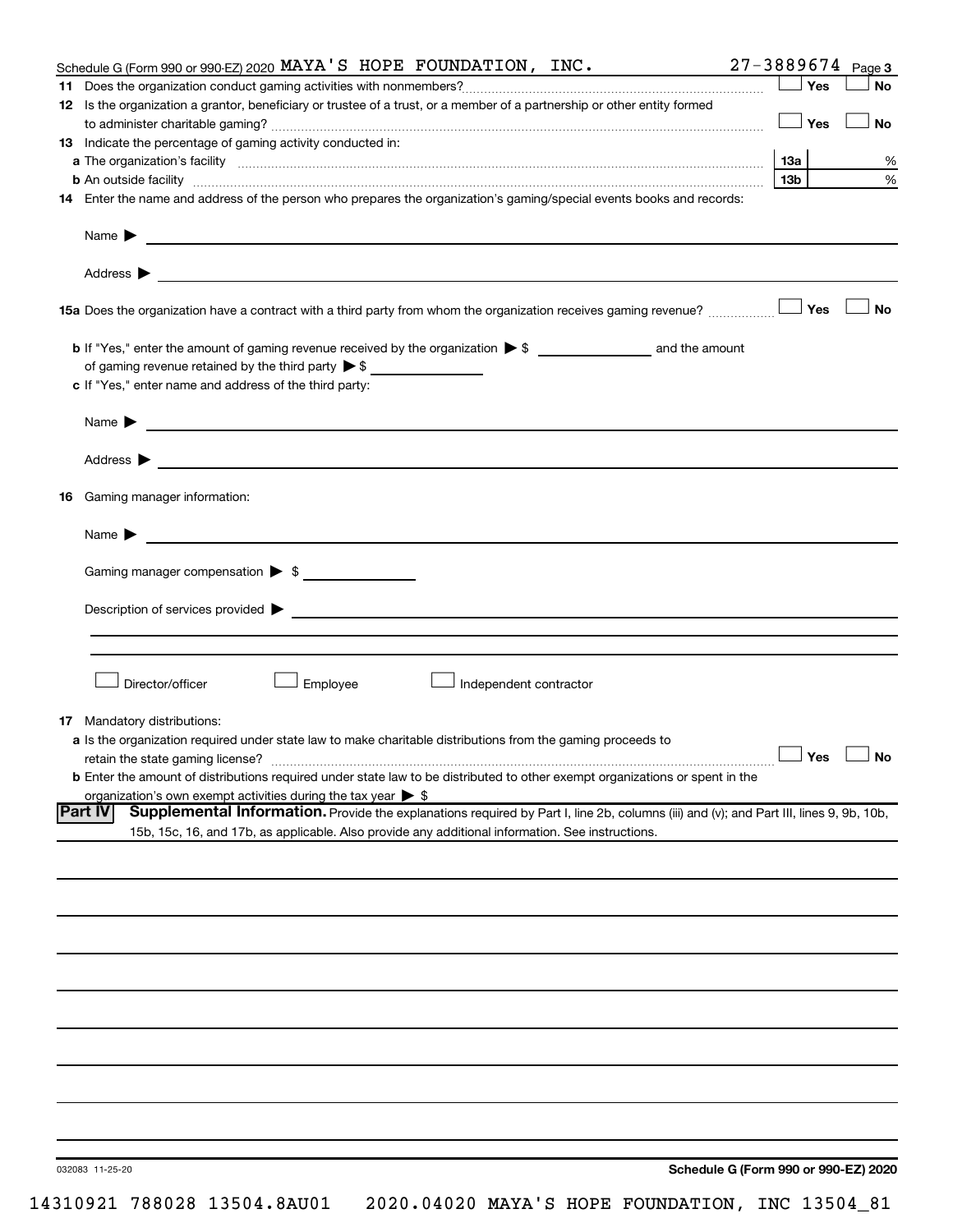|                 | Schedule G (Form 990 or 990-EZ) |
|-----------------|---------------------------------|
| 032084 04-01-20 |                                 |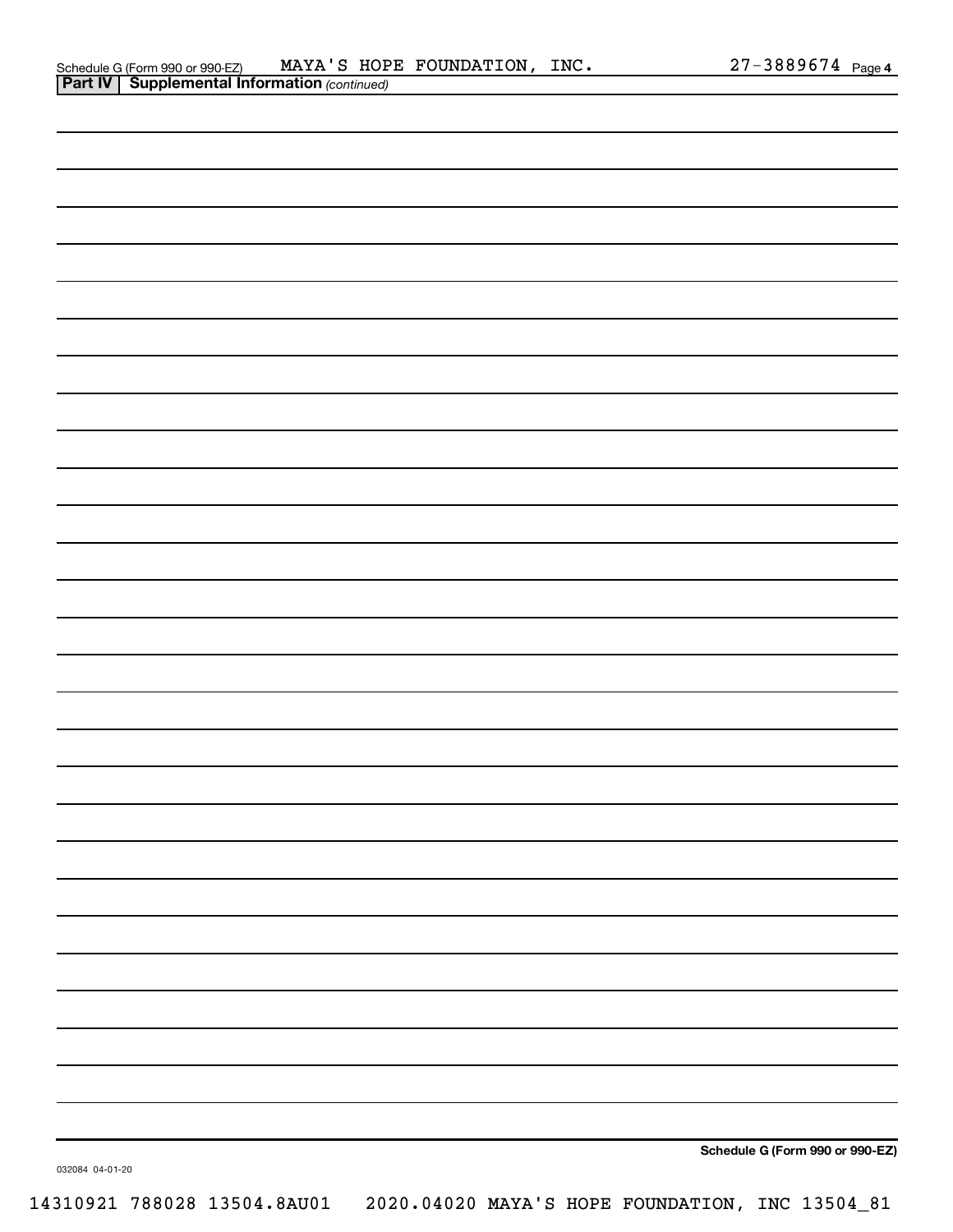**(Form 990 or 990-EZ)**

Department of the Treasury Internal Revenue Service Name of the organization

**Complete to provide information for responses to specific questions on Form 990 or 990-EZ or to provide any additional information. | Attach to Form 990 or 990-EZ. | Go to www.irs.gov/Form990 for the latest information. SCHEDULE O Supplemental Information to Form 990 or 990-EZ 2020**<br>(Form 990 or 990-EZ) Complete to provide information for responses to specific questions on



MAYA'S HOPE FOUNDATION, INC.  $\vert$  27-3889674

FORM 990, PART I, LINE 1, DESCRIPTION OF ORGANIZATION MISSION:

SCALE. WHETHER PROVIDING FUNDING FOR LOVING CAREGIVERS, VITAMIN-RICH

FORMULA, OR ACCESS TO QUALITY MEDICAL CARE, MAYA'S HOPE IMPROVES LIVES,

ONE CHILD AT A TIME!

FORM 990, PART VI, SECTION B, LINE 11B:

THE PREPARED FORM 990 IS REVIEWED IN DETAIL BY THE MEMBERS OF THE FINANCE

COMMITTEE AND THEN PROVIDED TO THE MEMBERS OF THE GOVERNING BODY FOR REVIEW

AND APPROVAL BEFORE THE RETURN IS FILED WITH THE IRS.

FORM 990, PART VI, SECTION B, LINE 12C:

ANNUALLY ALL DIRECTORS AND OFFICERS COMPLETE AND SIGN A STATEMENT THAT PROVIDES INFORMATION REGARDING THEIR INTERESTS AND THOSE OF THEIR FAMILY MEMBERS THAT COULD GIVE RISE TO CONFLICTS. THE MEMBERS OF THE GOVERNING BODY MAKE DETERMINATIONS OF WHETHER A CONFLICT EXISTS AND REVIEW ACTUAL CONFLICTS. ANY PERSON WITH A CONFLICT IS PROHIBITED FROM PARTICIPATING IN THE GOVERNING BODY'S DELIBERATIONS AND DECISIONS IN THE TRANSACTION.

FORM 990, PART VI, SECTION B, LINE 15A:

ANNUALLY THE INDEPENDENT MEMBERS OF THE GOVERNING BODY EVALUATE THE

PRESIDENT'S COMPENSATION USING DATA ON COMPENSATION PAID BY COMPARABLE

ORGANIZATIONS FOR SIMILAR SERVICES. INCREASES TO THE PRESIDENT'S

COMPENSATION ARE ALSO BASED ON MERIT AND THE ABILITY TO PAY.

FORM 990, PART VI, LINE 17, LIST OF STATES RECEIVING COPY OF FORM 990:

032211 11-20-20 **For Paperwork Reduction Act Notice, see the Instructions for Form 990 or 990-EZ. Schedule O (Form 990 or 990-EZ) 2020** LHA AL,AK,CA,FL,GA,HI,IL,KS,KY,MD,MA,MI,MN,MS,NH,NJ,NM,NY,NC,ND,OH,OK,OR,PA,RI